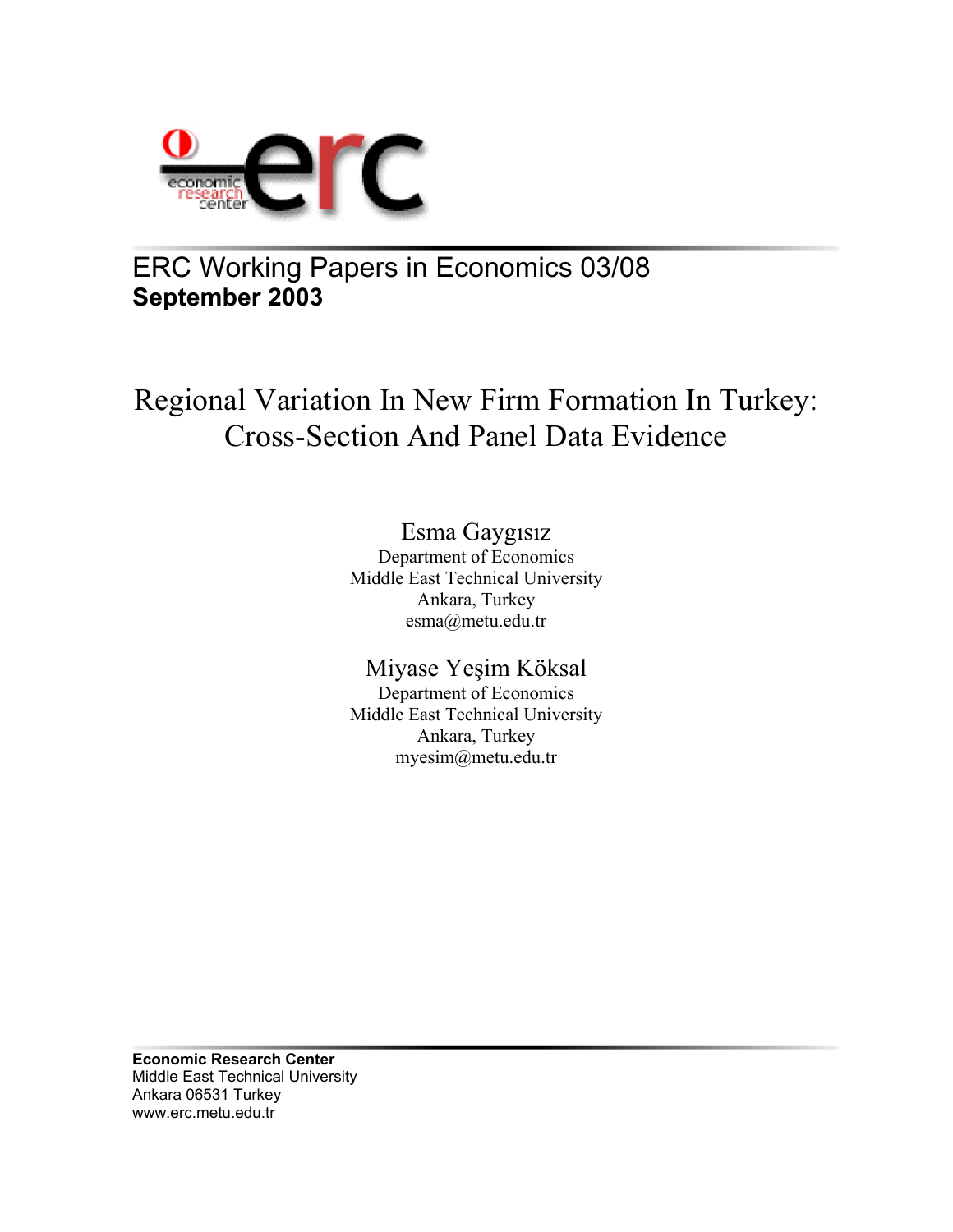# **Regional Variation In New Firm Formation In Turkey: Cross-Section And Panel Data Evidence**•

Esma Gaygısız Middle East Technical University, Ankara, Turkey esma@metu.edu.tr

Miyase Yeşim Köksal Middle East Technical University, Ankara, Turkey myesim@metu.edu.tr

Since the 1980s the promotion of the formation of new firms has been considered as one of the main policies in dealing with the problem of uneven regional economic development in many countries. The determination of regional characteristics that are influential on new firm formation is quite a bit essential to develop realistic and efficient policies to solve this problem. Turkey is one of the countries with a substantial variation in new firm formation across her regions which are also significantly diversified in terms of social and economic structures. In this context, the present study explores the variation in new firm formation in manufacturing sector across regions of Turkey and investigates the effects of regional characteristics on new firm formation. Furthermore, the study provides a comparison of the differences in regional variation in underlying firm birth processes between developed countries and Turkey as a representative of a developing country.

The results of the cross-section and panel data analyses show that population density is the most significant variable in explaining regional variation in new firm formation in manufacturing sector in Turkey. Such an outcome supports the urban incubator theory implying that urban context contributes to new firm formation in manufacturing in Turkey.

**Keywords:** New Firm Formation, Regional Characteristics

**JEL Classification:** L10, R30

-

<sup>•</sup> This paper is prepared from the MSc Thesis of Miyase Yeşim Köksal, which she completed under the supervision of Assist. Prof. Dr Esma Gaygısız. It was awarded as the "METU Thesis of the Year" given by Prof. Dr. Mustafa N. Parlar Education and Research Foundation. We would like to thank Prof. Dr. Erol Taymaz for his help in data gathering and for his extensive suggestions and comments.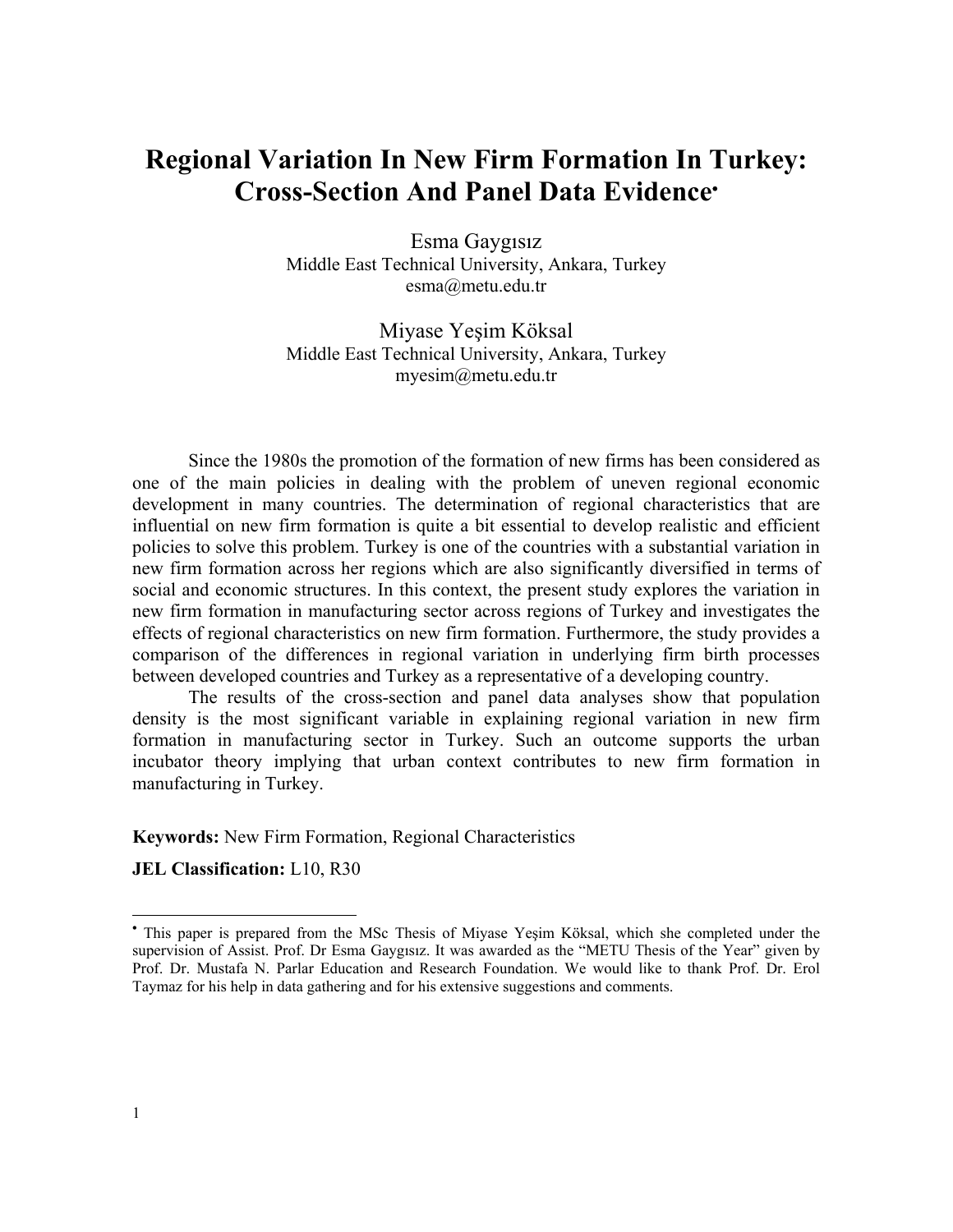### **1. Introduction**

The role of small and new firms in the process of economic development both at local and national levels has long been discussed in the literature. The results of empirical studies show that the "new firm phenomenon" in most cases implies a "small firm phenomenon", since most of the new firms start small and more crucial than this most of the newly created jobs are generated by new firms that start small. Many researchers (Invernizzi and Revelli, 1993; Gallagher and Robson, 1994; Reynolds, Storey and Westhead, 1994; Ashcroft and Love, 1996; Thurik and Wennekers, 1999) using data for different countries give evidence of small and new firms' contribution to economic growth as measured by net new job generation. Moreover, small firms directly and indirectly stimulate technological progress and contribute to economic development. On the one hand, small firms with their organizational structure conducive to flexible technology innovate more and as "agents of change" (Acs and Audretsch, 1993; 2001) directly contribute to economic development. On the other hand, small firms providing a role model promote entrepreneurship in the society and as a "seedbed for entrepreneurship" (Fritsch, 1992) indirectly contribute to economic development. With a Schumpeterian view, innovativeness in regional and national levels keeps an ever-dynamic body in terms of technological progress and provides competitive advantage which in turn leads to economic development. Furthermore, each new firm or new market entry represents a challenge to the incumbents and, in doing so, may generate significant incentives for improvements (Fritsch and Falck, 2003).

Based upon the theoretical and empirical evidence of small and new firms' significant role in economic development, many politicians and economists have the intuition that new possibilities for growth, innovation and creating jobs will come from small and new firms (Thurik and Wennekers 1999). And since the 1980s the promotion of the formation of small firms has been considered as the main policy in dealing with the problem of uneven regional economic development in many countries. Turkey is a country which has an economy characterized by substantial regional disparities. The concentration of economic activities in highly populated urban areas in certain regions leads to migration from rural, particularly agricultural areas, to urban areas, which further increases regional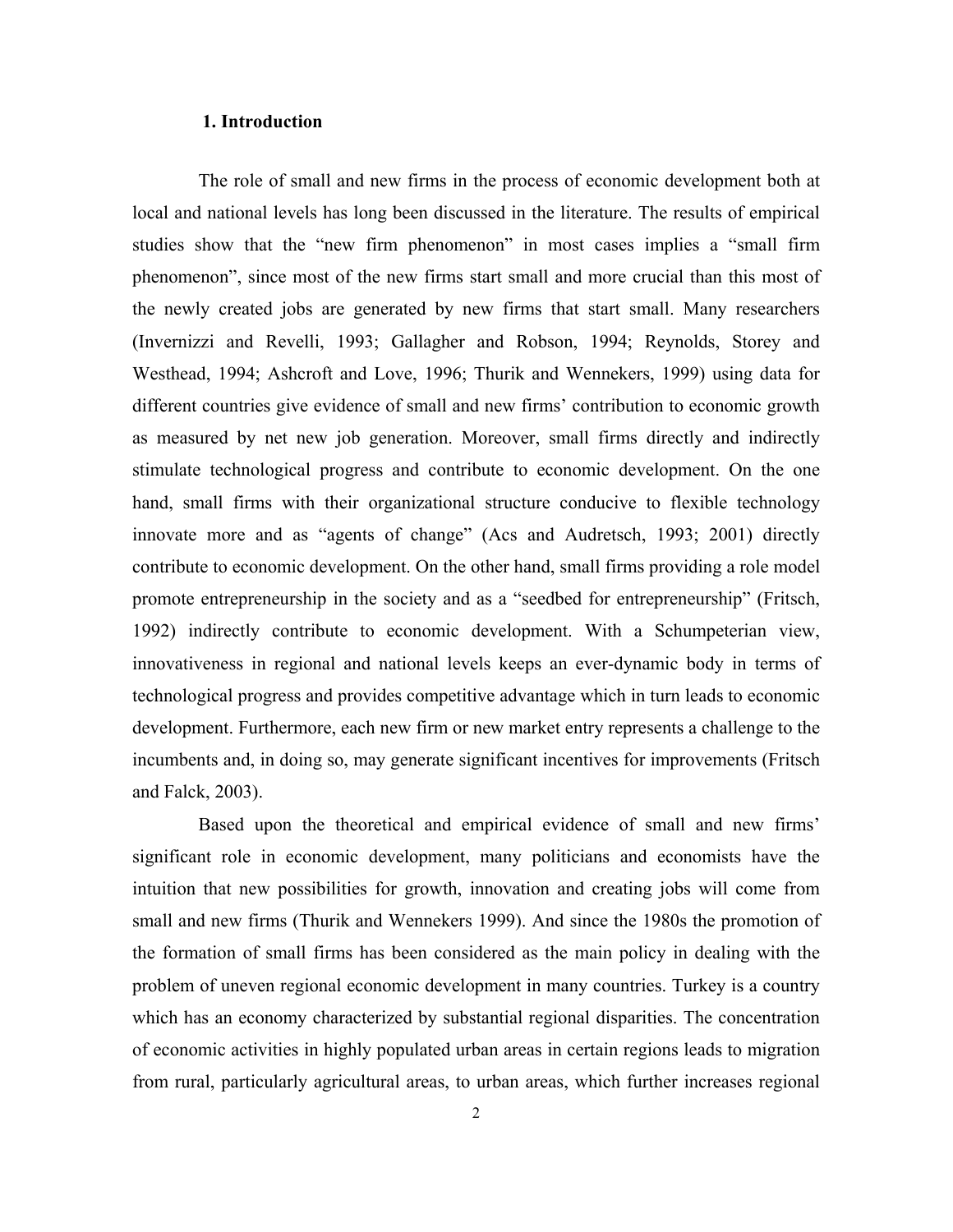disparity. Hence, in the last decades a great deal of government policy concentrates on regional development. In particular, the Seventh and the Eight Five Year Development Plans propose support for the Small and Medium Sized Establishments (SMEs) to reduce existing regional disparities by stimulating local development. However, these plans do not provide a comprehensive framework. In this regard, the examination of regional characteristics that are influential on the formation of SMEs certainly yields a better insight to design effective policies aiming at regional economic development.

The main argument behind this study is that regional characteristics have a substantial impact on new firm formation. Based on the evidence of regional variation in firm birth rates in Turkey, this study is an attempt to analyze the determinants of variation in small and new firm formation across the regions of Turkey using a multivariate linear regression model. The aim of this study is twofold. First, the variation in small and new firm formation across the regions of Turkey is explored and the effects of regional characteristics on new firm formation are determined. Second, the differences in regional variation in underlying firm birth processes between developed countries and Turkey as a representative of a developing country are investigated.

The study is organized as eight main sections. An overview of the study is provided in the first section. The second section reviews briefly the hypotheses and evidence in the literature of direct relevance and presents the objectives of this study. The third section examines regional disparities in Turkey and puts forward the motivation for this study. The next section explains the measurement and spatial pattern of small and new firm formation in Turkey. The fifth section introduces the potential explanatory variables of the econometric model and the methods of analysis used in this study. The sixth and the seventh sections report the results of cross-section and panel data analyses respectively. Finally, the last section concludes presenting policy implications.

### **2. Literature Review and Objectives of the Study**

In many countries, including the advanced ones, it has been observed that there are regional disparities in economic growth as measured by new firm formation rates and job generation. Some of the regions, especially the highly populated urban areas are more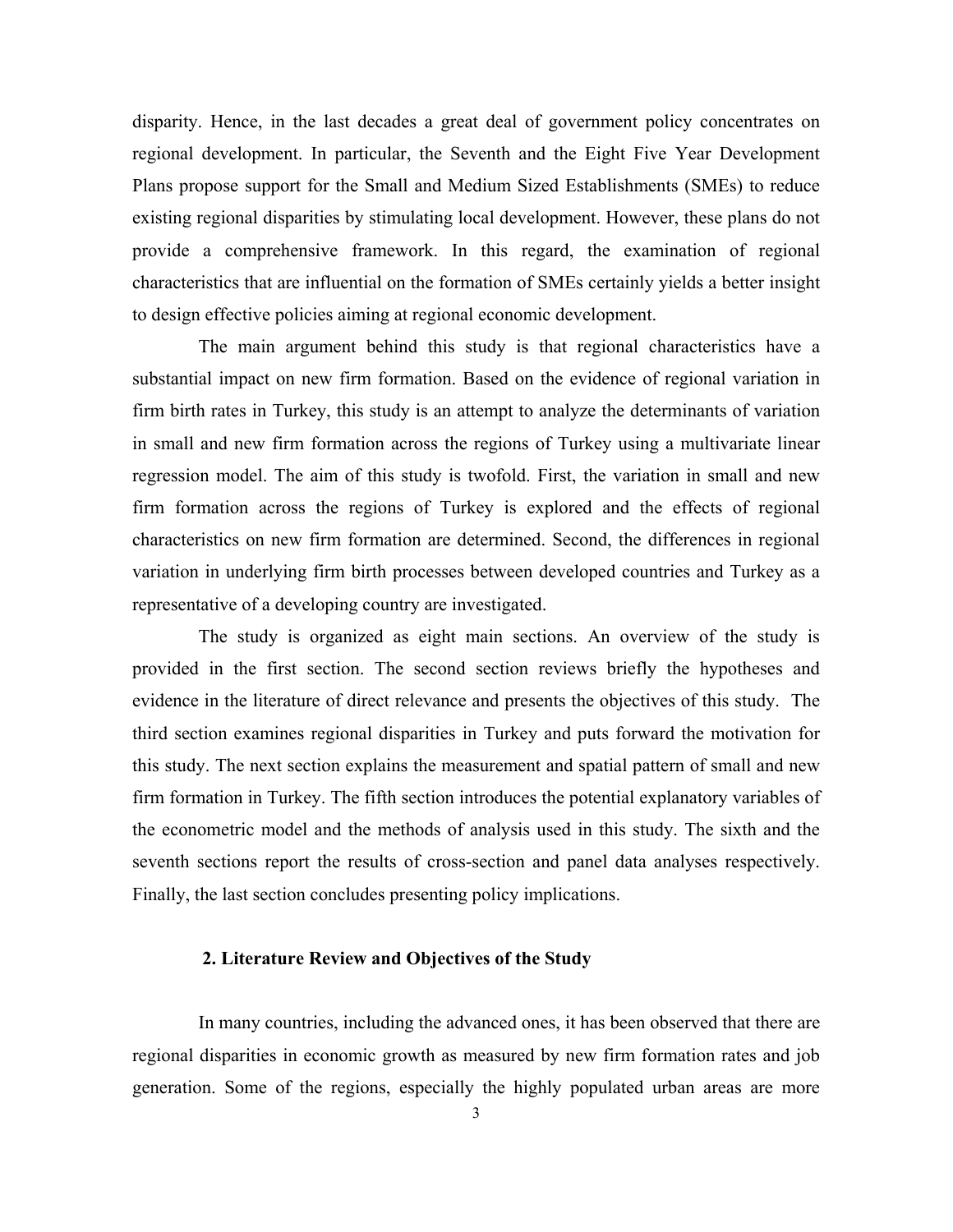prosperous and have higher birth rates relative to the rural areas. As an evidence, in Sweden, regions with the largest population, Stockholm, Gothenburg and Malmö, are among those with the highest rate of new firm formation (Davidsson, Lindmark and Olofsson, 1994) and in West Germany 58.1 % of the new firm births take place in agglomerations, 26.3 % in moderately congested areas and only 13.8 % in rural areas (Fritsch, 1992). As new firm births, especially the formation of small and medium sized firms (SMEs) have been considered as an underlying determinant of economic growth in developed countries since the 1980s, government policies focus on promoting start-ups to alleviate the regional disparities. In dealing with the differential regional economic growth, for realistic policy implications the regional characteristics that are influential in new and small firm formation have to be determined. In most of the studies, the impacts of regional characteristics on new firm formation are examined in this regard (see Guesnier, 1994; Reynolds, 1994; Davidsson, Lindmark and Olofsson 1994; Garofoli, 1994).

The determinants of regional variation in new firm formation are analyzed for many countries, majority of which is economically advanced; for West Germany by Fritsch (1992) and Audretsch and Fritsch (1994), for Republic of Ireland by Hart and Gudgin (1994), for Italy by Garofoli (1994), for United States by Reynolds (1994) and by Acs and Armington (2002), for Sweden by Davidson, Lindmark and Olofsson (1994), for France by Guesnier (1994), for United Kingdom by Keeble and Walker (1994) and by Johnson and Parker (1996), for Greece by Fotopoulos and Spence (1999), for Finland by Kangasharju (2000) and for Spain by Callejon and Segarra (2001). Each analyzes the aggregate economy or different sectors in different periods using different units of analysis and varying indicators. In these studies a set of regional characteristics concerning social, political, environmental and economic structure of a region are examined to explain the variation. The explanatory variables that are generally found to be the most significant are various measures of demand, urbanization and agglomeration, unemployment and firm size structure.

Since most of the studies in the literature are related to developed countries, it is interesting to conduct such an analysis for a developing country, Turkey. Such an approach enables comparison between the results of this study and those of others which in turn reveals the differences in regional variation in underlying firm birth processes between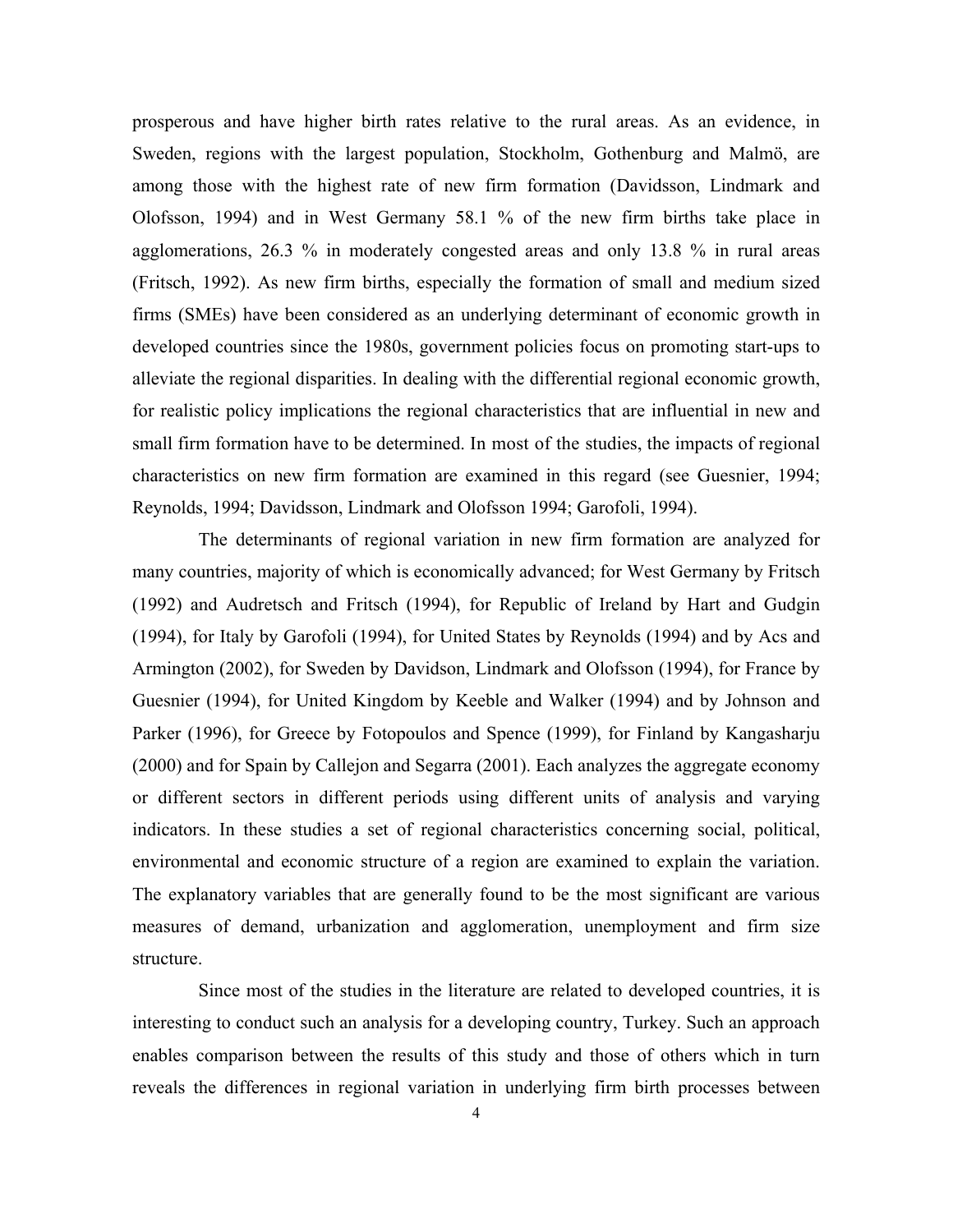developed and developing countries. For a reliable comparison the time span of this study, the method of analysis and the set of possible determinants of regional variation in firm formation are all chosen in line with the studies on advanced countries. In this regard, the effects of regional characteristics on new firm formation are investigated using a crosssection data analysis together with a panel data analysis, since in the most of the studies except the ones by Kangasharju (2000), Callejon and Segarra (2001) and Johnson and Parker (1996)- determinants of regional variation are analyzed using a cross-section data analysis.

Taymaz (1997) analyses the dynamics of new firms in manufacturing in Turkey to shed light on SME birth and deaths, failures and successes. This study examines the determinants of entry at the industry level, but ignores the spatial dimension. Yunusoğlu (1995) is another study, which accounts for variation in new firm formation across sectors and regions for different periods, however the analysis is limited to three provinces namely Ankara, İzmir and İstanbul. The present research examines the variation in new firm formation across the provinces in seven geographical regions of Turkey and investigates the impact of regional characteristics on new firm formation.

### **3. Regional Disparities in Turkey**

One of the main problems of Turkey is the uneven regional economic development and the continuously increasing gap between the most and the least developed regions. If the contribution of regions to GDP in 1983 and in 1997 (Table A.1) is compared, it is obvious that there is a substantial difference between the region with the highest share and the one with the lowest share. Furthermore, the gap between the regions has increased over time. A further point to note is that the contribution of Marmara region to GDP is about 37 % in 1983 and 38 % in 1997, which correspond to 1/3 of the total GDP in each year. The examination of the average annual GDP per capita across regions (Table A.2) also reveals the uneven regional economic development in Turkey. In both years, GDP per capita in Marmara Region is about 4 times larger than that in Eastern Anatolian Region.

Another indicator of the uneven regional economic development in Turkey is the substantial differentiation in terms of distribution of industrial activities among the regions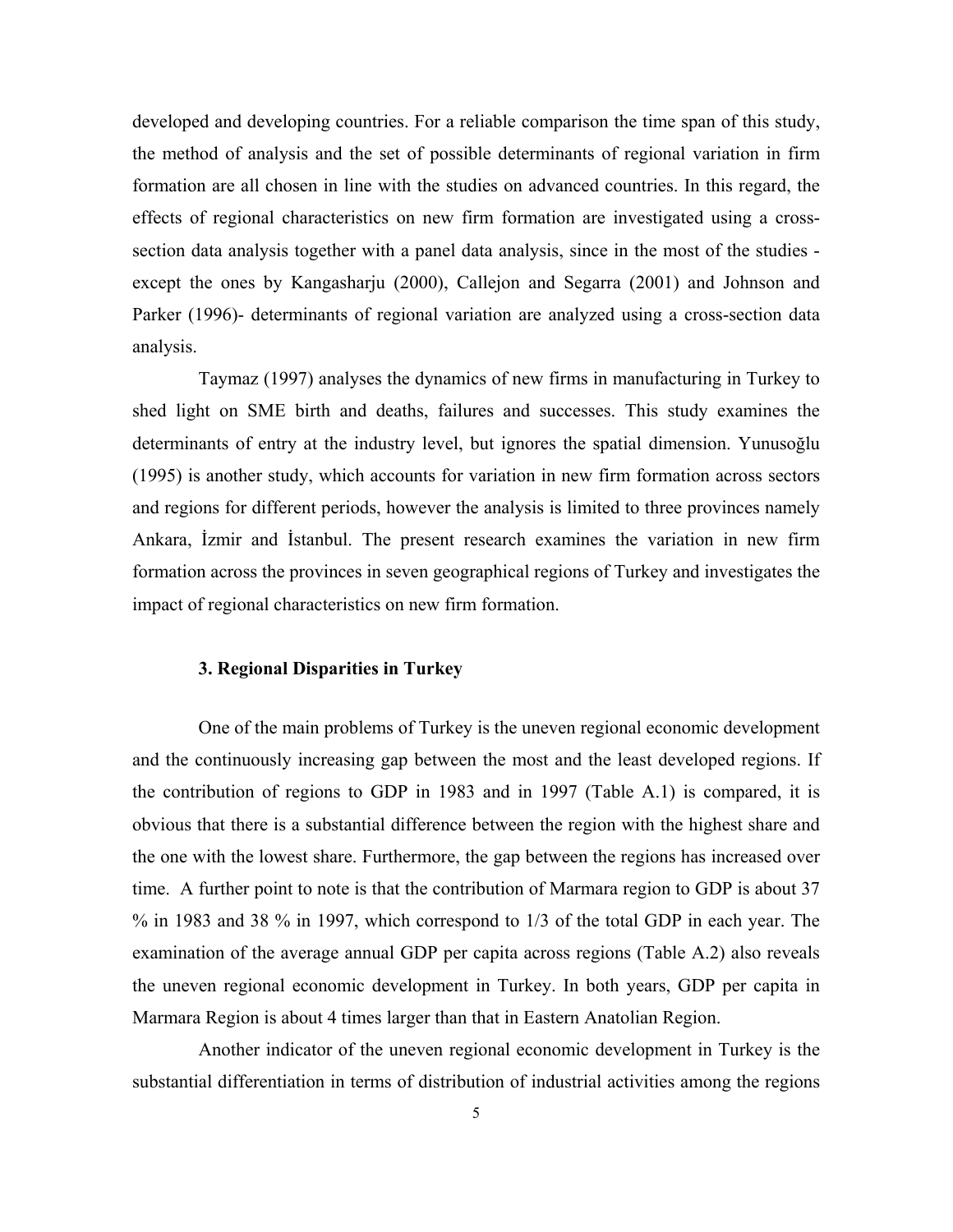of Turkey. In 1998 (Table A.3), half of the all manufacturing establishments and more than half of the total employment in manufacturing concentrate in Marmara Region with a 56% share in total value added in manufacturing. However, the shares of Eastern Anatolian Region in total stock of establishments, in employment and in value added in manufacturing in 1998 are 1%, 2% and 1% respectively. These figures imply that production and employment tend to concentrate in a certain region in Turkey. Such a pattern can be interpreted as an indicator of a centripetal development in Turkey. This centripetal development has been responsible for the long-term migration out of peripheral, rural and mostly agricultural areas to urban areas, mainly to the regions in the west and north-west of Turkey namely Marmara Region and Agean Region (see Table A.4)

It has been observed that there is a substantial regional variation in new firm formation in Turkey. When we examine the annual regional firm birth rates (Table A.5), described as the number of new SMEs in a region per 100 000 individuals in labor force in that region, in 1985 Marmara Region with the highest population and density has a birth rate that is 17 times larger than that of the Eastern Anatolian Region with the lowest population and density. In the meantime, the gap in terms of firm birth rates between the regions with the highest and the lowest firm birth rates has increased. In 1990, Marmara Region has a birth rate of 5.3, the highest firm birth rate and it is 53 times larger than that of South Eastern Anatolian Region, the region with the lowest firm birth rate. As it is indicated, there is a substantial regional variation in new firm formation in Turkey and this variation forms the basis of this study.

### **4. Measurement and Spatial Pattern of Small and New Firm Formation**

This study uses a dataset constructed by the State Institute of Statistics (SIS) of Turkey. The basic unit of this longitudinal data set is a business establishment and it covers all private and public establishments in manufacturing. But, the analysis is restricted to small and medium sized establishments in manufacturing, the establishments with employees more than 9 and less than 200, since nearly all of the new firms in Turkey start small. As evidence, 96% in 1985 and 94% in 1990 of all new firms in manufacturing were small and medium sized.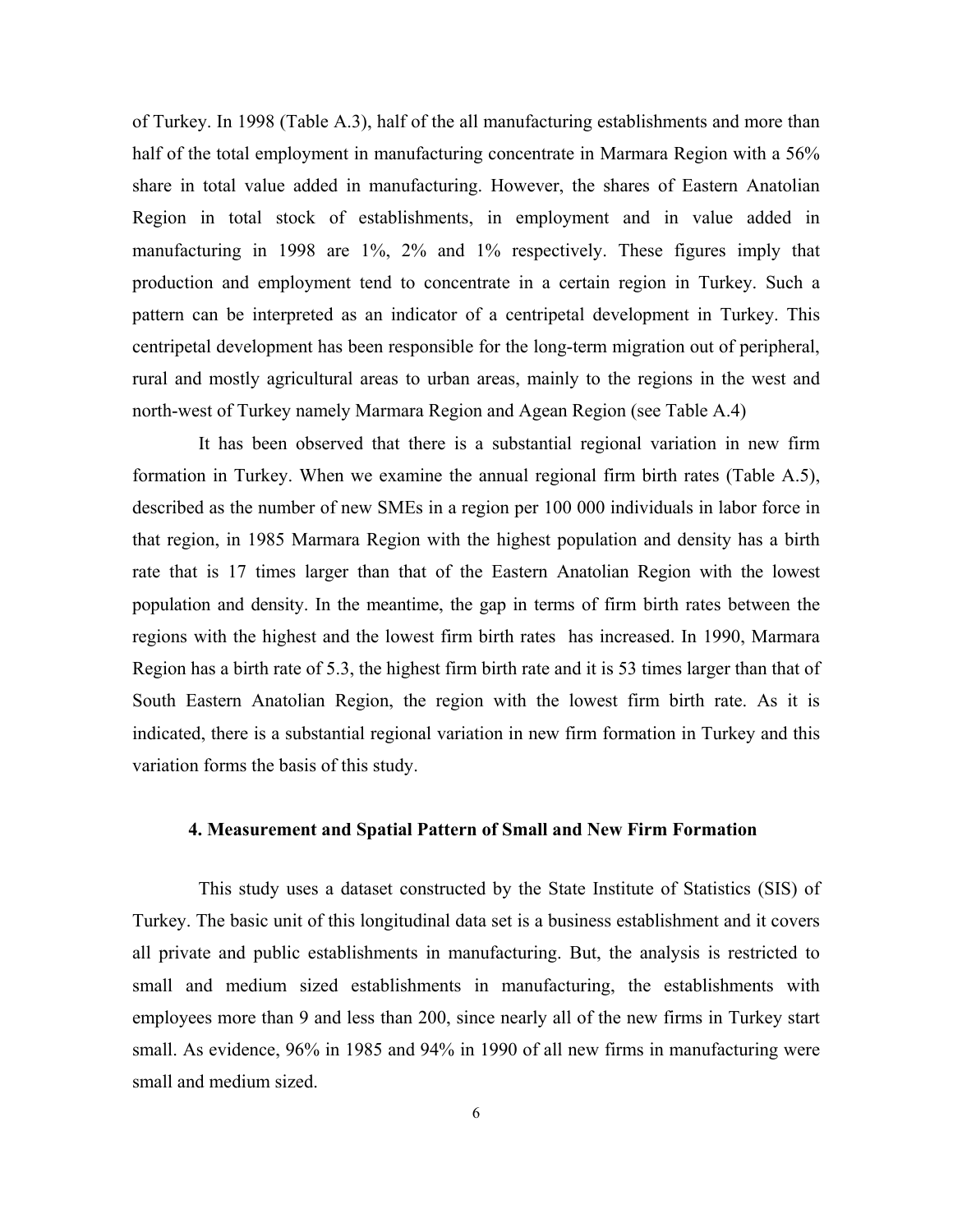The analysis is carried out at a provincial level and it covers 58 provinces in seven geographical regions (Figure B.1), namely Mediterranean, Eastern Anatolian, South Eastern Anatolian, Central Anatolia, Black Sea, Aegean and Marmara regions, of Turkey. Until 1989 there were only 67 provinces in Turkey, however beginning from 1989 until the end of 1999 for certain reasons new provinces were added through separations from the existing ones and over this period the number of provinces increased to 81. For simplification, the values related to provinces that were founded after 1988 are added to the provinces from which they were separated. Among the 67 provinces, 9 provinces namely Adıyaman, Artvin, Bingöl, Bitlis, Gümüşhane, Hakkari, Mardin, Siirt and Tunceli are left outside the empirical analysis due to lack of reliable data.

For a proper comparison across regions the numbers of new firms are standardized and annual firm birth rates are calculated for each of the 58 provinces. The need for standardization is emphasized by many scholars in the literature. Audretsch and Fritsch (1994), Fritsch (1992) and Kangasharju (2000) point out that comparing the absolute numbers of firm births across regions is misleading, since regions are not homogenous in terms of size. The Labor Market Approach and the Ecological Approach are the two methods that are generally used to standardize number of new firms. The first method based on the theory of entrepreneurial choice standardizes the number of new firms relative to the number of workers or the active population or labor force. The latter method standardizes the number of new firms with respect to the population of existing firms. The use of ecological approach, relating firm births to existing firm population, as a measure of normalization, is criticized on both theoretical and empirical grounds by many researchers. The criticisms directed to the use of the ecological approach are manifold. Among those Audretsch and Fritsch (1994) and Garofoli (1994) point out that the ecological approach leads to measurement biases by overstating birth rates in regions where the small firms are more in number and by understating the birth rates in regions where large firms are dominant.

Although, in this study the use of the labor market approach is preferred as a measure of standardization, the absolute number of new firms is also standardized using ecological approach. The reason for the use of both measures is to facilitate comparison between the results of the analyses based on different measures. In the literature, there is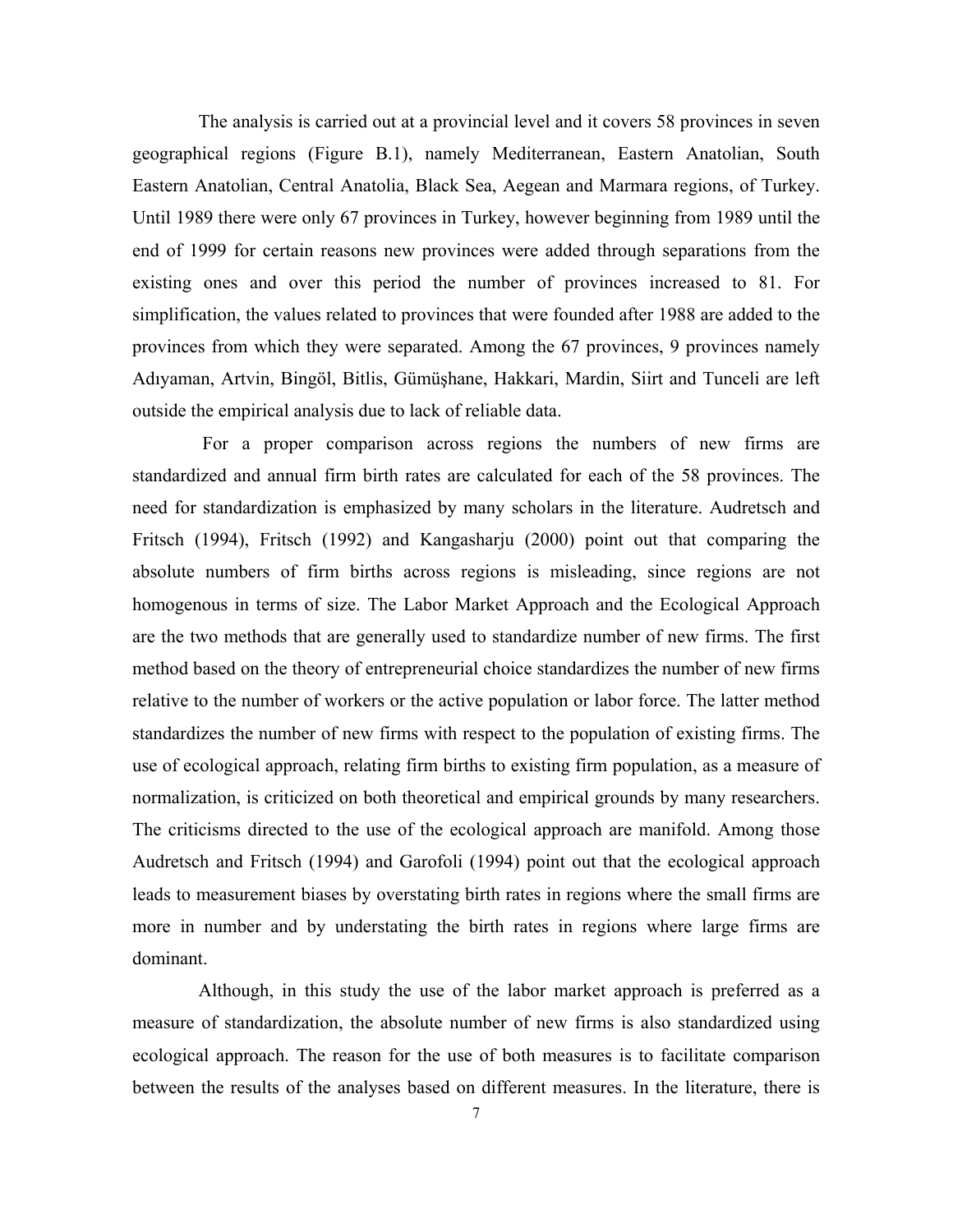evidence that the spatial patterns differ when the birth rates are calculated through application of different methods (see Keeble and Walker, 1994; Garofoli, 1994).

In the context of the labor market approach, the use of the labor force as a measure of standardization seems more appropriate than the use of the active population since it is more consistent with the theory of entrepreneurial choice proposed by Evans and Jovanovic (1989). In this regard, the use of the active population tends to underestimate the size of potential entrepreneurs neglecting the pool of unemployed and the use of total population tends to overestimate the size of potential entrepreneurs. The bias towards underestimation is higher when the birth rates in each sector are standardized as the proportion of number of new firms in a given sector to the number of employees -active population- in that sector. Founders might have worked in a different sector before they start their own businesses (Fritsch, 1992). In this study it is preferred to approximate the potential entrepreneurs with the total labor force defined as the employees in all sectors plus the unemployed. The use of labor force as a measure of standardization runs the risk of undervaluation. In Turkey, the data pertaining to employment and unemployment is biased towards undervaluation since employees, who are informally employed, without any legal insurance, cannot be recorded and individuals who work in the informal sector reveal their employment status as being unemployed in the surveys. However, among the other alternatives labor force seems to be the best one to approximate the potential entrepreneurs.

The annual firm birth rates are calculated for 58 provinces of Turkey for the years between 1985 and 1990, using both the labor market approach and the ecological approach. Using these birth rates the variety and complexity of spatial patterns of new firm formation are illustrated in Figures  $B.2 - B.5$ . They reveal how different patterns are obtained when the alternative labor market approach and ecological approach are used for calculating firm birth rates. It is remarkable that the spatial patterns, the extent of variation and the ranking of the values differ when the firm birth rates are calculated using different methods. Figures B.3 and B.5 illustrating number of new SMEs per 100 000 individuals in the labor force across provinces for the years 1985 and 1990 respectively yield a strict west-east divide characterized by low firm birth rates in eastern and high firm birth rates in western Turkey. However, the firm birth rates calculated using ecological approach yield a relatively dispersed pattern (Figure B.2 and Figure B.4). On a closer examination, it is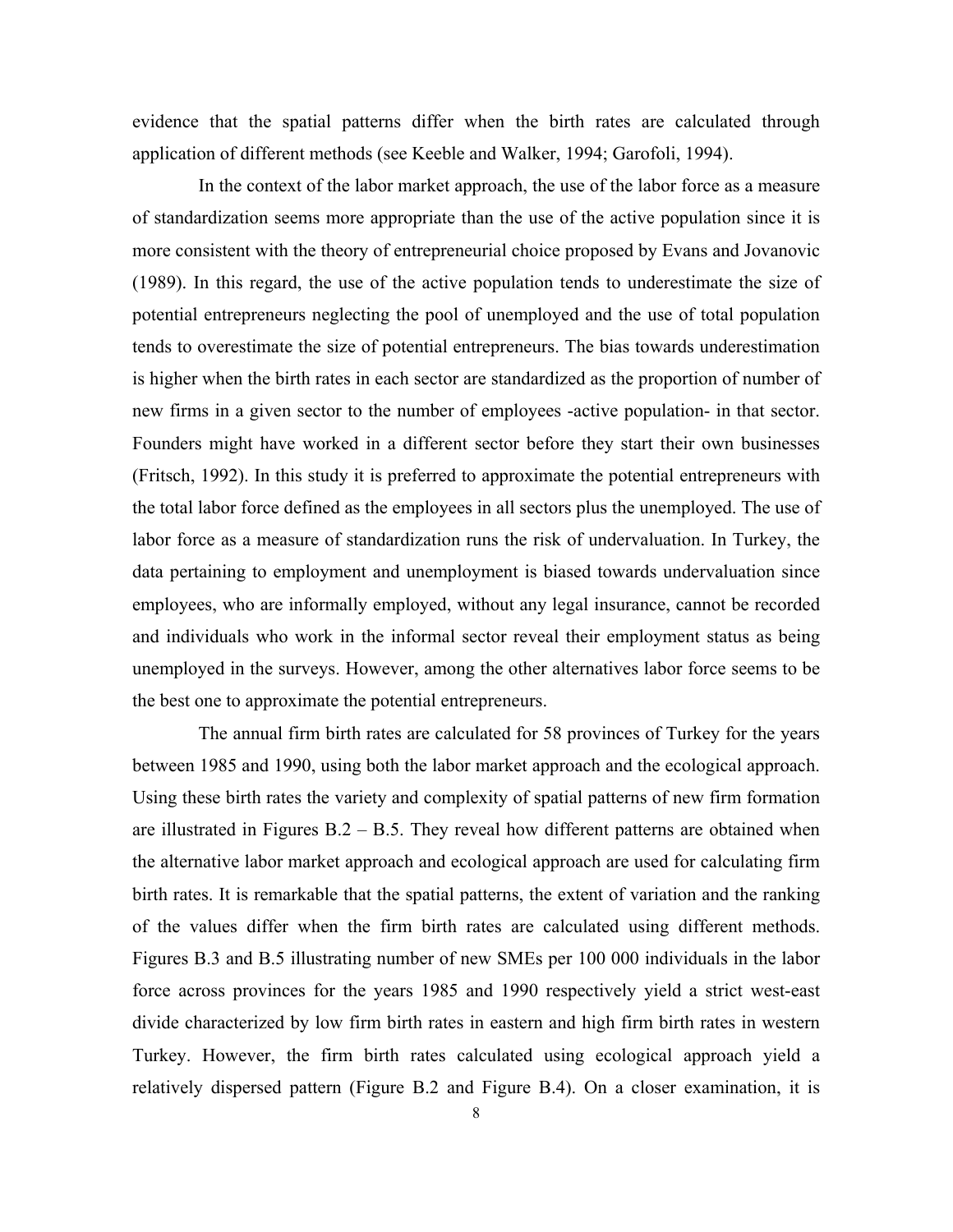found that a highly concentrated Istanbul focused pattern is obtained when the firm birth rates are calculated as the ratio of number of new SMEs to labor force.

The firm birth rates, calculated using the labor market approach across provinces for the years 1985 and 1990, indicate that most of the provinces with the highest firm birth rates are located in Marmara Region. In particular, the provinces of Istanbul, Bursa, Tekirdağ and Kocaeli located in Marmara Region are among those with the highest firm birth rates. Therefore, small and new firm formation tends to concentrate in Marmara Region, which has the most densely populated provinces. A closer examination reveals a highly concentrated Istanbul focused pattern characterized by Istanbul as its center with the highest firm birth rate and by the provinces, Bursa, Tekirdağ and Kocaeli surrounding Istanbul.

### **5. Regional Determinants of Small and New Firm Formation**

In the present study the determinants of regional variation in small and new firm formation across the regions of Turkey are analyzed using a multivariate linear regression model. The analysis uses two different firm birth rates: one is identified according to the labor market approach and the other is according to the ecological approach. GROSSLAB, the firm birth rate calculated in accordance with the labor market approach, represents the number of new firms in manufacturing per 100 000 individuals in the labor force. GROSSEST, the firm birth rate calculated in accordance with the ecological approach, stands for the number of new firms in manufacturing per 100 establishments. These birth rates are identified for each province as follows;

- GROSSLAB = (Total number of new SMEs in manufacturing in a province in a certain year / total labor force in that province in that year) \* 100 000
- GROSSEST = (Total number of new SMEs in manufacturing in a province in a certain year / total number of establishments in manufacturing in that province in that year)  $*100$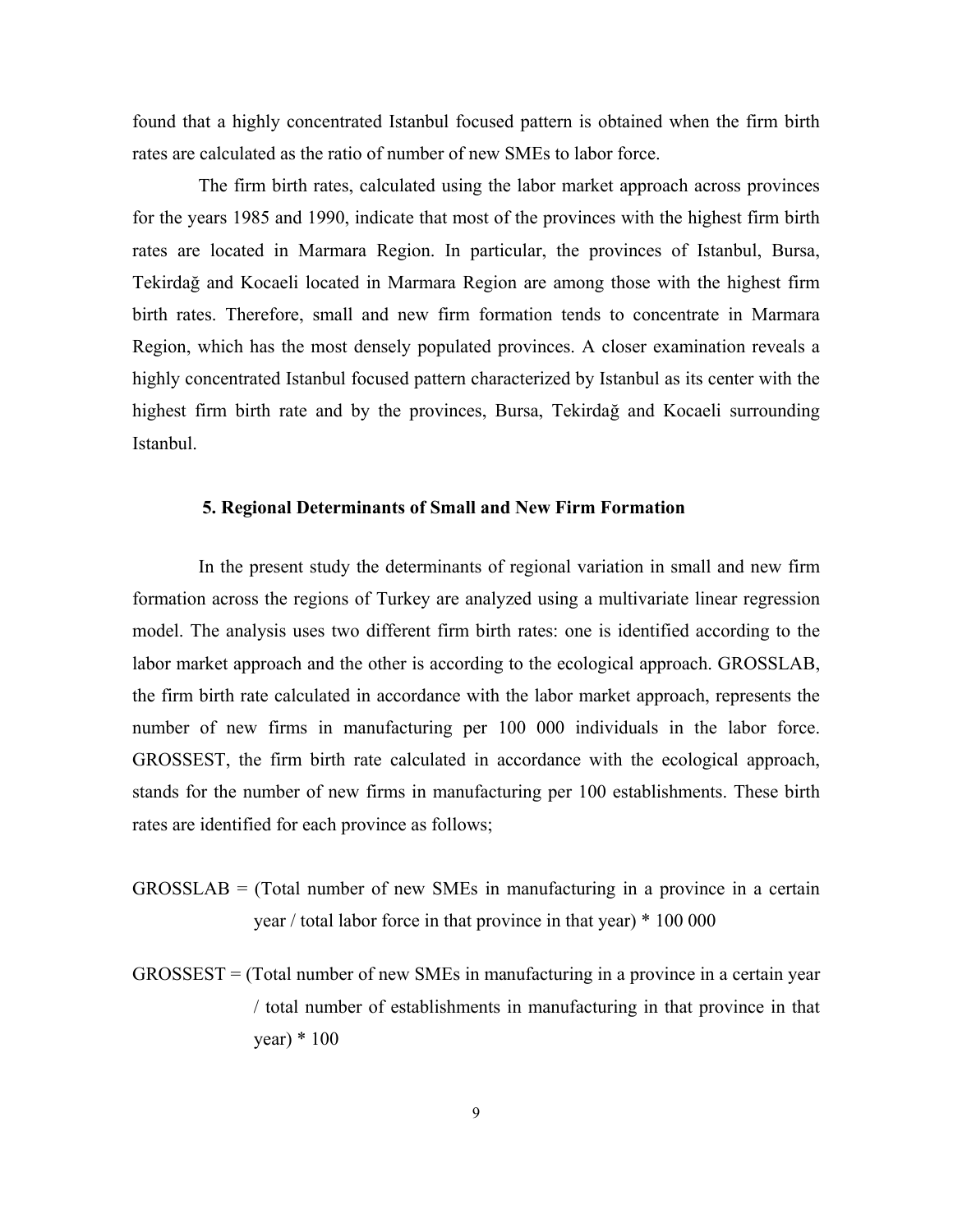The variables used in this study in explaining regional variation in new firm formation in Turkey are determined in a manner which facilitates comparability with other studies in a developed-country versus developing-country perspective. In this regard, the possible determinants of regional variation in new firm formation in Turkey are taken to be the ones used in the cross-national study by Reynolds, Storey and Westhead (1994), but the indicators differ. It is considered that the variables have impact on new firm formation with a lag. For this reason, the model is formulated such that the firm birth rate in a certain year (t) is regressed on the figures pertaining to the preceding year (t-1).

The regional characteristics that are thought to be the possible determinants of new firm formation in Turkey are gathered into three main groups: demand-side variables, supply-side variables and policy variables.

### **Demand-side variables:**

It is hypothesized that increasing demand for goods and services is associated with higher firm births. Since growth in population and rise in per capita income lead to increases in demand, annual growth rate of real GDP per capita (GRGDP) and annual growth rate of population (GRPOP) are used as the indicators of change in demand.

### **Supply-side variables:**

Supply side variables include the variables that reflect supply of founders and resources required to get a business started.

### **(i) Human Capital (Availability of motivated and capable individuals)**

### • **Urbanization / Agglomeration**

In an urban context, concentration of people and firms in a certain area decreases both the cost of access to customers and cost of access to suppliers (Reynolds, 1994). Also it becomes easy for both the consumers and producers to benefit from certain services that are available in urban areas. Therefore, due to these pecularities urban areas are attractive places for the younger and better educated adults who are the potential entrepreneurs. Krugman (1991) identifies three reasons for the localization of industrial activities; the existence of pooled market for workers with industry-specific skills, production of nontradable specialized inputs and knowledge spillovers. In the light of these claims, it is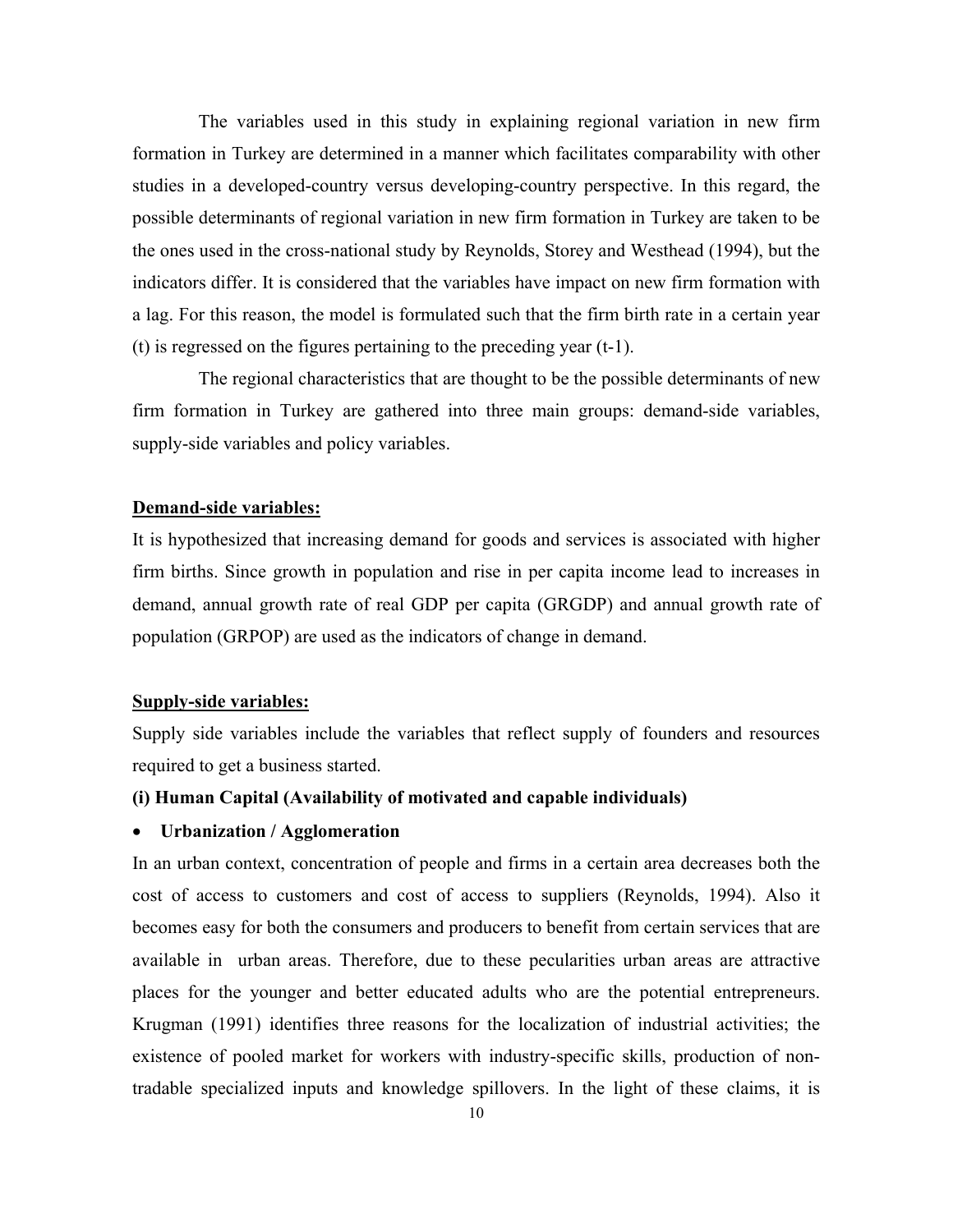hypothesized that urban areas with higher population densities are associated with higher birth rates in Turkey, since the provinces with the highest firm birth rates are the ones with highest population density and immigration rates. Figures F.1–F.4 reveal that the highest firm birth rates are observed in provinces which are densely populated. The indicators used to measure the effect of agglomeration economies on new firm formation in Turkey are population density (POPDEN) and share of immigrants in the population (IMMIG).

### - **Educational Qualifications**

It is hypothesized that presence of individuals with higher education would contribute to new firm formation. Since in this study labor force is used to proximate the potential entrepreneurs, it is more appropriate to analyze the educational qualifications of the labor force rather than the total population. In this regard, the share of the university graduates in the labor force (POPEDU) is used to assess the impact of the educational qualification of potential entrepreneurs on new firm formation in this analysis.

### - **Occupational Qualifications**

It is hypothesized that presence of individuals in technical and managerial occupations would contribute positively to new firm formation. The indicator to be used to measure the effect of occupational qualification of potential entrepreneurs on new firm formation in this analysis is the share of the labor force in technical professions (POPTECH).

### • **Unemployment**

Based on the empirical results provided by the studies in the literature and on the theoretical arguments supported in the literature it can be concluded that the effect of unemployment on new firm formation is ambigous. When individuals lose their job in one firm, they can either start to work as an employee in another firm or start their own businesses. Then, unemployment might be positively correlated with firm births. On the other hand, since high level of unemployment is associated with low level of demand for goods and services one can expect a negative impact on new firm formation. The indicators used to determine the role of unemployment in new firm formation are unemployment rate (UNEMP) and change in unemployment (GRUNEMP).

### • **Role models and Relevant Experience**

The empirical findings in the literature indicate that the share of small manufacturing firms, acting as an incubator for entrepreneurship, and the share of autonomous workers have a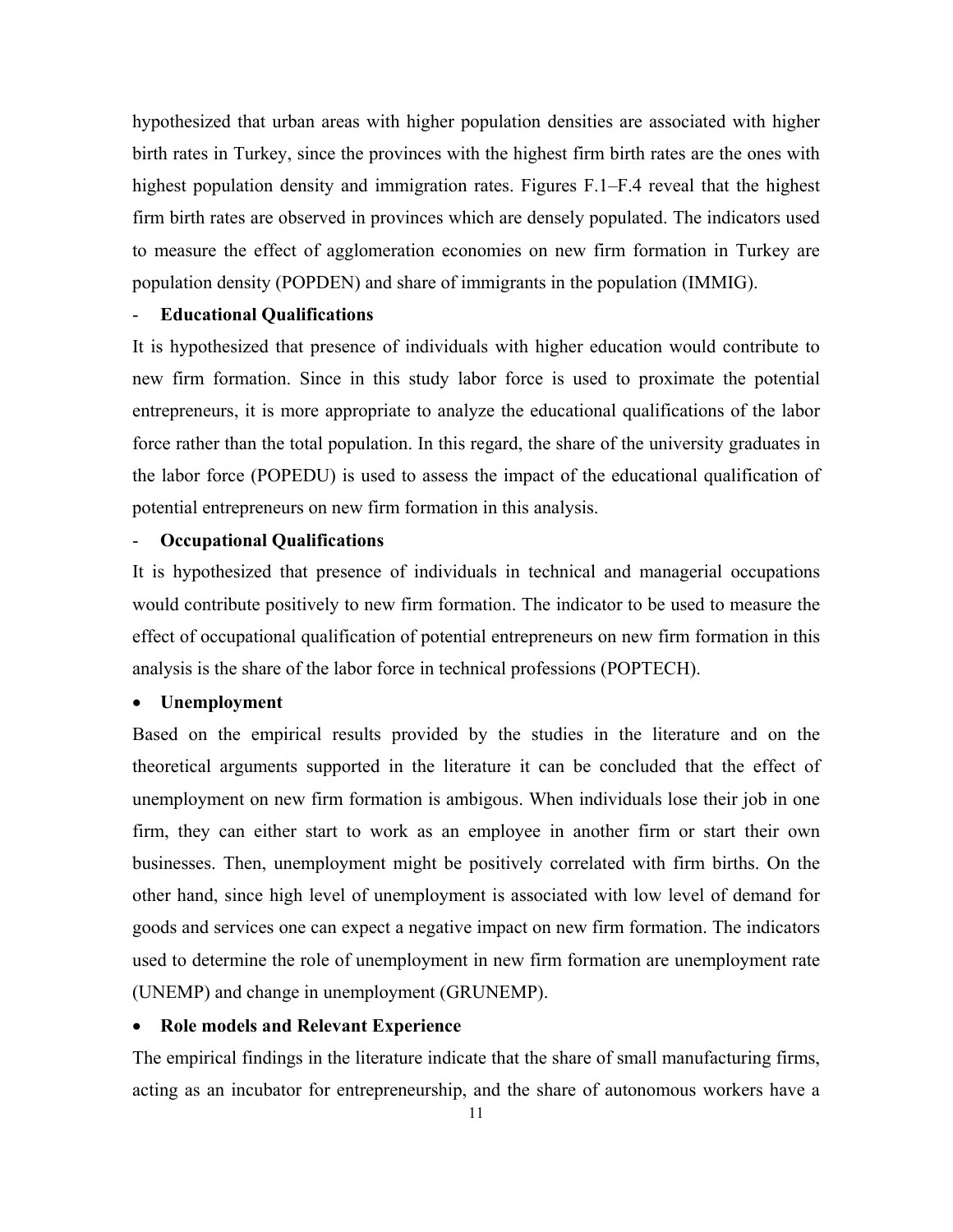positive impact on new manufacturing firm formation. Average firm size (ESTSIZE) and share of entrepreneurs in the labor force (POPENT) are the two indicators that are used to measure the effect of presence of small firms and autonomous workers on new firm formation.

### **(ii) Financial Capital (Availability of Financial Resources)**

Another variable, which appears as a positive stimulus to new firm formation, is availability of capital. It has an important role in getting a business started. In this study, the local availability of financial resources is embodied in annual growth rate of bank deposits (GRDEP).

### **Policy Variables:**

It is hypothesized that government expenditures have a positive impact on new firm formation since government investments as new establishments and government infrastructure expenditures both stimulate new firm formation. The share of each province in government investment expenditure (GOVIN) is used to measure the effect of government expenditure on new firm formation.

The time span this study covers, the method of analysis and the set of possible determinants of regional variation in new firm formation are all chosen in line with the previous studies to be able to provide comparability with the other studies. In order to simplify comparison, it is preferred to use the cross-section data analysis which is commonly used in most of the studies in the literature. Due to the shortcomings of the cross-section data analysis, the models in this study are estimated using panel data analysis together with cross-section data analysis. Both analyses are carried out using the package program Stata 6.0 for statistics/data analysis.

### **6. Results of Cross-section Data Analysis**

In the cross-section data analysis, the multivariate linear models are estimated for each six years separately using the ordinary least squares (OLS) regression analysis. Before the regression analysis is carried out, focusing on the matrices of correlation coefficients it is examined whether the data supports the hypothesized relations between the variables and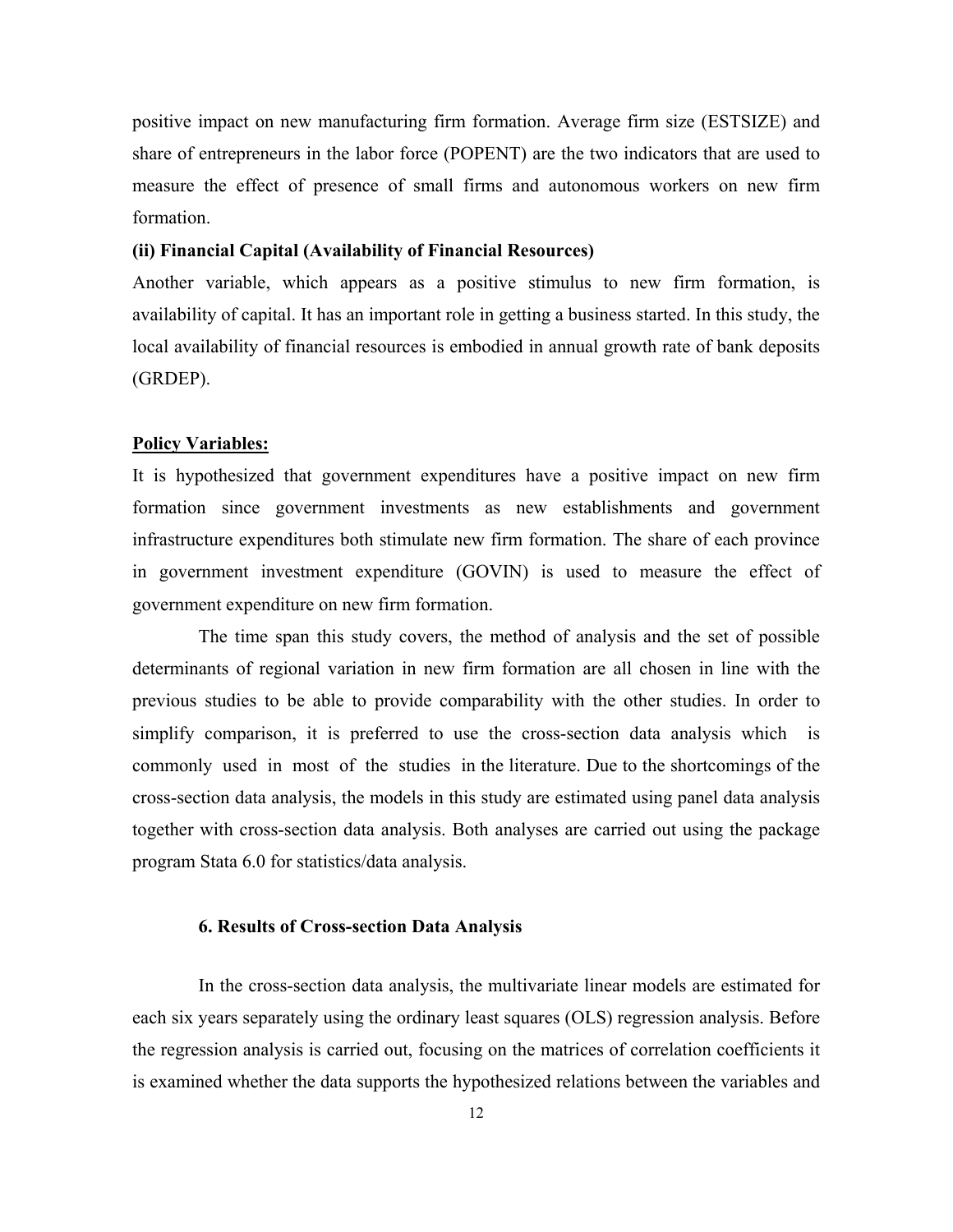new firm formation. A careful examination of the correlation coefficients provides evidence to what extent the hypothesized relations hold. In this regard, Tables C.1-C.6 presenting correlation coefficients between the firm birth rates and the explanatory variables for years 1985, 1986, 1987 1988, 1989 and 1990 respectively indicate that the relations between the GROSSLAB and the explanatory variables are as they are hypothesized. A positive relationship seems to exist between new SMEs formation rate and annual growth rate of real GDP per capita (GRGDP), annual growth rate of population (GRPOP), population density (POPDEN), share of immigrants in the population (IMMIG), share of university graduates in the labor force (POPEDU), share of the labor force in technical professions (POPTECH), unemployment rate (UNEMP), share of entrepreneurs in the labor force (POPENT), annual growth rate of bank deposits (GRDEP) and government investment expenditures (GOVIN). A negative relationship emerges for the change in unemployment (GRUNEMP) and average firm size (ESTSIZE).

When the regression results are examined, it is found out that for the years 1986, 1987 and 1989 two partial slope coefficients are statistically significant and support the hypothesized relations. The coefficients of POPDEN and POPTECH in 1986 and in 1987, the coefficients of POPDEN and GRUNEMP in 1989, even for the year 1990 only one partial slope coefficient, that of POPDEN, is statistically significant at 0.10 level (Table D.1.1). POPEDU is also found to be statistically significant in the analyses for the years 1986 and 1987, but it has a negative coefficient. Such an outcome contradicts with the expectation.  $\mathbb{R}^2$  values for the years 1986, 1987, 1989 and 1990 are found to be 0.64, 0.76, 0.50 and 0.48 respectively (see Appendix D, Table D.1.1). These high  $R^2$  values together with few significant t ratios and the high correlation coefficients between the regressors POPEDU, POPTECH and POPENT (see Appendix C, Tables C.1-C.6) are symptoms of multicollinearity between the explanatory variables. The existence of multicollinearity is investigated using Variance Inflation Factor (VIF) analysis. As a rule of thumb a VIF in excess of 10 is worth further investigation. The VIF values for the explanatory variables POPEDU, POPTECH and POPENT for all six years are all in excess of 10 (see Appendix E, Tables E.1-E.6) indicating the existence of linear relationship between these variables. This can be attributed to the fact that entrepreneurs in Turkey are highly educated, some of which may be technicians again with qualified level of education. Examining the VIF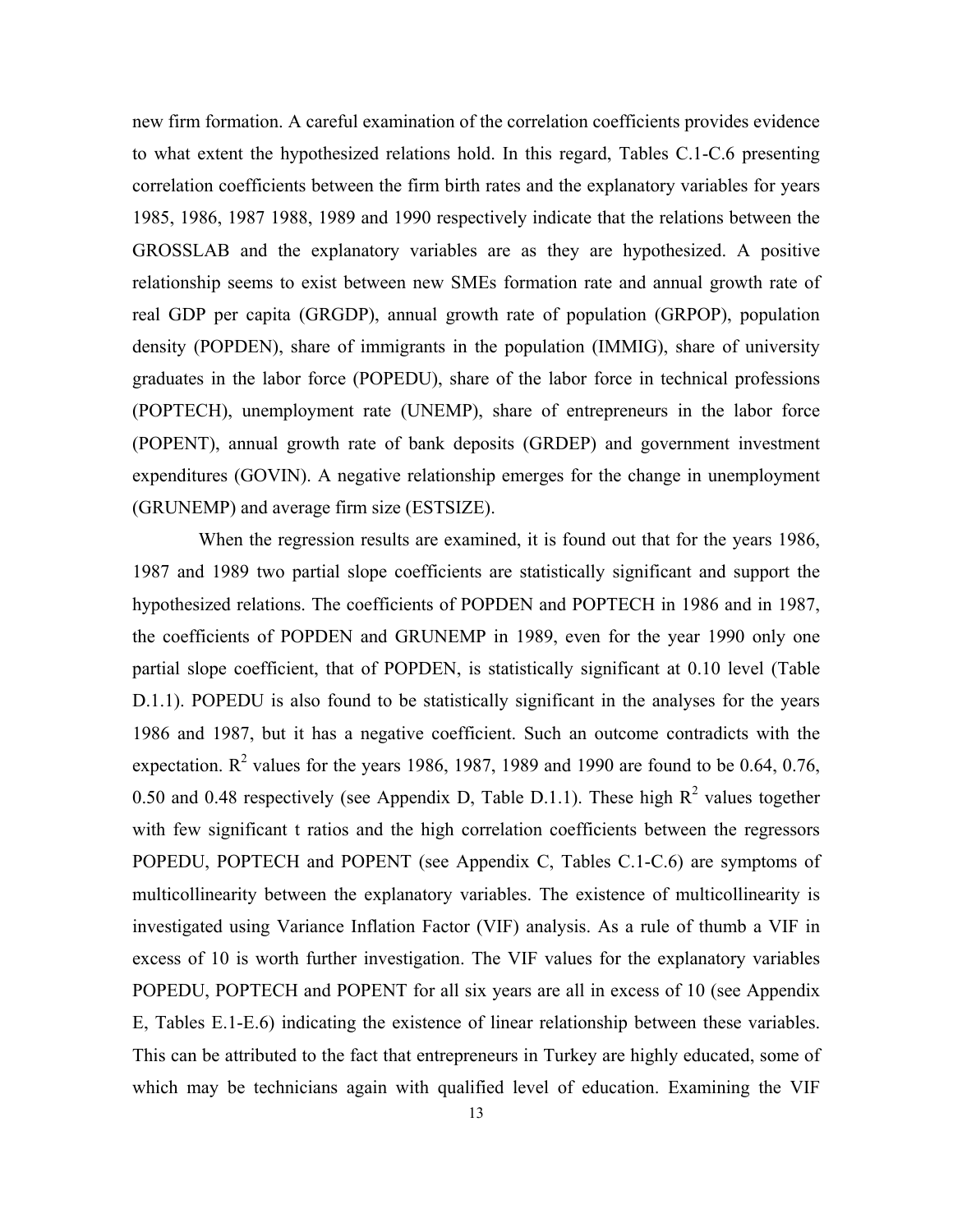values (see Appendix E, Tables E.1.1-E.1.6) for all years it is observed that POPEDU has the highest VIF value, so it is decided to omit it from the equation.

However the problem of multicollinearity continues to exist (see Appendix D, Table D.1.2 and Appendix E, Tables E.2.1-E.2.6). The VIF values for the variable POPENT is higher than 10 and hence it is omitted from the regression equation. It is noticed that the VIF values and the t values for the significant variables are improved compared to the previous regression analyses (see Appendix D, Table D.1.3 and Appendix E, Tables E.3.1-E.3.6).

After the analysis of multicollinearity, the model is tested for the presence of heteroscedasticity. The results of the Cook-Weisberg test for heteroscedasticity (see Appendix D, Table D.1.3) indicates the existence of heteroscedasticity for the years 1986, 1987, 1988 and 1989. In order to deal with this problem the econometric equation is estimated adopting the *robust regression analysis*.

The estimated model using robust regression analysis for 6 years explains 64%, in average, of the variation in new firm formation at provincial level. The model itself is also statistically significant. The results show that among the 10 regressors for all six years, population density tends to be the most significant regressor, whereas variables proxing demand growth have positive but surprisingly insignificant coefficients (see Appendix D, Table D.1.4). Such an outcome indicates that urban context contributes to new firm formation in manufacturing in Turkey. It is clear from the Figures F.1-F.2 and F.3-F.4 of Appendix F illustrating population density and firm birth rates by provinces for the years 1985 and 1990 respectively that the densely populated provinces account for the highest firm birth rates. Apart from these, the results of the regression analysis for the years 1985 and 1986 indicate that the share of technicians in the labor force has a positive statistically significant effect on new firm formation in Turkey. Since qualified individuals concentrate in urban areas, this finding also support the view that urban areas are conducive to formation of new firms in manufacturing in Turkey. Only in the analysis for the year 1986 rate of unemployment yields a negative statistically significant effect indicating that higher levels of unemployment correspond to lower firm formation rates. What is interesting is that only the results of the regression analysis for the year 1985 provide evidence for the statistically significant effect of government investment expenditure. However its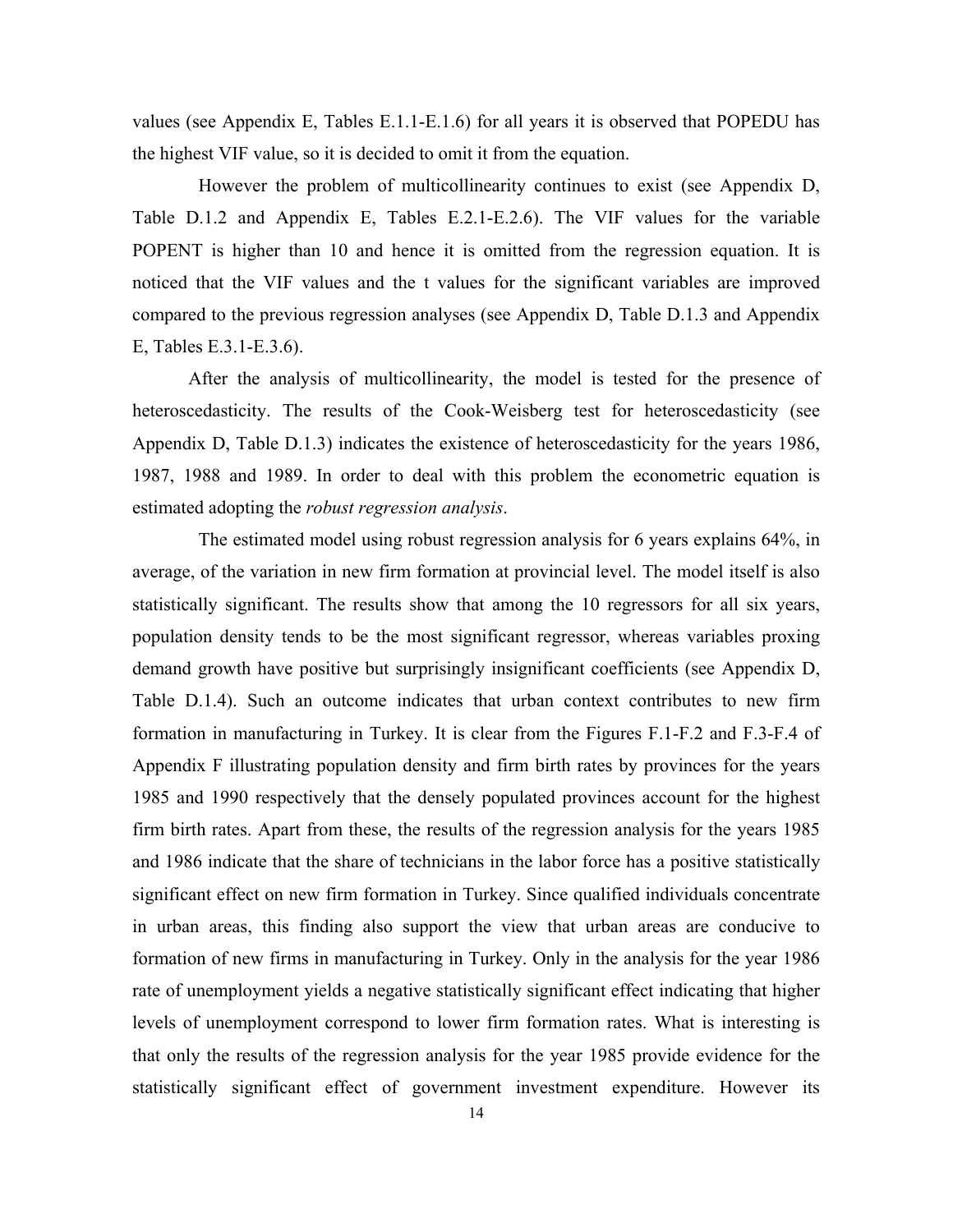coefficient has a negative sign. In this regard, it supports the view that government expenditure can be reflected as higher local taxes and so depresses new firm formation. A further point to note is that, only in the regression analysis for the year 1989, annual growth rate of real GDP per capita proxing demand growth is found to be statistically significant with a negative sign. This outcome contradicts with the findings of other studies in the literature.

Based on these results it can be concluded that underlying determinants of firm formation differ between developed and developing countries. Since, the results of the cross-section data analysis indicate that among the 10 regressors for all six years, population density tends to be the most significant regressor; whereas variables proxing demand growth (GRGDP and GRPOP) are surprisingly not significant. However in most of the studies for advanced countries (e.g. cross-national analysis including Germany, France, United Kingdom, Sweden and USA) demand growth is found to be the most significant process explaining the regional variation in new firm formation. In contrast with the results of Garafoli (1994), Hurt and Gudgin (1994), Davidsson, Lindmark and Olofsson (1994) and Kangasharju (2000), the results of this analysis show that urban context significantly contributes to new firm formation in manufacturing in Turkey.

A further point to note is that the results of the cross-section data analysis of the model with GROSSEST as the dependent variable is not satisfactory, since the estimated model accounts for only 27%, in average, of the variation and the model itself is significant only for four cases out of six (see Appendix D, Table D.2.2). This evidence of the inadequacy of the model with GROSSEST in explaining variation in new firm formation supports the use of labor market approach as a method of standardization.

### **7. Results of Panel Data Analysis**

For the panel data analysis, the six cross-sections are pooled and a data set of 348 observations which is 58 provinces each observed for 6 different years is created. The model is estimated using feasible generalized least squares (FGLS) analysis.

Note that there exists the problem of heteroscedasticity in four cross-sectional analyses out of six. This cross-sectional evidence of heteroscedasticity implies that the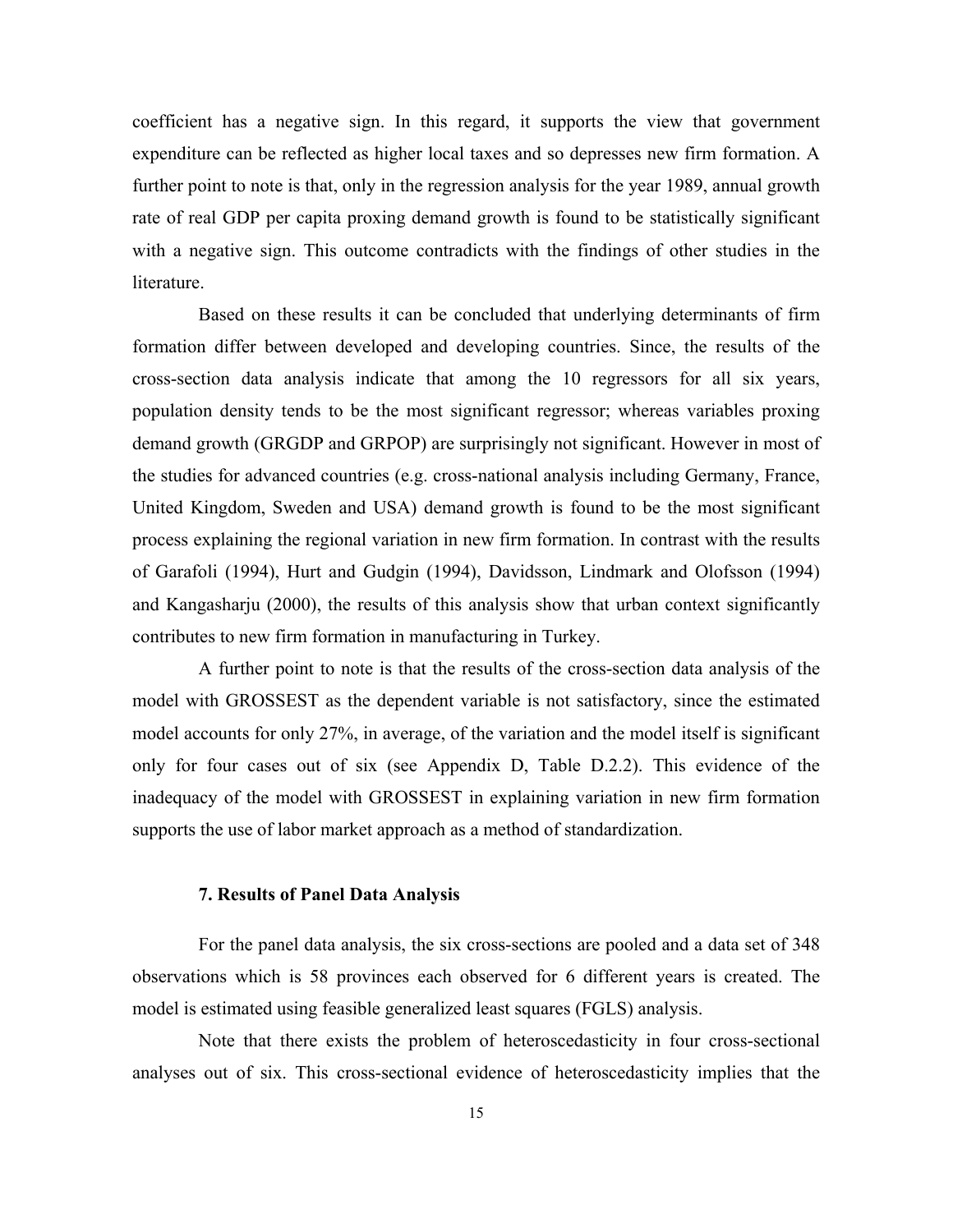variances differ across the panels. Under the assumption that the disturbances have different variances for each panel and are constant within panel, it is better to estimate the model by feasible generalized least squares (FGLS).

The FGLS results show that (see Appendix G, Table G.2) population density is the most significant variable explaining the variation in new firm formation. In this sense, the result of panel data analysis supports that of cross-section data analysis. However, there is a substantial difference between the result of this panel data analysis and that of the study by Kangasharju (2000) for Finland. Kangasharju (2000) reports that the average size of establishments is the most significant regressor, whereas population density is not a significant regressor. The share of technicians in the labor force is another variable that is found to be statistically significant and it has a positive impact on new firm formation. These empirical findings support the urban incubator theory which implies that metropolitan areas, urban centers and core regions are nurseries of new firms. Furthermore, the results obtained indicate that population growth proxying demand growth has a positive significant effect on new firm formation, a result obtained in most of the cross-section data analyses for developed countries. The findings imply a negative significant impact of rate of unemployment on new firm formation. The results of the panel data analysis and crosssection data analyses related to the role of unemployment in new firm formation are similar and imply that higher rates of unemployment are associated with lower firm birth rates in manufacturing in Turkey.

### **8. Conclusion**

The results of both the cross-section data analyses and the panel data analysis indicate that population density is the most significant variable explaining the variation in new firm formation across the regions of Turkey. Share of technicians in the labor force is another variable that is found to be significant and it has a positive impact on new firm formation. These empirical findings support the urban incubator theory which implies that metropolitan areas, urban centers and core regions are nurseries of new firms. In panel data analysis the annual growth rate of population, one of the two variables proxing demand growth, yields a significant positive impact on new firm formation, a result obtained in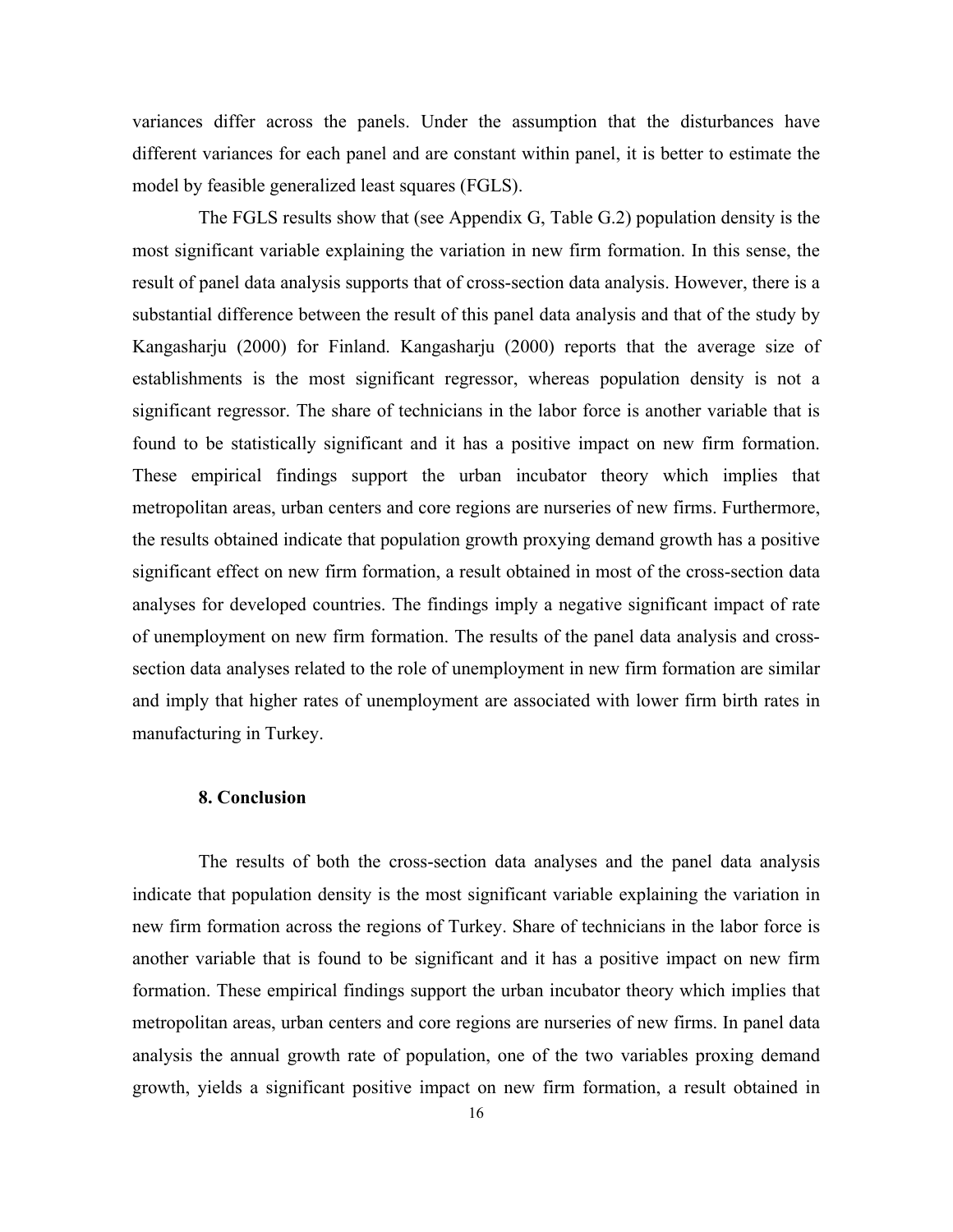most of the cross-section data analyses for developed countries. However, in the crosssection analyses the coefficient of the variable GRGDP, annual growth rate of real GDP per capita, indicates a negative impact of demand growth on new firm formation. A further point to be mentioned is that the results of the panel data analysis and cross-section data analyses related to the role of unemployment in new firm formation are similar and imply a negative significant impact of the rate of unemployment on new firm formation. That is, higher rates of unemployment are associated with lower firm birth rates in manufacturing in Turkey.

The results of the cross-section data analyses for Turkey indicate that population density is the most significant regressor with a positive impact; whereas variables proxing demand growth (GRGDP and GRPOP) are surprisingly not significant. However, in most of the studies for advanced countries (e.g. cross-national analyses including Germany, France, United Kingdom, Sweden and USA) demand growth is found to be the most significant variable explaining the regional variation in new firm formation. In contrast with the findings of Garafoli (1994), Hurt and Gudgin (1994), Davidsson, Lindmark and Olofsson (1994) and Kangasharju (2000), the results of this analysis show that urban context contributes to new firm formation in manufacturing in Turkey. A further point to note is that the model based on the dependent variable normalized according to the labor market approach explains the variation better than the one based on the dependent variable normalized according to the ecological approach.

As a regional policy implication, the above results call for government investment to improve local social and political milieu. The positive significant impacts of population density, share of technicians in the labor force and population growth all support the urban incubator theory based on the crucial role of metropolitan areas and core regions. In order to stimulate indigenous development via new and small firm formation government had better to provide the less densely populated areas with infrastructure. Expenditure on local infrastructure improves the quality of environment in a locality and makes it more attractive for the potential entrepreneurs to start a new business.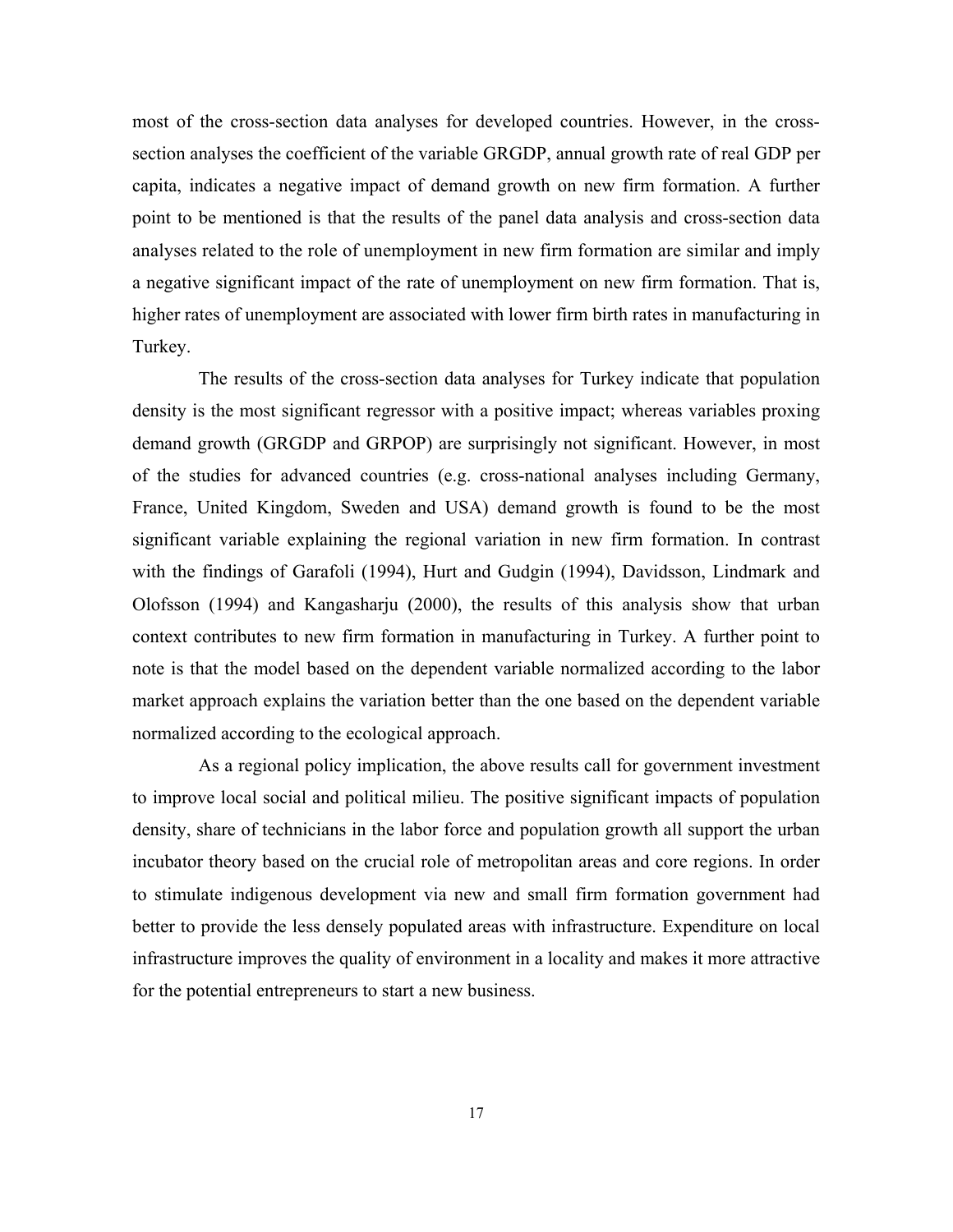### **REFERENCES**

Acs, Z. J and C. Armington (2002), The Determinants of Regional Variation in New Firm Formation, Regional Studies, Vol. 36.1, pp. 33-45

Acs, Z. J. and D. B. Audretsch (1993), Introduction, in Z. J. Acs and D. B. Audretsch (eds.), Small Firms and Entrepreneurship: An East-West Perspective, Cambridge University Press, New York, USA

Acs, Z. J. and D. B. Audretsch (2001), The Emergence of the Entrepreneurial Society**,**  Presentation for the Acceptance of the 2001 International Award for Entrepreneurship and Small Business Research, 3 May, Stockholm

Audretsch, D. B. and M. Fritsch (1994), The Geography of Firm Births in Germany, Regional Studies, Vol. 27, pp. 359-365

Ashcroft, B. and J. H. Love (1996), Employment Change and New Firm Formation, in UK Counties 1981-9, in M. W. Danson (eds.), Small Firm Formation and Regional Economic Development, Routledge Studies in Small Business, London

Callejon, M. and A. Segarra (2001), Geographical Determinants of The Creation of Manufacturing Firms: The Regions of Spain, http://www.ub.es/graap/callejon.htm

Davidsson, P. , L. Lindmark and C.Olofsson, (1994), New Firm Formation and Regional Development in Sweden, Regional Studies, Vol. 28, pp. 395-410

Devlet Planlama Teşkilatı (1999), 1983-1997 Döneminde Bölgesel Gelişmeler, Bölgesel Gelişme ve Yapısal Uyum Genel Müdürlüğü, DPT, Ankara

Evans, D. and B. Jovanovic (1989), An Estimated Model of Entrepreneurial Choice under Liquidity Constraints, Journal of Political Economy, 97 (4), pp. 808-827

Fritsch, M. (1992), Regional Differences in New Firm Formation: Evidence From West Germany, Regional Studies, Vol. 25, pp. 233-241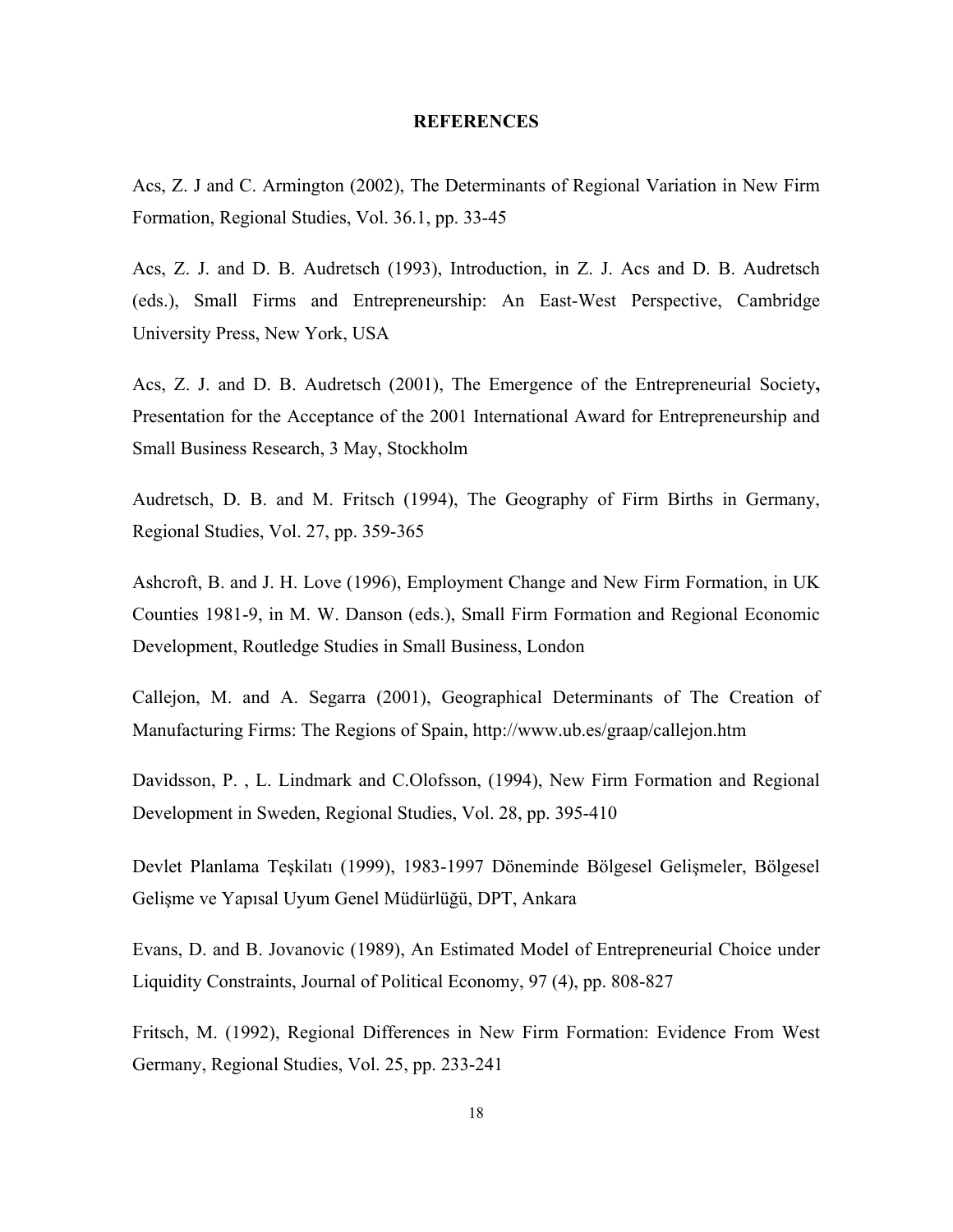Fritsch, M. and O. Falck (2003), New Firm Formation by Industry over Space and Time: A Multi-Level Analysis, Discussion Paper German Institute for Economic Research, Berlin

Fotopoulos, G. and N. Spence (1999), Spatial Variations in New Manufacturing Plant Openings: Some Empirical Evidence from Greece, Regional Stdies, Vol. 33.3, pp. 219-229

Gallagher, C. C. and G. B. Robson (1994), Change in the Size Distribution of UK Firms, Small Business Economics, Vol. 6, pp. 299-312

Garofoli, G. (1994), New Firm Formation and Regional Develeopment: The Italian Case, Regional Studies, Vol. 28, pp. 381-393

Guesnier, B. (1994), Regional Variations in New Firm in France, Regional Studies, Vol. 28.4, pp. 347-358

Hart, M. and G. Gudgin (1994), Spatial Variations in New Firm Formation in the Republic of Ireland, 1980-1990, Regional Studies, Vol. 28.4, pp. 367-380

Invernizzi, B. and R. Revelli (1993), Small Firms and The Italian Economy: Structural Changes and Evidence of Turbulence, in Z. J. Acs and D. B. Audretsch (eds.), Small Firms and Entrepreneurship: An East-West Perspective, Cambridge University Press, New York, USA

Johnson, P. and S. Parker (1996), Spatial Variations, in the Determinants and Effects of Firm Births and Deaths, Regional Studies, Vol. 30.7, pp. 679-688

Kangasharju, A. (2000), Regional Variations in Firm Formation: Panel and Cross-Section Data Evidence from Finland, Regional Science, Vol. 79, pp. 355-373

Keeble, D. and S. Walker (1994), New Firms, Small Firms and Dead Firms: Spatial Patterns and Determinants in the United Kingdom, Regional Studies, Vol. 28.4, pp. 411- 427

Krugman, P. (1991), Geography and Trade, MIT Press, Cambridge, MA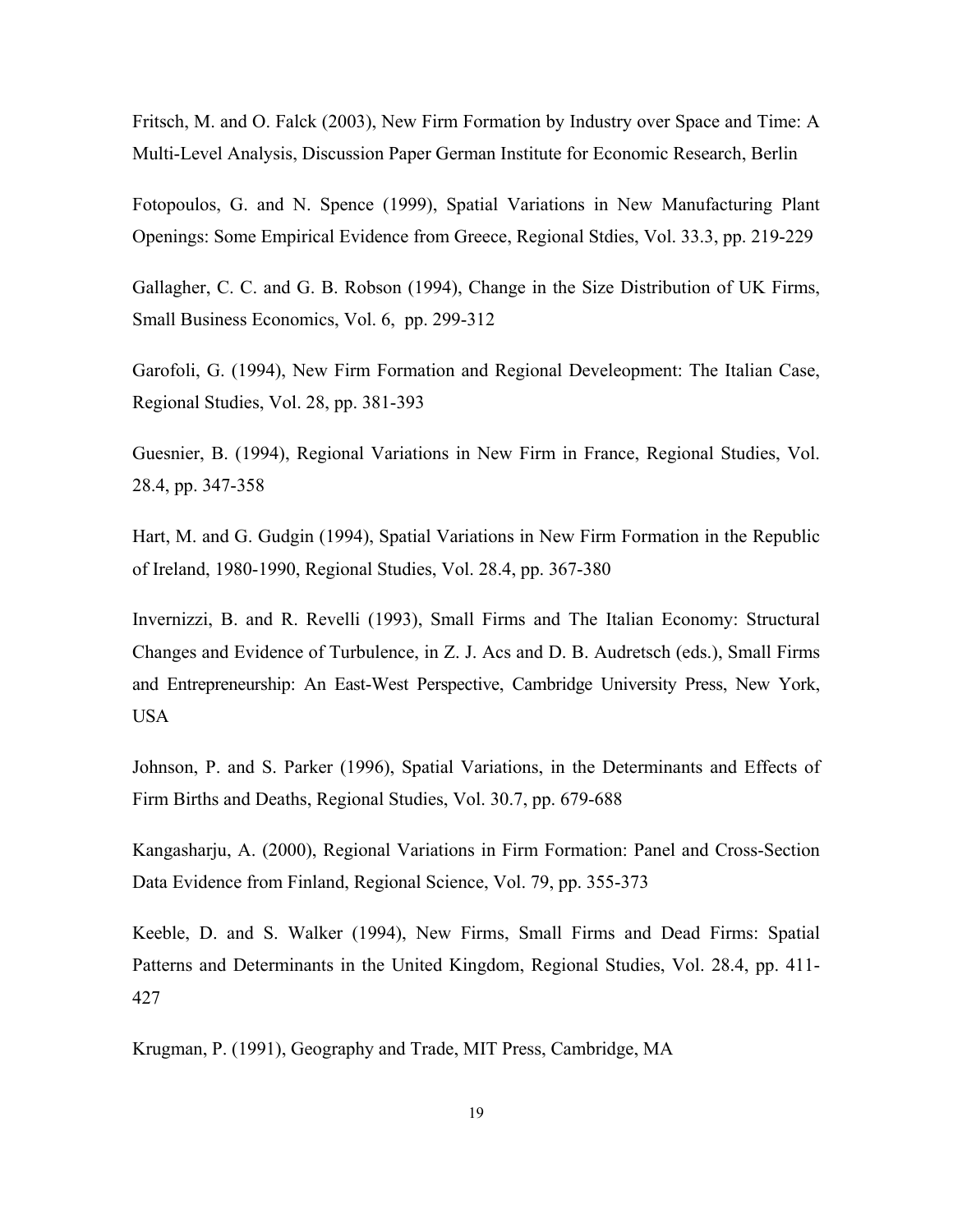Reynolds, P. (1994), Autonomous Firm Dynamics and Economic Growth in the United States, 1986-1990, Regional Studies, Vol.28, pp. 429-442

Reynolds, P., D. Storey and D. Westhead (1994), Cross-national Comparisons of the Variation in New Firm Formation Rates, Regional Studies, Vol. 28, pp. 443-456

Schumpeter, J. A. (1950), Capitalism, Socialism and Democracy, 3<sup>rd</sup> Edition, Harper and Row, New York

State Institute of Statistics (1993), Provincial and Regional Statistics 1993, SIS, Ankara

State Institute of Statistics (1996), Provincial and Regional Statistics 1994, SIS, Ankara

State Institute of Statistics (2001), Statistical Yearbook of Turkey 2000, SIS, Ankara

Taymaz, E. (1997), Small and Medium-Sized Industry in Turkey, State Institute of Statistics, Ankara

Thurik, A. R. and S. Wennekers (1999), Linking Entrepreneurship and Economic Growth, Small Business Economics, Vol.13, pp.27-55

Yunusoğlu, B. (1995), New Firm Formation in the Metropolitan Areas of Turkey after 1980, M.Sc. Thesis, METU, Ankara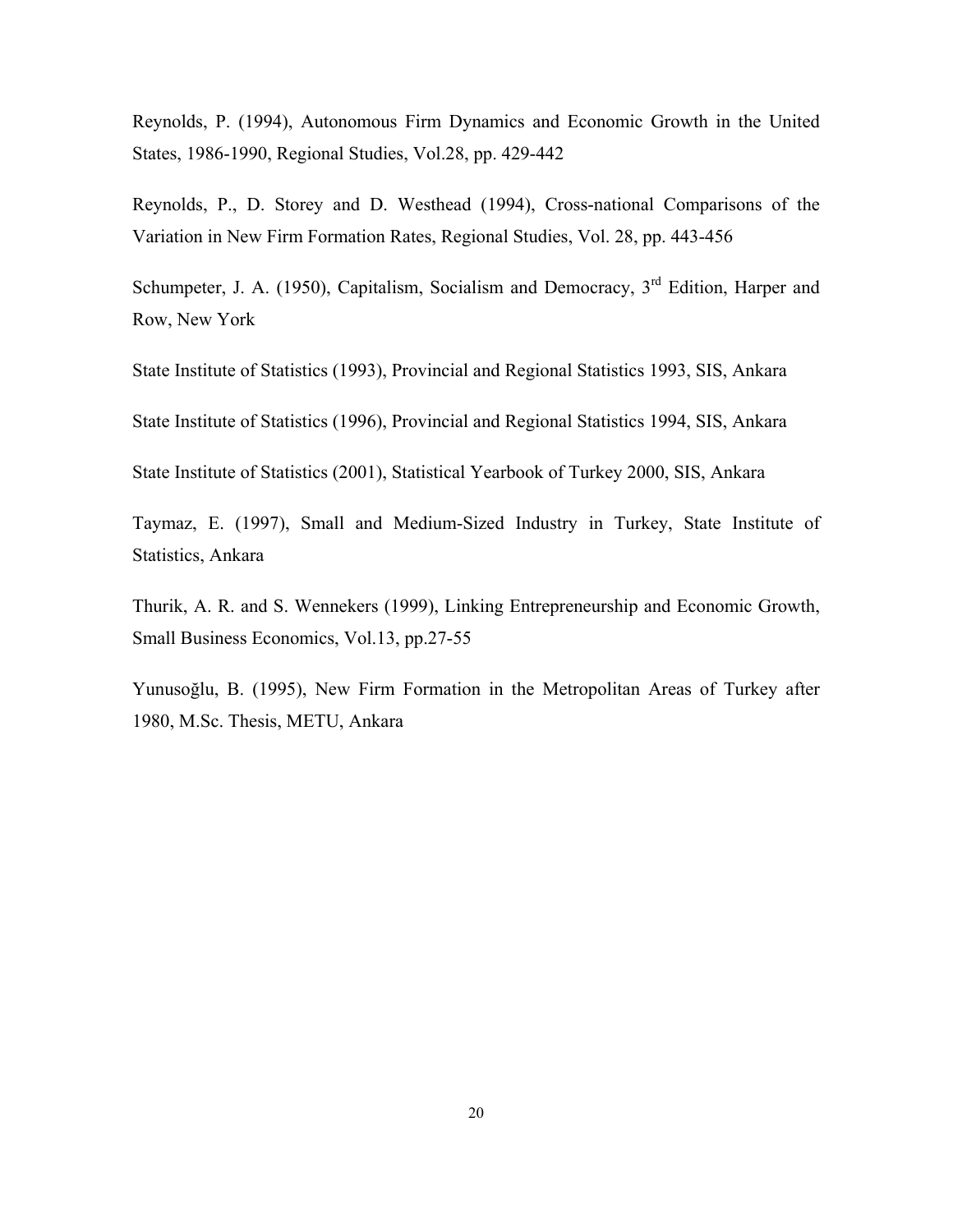### **APPENDIX A**

| <b>REGIONS</b>         | 1983  | 1997  |
|------------------------|-------|-------|
| Mediterranean          | 11.4% | 12.1% |
| Eastern Anatolia       | 4.5%  | 3.3%  |
| Aegean                 | 16.5% | 16.8% |
| South Eastern Anatolia | 3.9%  | 5.3%  |
| Central Anatolian      | 15.4% | 15.3% |
| <b>Blacksea</b>        | 11.2% | 9.0%  |
| Marmara                | 37.1% | 38.2% |

**Table A.1**. Contribution of Regions to GDP at 1987 Prices

Source: Regional Development in the period 1983-1997, SPO, 1999

**Table A.2.** Average Annual GDP per Capita across Regions

| <b>REGIONS</b>         | 1983* | 1997* |
|------------------------|-------|-------|
| Mediterranean          | 1.138 | 1.657 |
| Eastern Anatolia       | 517   | 683   |
| Aegean                 | 1.476 | 2.172 |
| South Eastern Anatolia | 565   | 952   |
| Central Anatolia       | 1.003 | 1.616 |
| <b>Blacksea</b>        | 827   | 1.271 |
| Marmara                | 2.038 | 2.618 |

Source: Regional Development in the period 1983-1997, SPO, 1999

\* Thousand TL, at 1987 prices

**Table A.3.** Share of Regions in Total Stock of Establishments, in Employment and in Value Added in Manufacturing in 1998

| <b>REGIONS</b>         | Establishments | Employment | Value Added* |
|------------------------|----------------|------------|--------------|
| Marmara                | 50%            | 52%        | 56%          |
| Aegean                 | 18%            | 16%        | 16%          |
| Central Anatolia       | 15%            | 13%        | 12%          |
| <b>Blacksea</b>        | $7\%$          | $7\%$      | $5\%$        |
| Mediterranean          | 6%             | $7\%$      | 8%           |
| South Eastern Anatolia | 3%             | 2%         | $2\%$        |
| Eastern Anatolia       | $1\%$          | 2%         | $1\%$        |

<sup>\*</sup> at 1987 prices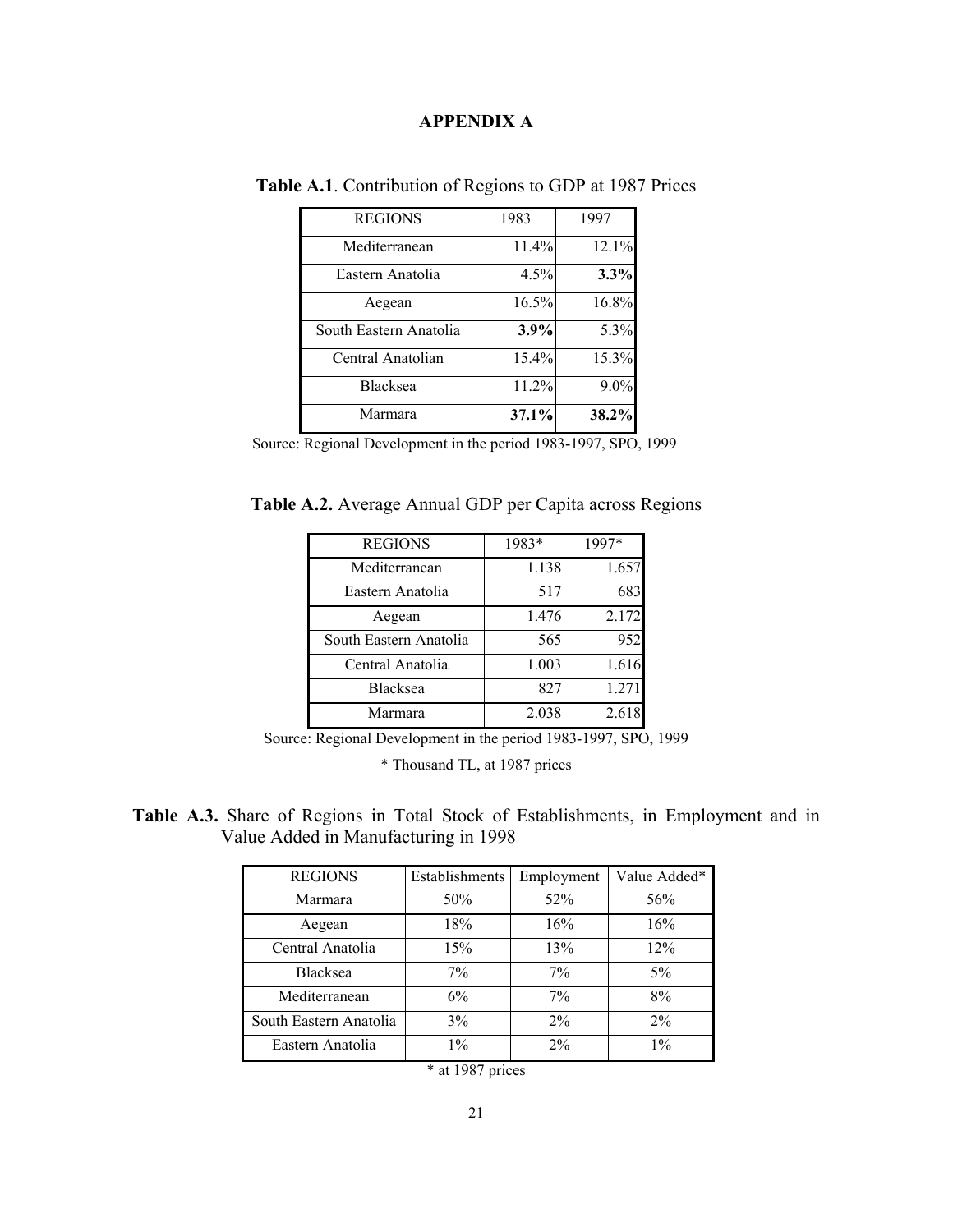| <b>REGIONS</b>         | 1980-1985* | 1985-1990* |
|------------------------|------------|------------|
| Mediterranean          | 83937      | 131117     |
|                        | (16)       | (20)       |
| Eastern Anatolia       | $-220101$  | -432390    |
|                        | $(-50)$    | $(-82)$    |
| Aegean                 | 84463      | 182981     |
|                        | (14)       | (26)       |
| South Eastern Anatolia | -80656     | $-144166$  |
|                        | $(-23)$    | $(-30)$    |
| Central Anatolia       | $-50373$   | $-150106$  |
|                        | $(-6)$     | $(-16)$    |
| <b>Blacksea</b>        | $-208858$  | -428088    |
|                        | $(-30)$    | $(-53)$    |
| Marmara                | 391593     | 840652     |
|                        | (39)       | (69)       |

**Table A.4.** Net Migration and Rate of Net Migration across Regions of Turkey

### **Table A.5.** Firm Birth Rates, Standardized according to the Labor Market Approach, across the Regions of Turkey

| <b>REGIONS</b>   | 1985 | 1986 | 1987 | 1988 | 1989       | 1990     |
|------------------|------|------|------|------|------------|----------|
| Mediterranean    | .6   | 0,9  | 0,8  |      | $0.8\,$    | 0,8      |
| Eastern A.       | 0,5  | 0.2  | 0.4  | 0,2  | 0.3        | 0,2      |
| Aegean           | 3,4  | 3,5  | 2.6  | 2,8  | 2,3        |          |
| South Eastern A. | .2   | 1.0  | 0.5  | 0,3  | 0,4        | 0,1      |
| Central A.       | 2.6  | 1.6  | 0,8  | 0,9  | 0,9        |          |
| Blacksea         | ,8   | 1,4  | 0,9  | 0,3  | $\cdot$ ,3 | $_{0,5}$ |
| Marmara          | 8.4  | 6,7  | 6.2  | 7,5  | 6.4        | 5,3      |

(Number of new SMEs in manufacturing per 100 000 individuals in the labor force)

Source: Regional Development in the period 1983-1997, SPO, 1999 Provincial and Regional Statistics, SIS, 1993 \* Rate of net migration %0 in parenthesis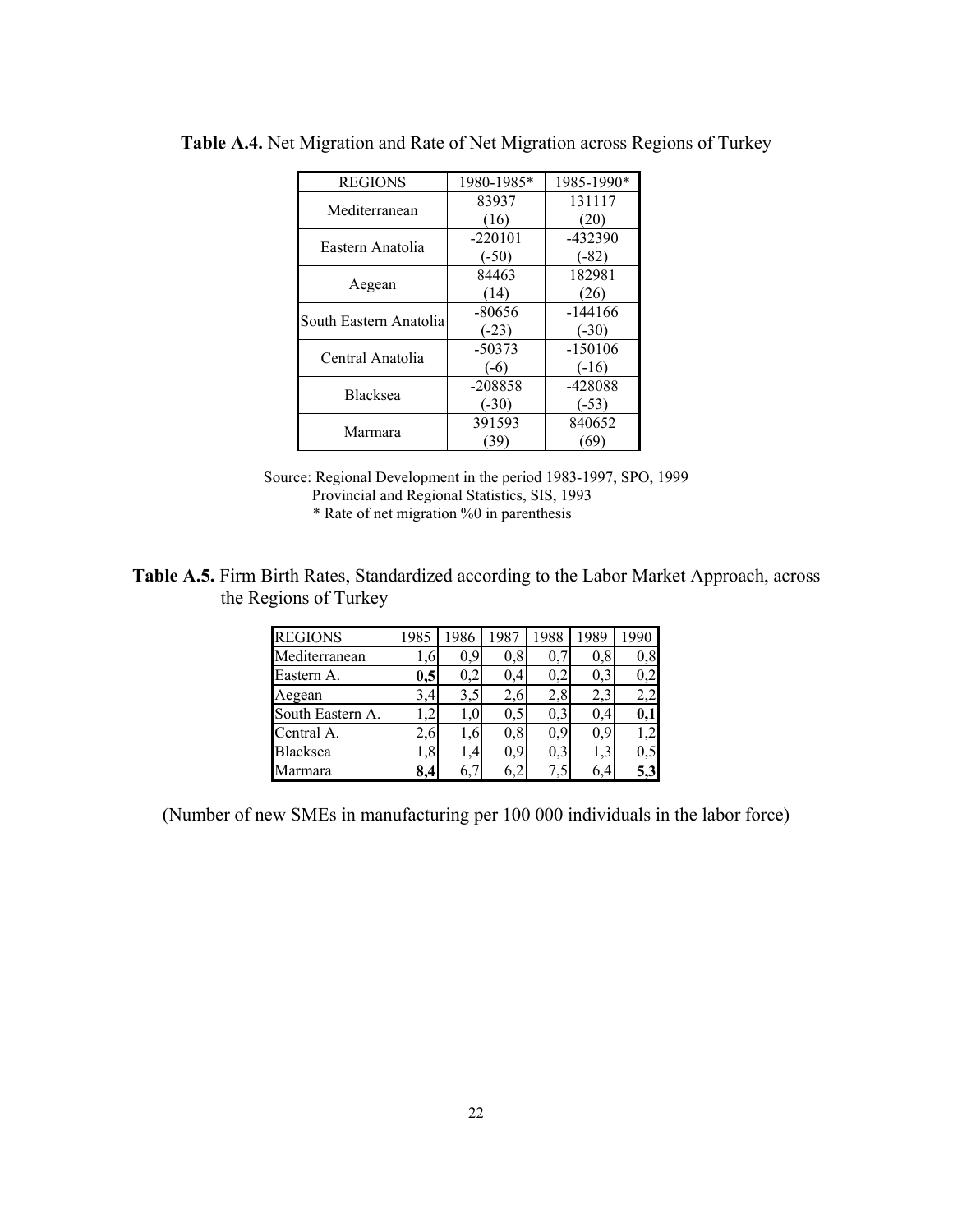### **APPENDIX B**



**Figure B.1.** 67 Provinces in Seven Geographical Regions of Turkey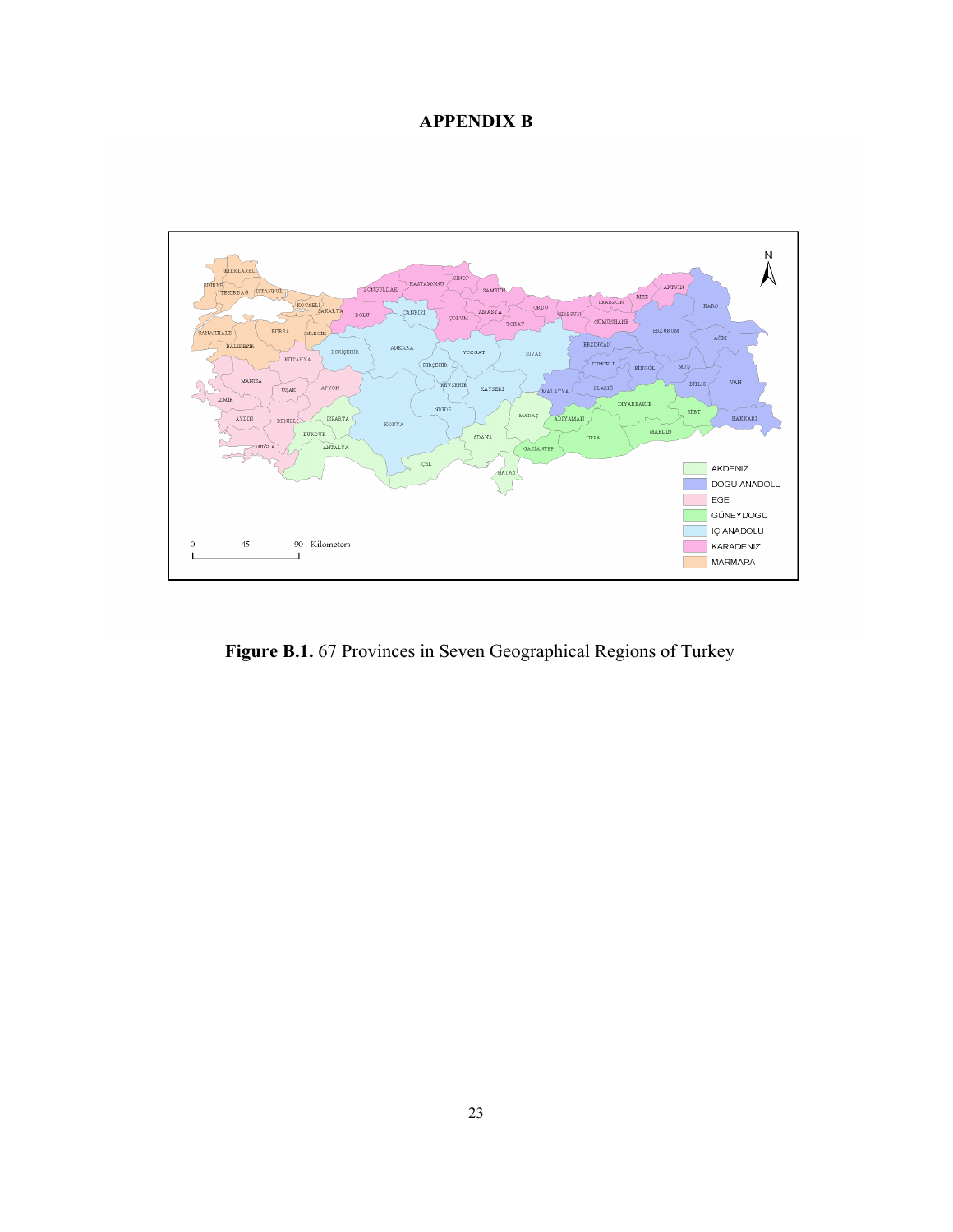

Figure B.2. Firm Birth Rates Calculated Using Ecological Approach across 58 Provinces, 1985 (Number of new SMEs in manufacturing per 100 establishments)



Figure B.3. Firm Birth Rates Calculated Using Labor Market Approach across 58 Provinces, 1985 (Number of new SMEs in manufacturing per 100 000 individuals in the labor force) (provinces in white on the maps are ignored in the analyses due to lack of reliable data)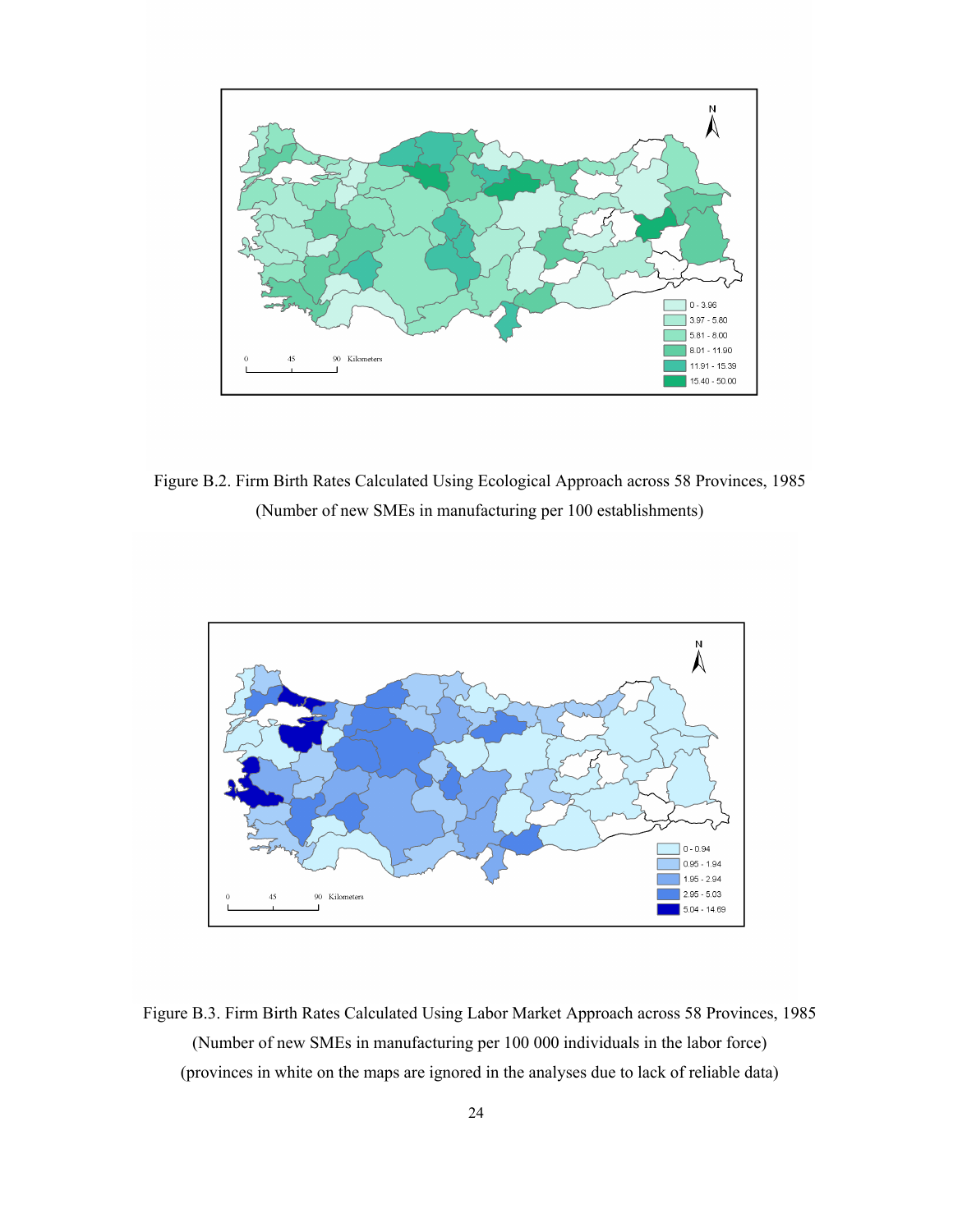

Figure B.4. Firm Birth Rates Calculated Using Ecological Approach across 58 Provinces, 1990 (Number of new SMEs in manufacturing per 100 esrtablishments)



Figure B.5. Firm Birth Rates Calculated Using Labor Market Approach across 58 Provinces, 1990 (Number of new SMEs in manufacturing per 100 000 individuals in the labor force) (provinces in white on the maps are ignored in the analyses due to lack of reliable data)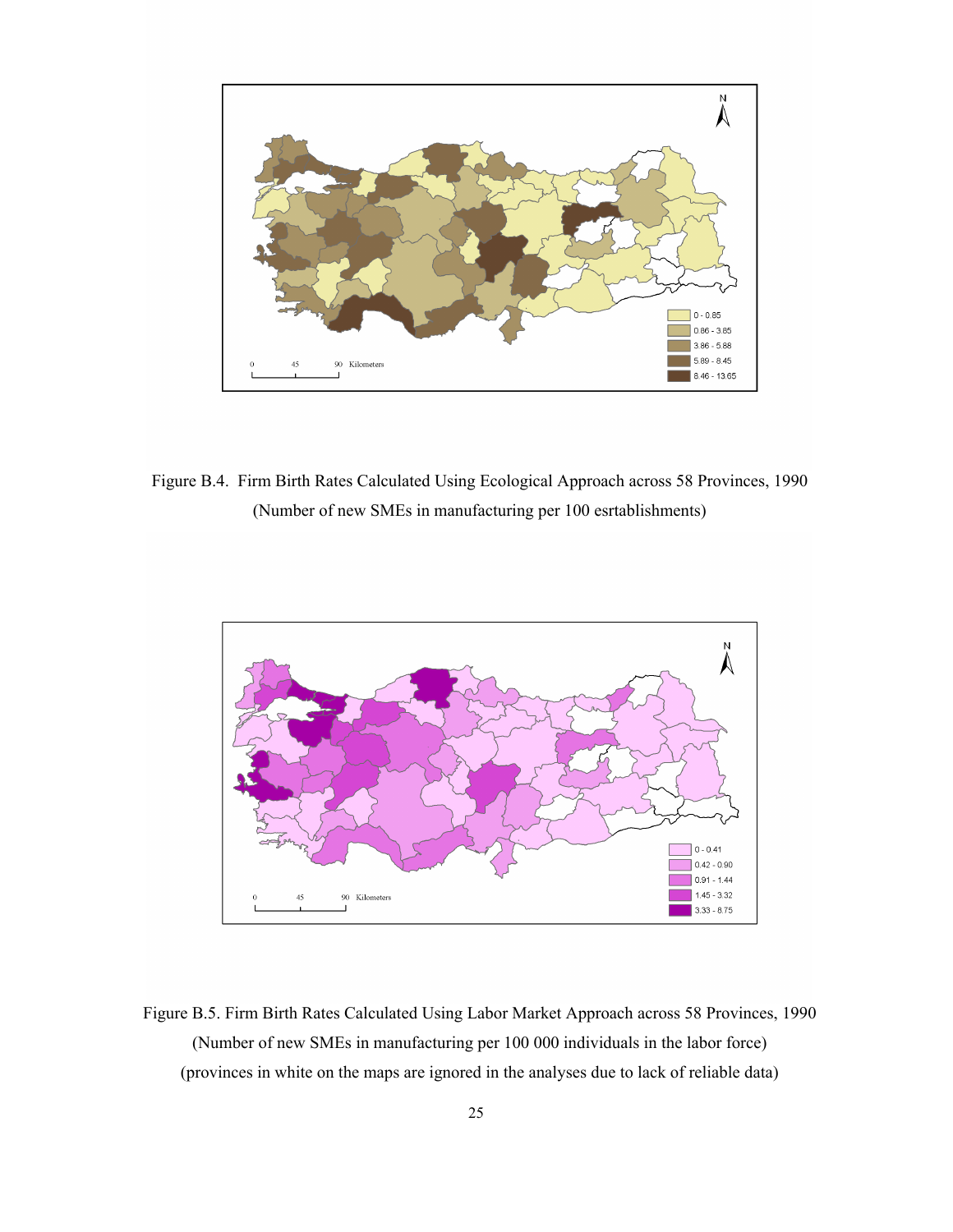|                                                                                                                                           | Table C.1. Correlation Matrix of Dependent and Independent Variables, 1985                                                                     |                                                                                                                                                                                                                                                                                                                                                                                                                                                                            |                                                                                                                                                                                   |                                                                                      |                                                                                     |                                                                                                        |                                           |                                                                     |                                                             |                                                            |                                                               |                                    |                     |                         |
|-------------------------------------------------------------------------------------------------------------------------------------------|------------------------------------------------------------------------------------------------------------------------------------------------|----------------------------------------------------------------------------------------------------------------------------------------------------------------------------------------------------------------------------------------------------------------------------------------------------------------------------------------------------------------------------------------------------------------------------------------------------------------------------|-----------------------------------------------------------------------------------------------------------------------------------------------------------------------------------|--------------------------------------------------------------------------------------|-------------------------------------------------------------------------------------|--------------------------------------------------------------------------------------------------------|-------------------------------------------|---------------------------------------------------------------------|-------------------------------------------------------------|------------------------------------------------------------|---------------------------------------------------------------|------------------------------------|---------------------|-------------------------|
| w<br>$\mathbb Q$<br>ariabl                                                                                                                | osslab<br>я<br>ρ                                                                                                                               | sses<br>ozó                                                                                                                                                                                                                                                                                                                                                                                                                                                                | dradb<br>↵                                                                                                                                                                        | dodr<br>তা                                                                           | popden                                                                              | immig                                                                                                  | popedu                                    | poptech                                                             | unemp                                                       | dueunz6                                                    | $.5\overline{1}$ Ze<br>5t<br>$\mathbb O$                      | popent                             | grdep               | govin                   |
| grdep<br>govin<br>grosslab<br>grossest<br>draqb<br>dadib<br>popden<br>immig<br>popedu<br>poptech<br>quent<br>druneub<br>estsize<br>popent | 0.0299<br>-0.1716<br>0.7485<br>$\circ$ $\circ$<br>.1150<br>.0000<br>.0791<br>0719<br>$\circ$<br>$\circ$<br>$\circ$<br>$\overline{\phantom{0}}$ | O M<br>$\begin{array}{r} 0.1589 \\ - 1.05741 \\ - 0.05410 \\ - 0.13400 \\ - 0.13400 \\ - 0.13400 \\ - 0.13400 \\ - 0.13400 \\ - 0.13400 \\ - 0.13400 \\ - 0.13400 \\ - 0.13400 \\ - 0.13400 \\ - 0.13400 \\ - 0.13400 \\ - 0.13400 \\ - 0.13400 \\ - 0.13400 \\ - 0.13400 \\ - 0.13400 \\ - 0.13400 \\ - 0.1$<br>$\begin{array}{r} -0.1906 \\ -0.2249 \\ -0.1672 \\ -0.0111 \\ 0.0111 \\ \end{array}$<br>$\circ$ $\circ$ $\sim$<br>$-0.2863$<br>$-0.167$<br>0.227<br>0.171 | $-0.1036$<br>0.0902<br>0.1733<br>$-0.0298$<br>$-0.1155$<br>$-0.1632$<br>.3079<br>.1169<br>0.0473<br>.0632<br>$\circ$<br>0.0270<br>$\overline{O}$<br>$\circ$<br>$\circ$<br>$\circ$ | 3573<br>3833<br>3808<br>3217<br>6249<br>1567<br>3820<br>0000<br>0441<br>1637<br>4157 |                                                                                     | 0.4793<br>0.4680<br>0.3509<br>0.0140<br>$-0.0320$<br>$-0.0735$<br>0.1543<br>0000<br>0.4941<br>$\vdash$ |                                           | 0.5533<br>$-0.1777\n0.89235\n-0.0422\n0.522$<br>1.0000<br>$-0.0707$ | 0.0976<br>0.0941<br>1.0000<br>0.4655<br>$-0.2245$<br>0.4847 | 1.0000<br>$-0.1228$<br>$-0.0450$<br>$-0.2307$<br>$-0.1462$ | $-0.1546$<br>0.0033<br>1.0000<br>.0386<br>$\bigcap_{i=1}^{n}$ | $-0.0000$<br>$-0.0820$<br>$0.5244$ | 1.0000<br>$-0.0261$ | .0000                   |
|                                                                                                                                           | Table C.2. Correlation Matrix of Dependent and Independent Variables, 1986                                                                     |                                                                                                                                                                                                                                                                                                                                                                                                                                                                            |                                                                                                                                                                                   |                                                                                      |                                                                                     |                                                                                                        |                                           |                                                                     |                                                             |                                                            |                                                               |                                    |                     |                         |
| ω<br>variable                                                                                                                             | grosslab                                                                                                                                       | $\downarrow$<br>$\omega$<br>$\frac{1}{3}$<br>gros                                                                                                                                                                                                                                                                                                                                                                                                                          | dradb                                                                                                                                                                             | dodif                                                                                | popden                                                                              | immig                                                                                                  | popedu                                    | poptech                                                             | unemp                                                       | drnueub                                                    | estsize                                                       | popent                             | grdep               | govin                   |
| grosslab<br>grossest<br>draqb                                                                                                             | .0000                                                                                                                                          | 1.0000<br>0.1220                                                                                                                                                                                                                                                                                                                                                                                                                                                           | 1.0000                                                                                                                                                                            |                                                                                      |                                                                                     |                                                                                                        |                                           |                                                                     |                                                             |                                                            |                                                               |                                    |                     |                         |
| dadib<br>popden<br>immig<br>popedu                                                                                                        |                                                                                                                                                | 4<br>$N$ $\omega$<br>4<br>$-0.034$<br>$-0.0284$ $-0.1152$ $-0.1303$                                                                                                                                                                                                                                                                                                                                                                                                        | $-0.0307$<br>$-0.0015$<br>$0.0669$<br>$0.0669$<br>$0.1014$<br>$-0.0913$                                                                                                           | 3833<br>0000<br>3611<br>H 0 0 0 0 0 0 0 0 0 0                                        | $\begin{array}{cccc} 1.0000 \\ 0.0088 \\ 0.0070 \\ 0.0000 \\ 0.0000 \\ \end{array}$ | 0000                                                                                                   | 1.0000                                    |                                                                     |                                                             |                                                            |                                                               |                                    |                     |                         |
| poptech                                                                                                                                   | 0.2211                                                                                                                                         | ഗ<br>$-0.1676$                                                                                                                                                                                                                                                                                                                                                                                                                                                             |                                                                                                                                                                                   | 3760<br>3142<br>6198                                                                 |                                                                                     |                                                                                                        | $0.9578$<br>0.5209                        | 1.0000                                                              |                                                             |                                                            |                                                               |                                    |                     |                         |
| queun<br>grunemp                                                                                                                          |                                                                                                                                                | $-0.052$                                                                                                                                                                                                                                                                                                                                                                                                                                                                   | $-0.1436$<br>$-0.1177$                                                                                                                                                            | 1567                                                                                 | ഗനതന<br>0.049                                                                       |                                                                                                        |                                           | 0.5288                                                              | 1.0000<br>0.2116<br>0.1109<br>0.4473                        | 1.0000                                                     |                                                               |                                    |                     |                         |
| estsize                                                                                                                                   | $-0.0916$<br>$-0.0735$<br>0.6930                                                                                                               | $-0.4198$                                                                                                                                                                                                                                                                                                                                                                                                                                                                  | 0.0506                                                                                                                                                                            | 0735<br>3839                                                                         | $-0.0469$                                                                           |                                                                                                        |                                           | $-0.0796$<br>$-0.1462$                                              |                                                             | $-0.1345$<br>$-0.0411$                                     | 1.0000                                                        |                                    |                     |                         |
| popent                                                                                                                                    |                                                                                                                                                | <u>ശ ഗ ര ത ന</u>                                                                                                                                                                                                                                                                                                                                                                                                                                                           | $-737$<br>$\circ$ .<br>$\circ$                                                                                                                                                    |                                                                                      |                                                                                     |                                                                                                        |                                           | .8886<br>$\circ$                                                    |                                                             |                                                            | $-0.1374$                                                     | 1.0000                             |                     |                         |
| dapz6<br>govin                                                                                                                            | 2473<br>4764<br>.247<br>$\circ$                                                                                                                | $-0.1805$                                                                                                                                                                                                                                                                                                                                                                                                                                                                  | 1.0391<br>1197<br>$\circ$ $\circ$                                                                                                                                                 | 2588<br>4198                                                                         | 0.2690<br>$\circ$                                                                   |                                                                                                        | 8<br>0215<br>0313496<br>0010305<br>000000 | 0.3904                                                              | $0.2526$<br>$0.4177$                                        | $0.1572$<br>-0.1100                                        | $-0.0084$<br>$-0.1235$                                        | 0.2829<br>0.6910                   | 1.0000<br>0.2069    | .0000<br>$\overline{ }$ |

APPENDIX C  **APPENDIX C** 

# MATRICES OF CORRELATION COEFFICIENTS **MATRICES OF CORRELATION COEFFICIENTS**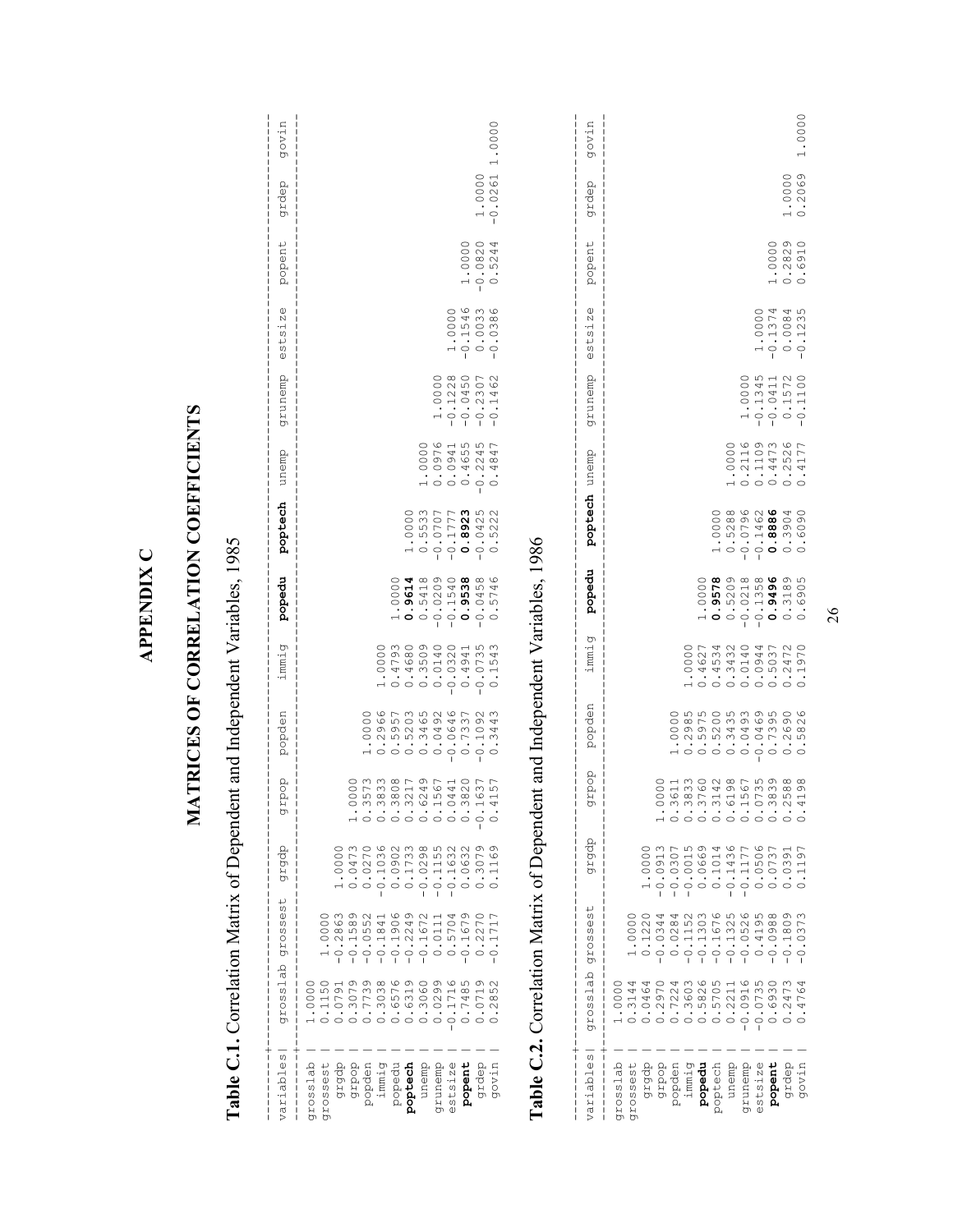|                                                                                                                                           |                                                                                                                  | Table C.3. Correlation Matrix of Dependent and Independent Variables, 1987                                                                           |                                                                                                                                                                                                                                                         |                                                                                         |                                                                                                                                                                                         |                                                                                                                                                                                                  |                                                                                         |                                                                                                                                                     |                                                                                                                       |                                                                                      |                                                   |                                  |                |        |
|-------------------------------------------------------------------------------------------------------------------------------------------|------------------------------------------------------------------------------------------------------------------|------------------------------------------------------------------------------------------------------------------------------------------------------|---------------------------------------------------------------------------------------------------------------------------------------------------------------------------------------------------------------------------------------------------------|-----------------------------------------------------------------------------------------|-----------------------------------------------------------------------------------------------------------------------------------------------------------------------------------------|--------------------------------------------------------------------------------------------------------------------------------------------------------------------------------------------------|-----------------------------------------------------------------------------------------|-----------------------------------------------------------------------------------------------------------------------------------------------------|-----------------------------------------------------------------------------------------------------------------------|--------------------------------------------------------------------------------------|---------------------------------------------------|----------------------------------|----------------|--------|
| $\overset{\text{\tiny 0}}{\oplus}$<br>variabl                                                                                             | do<br>$\overline{\phantom{0}}$<br>gross                                                                          | $_{+}$<br>ω<br>$\frac{0}{2}$<br>gros                                                                                                                 | dradb                                                                                                                                                                                                                                                   | pop<br>lab                                                                              | popden                                                                                                                                                                                  | immig                                                                                                                                                                                            | popedu                                                                                  | poptech                                                                                                                                             | unemp                                                                                                                 | drunemb                                                                              | Φ<br>N<br>$\cdot$ H<br>ω<br>$\frac{1}{2}$<br>Φ    | popprot                          | grdep          | govin  |
| estsize<br>popent<br>grosslab<br>grgdp<br>dadib<br>popedu<br>poptech<br>quent<br>grunemp<br>grdep<br>govin<br>grossest<br>popden<br>immig | $-0.0352$<br>0.7350<br>$\frac{3}{8}$<br>000<br>.18<br>$\circ$<br>଼<br><u>ن</u><br>$\overline{C}$<br>$\circ$      | 0.1108<br>0.0399<br>$\circ$<br>0.0703<br>$-0.0833$<br>$-0.0397$<br>0.0024<br>0.1614<br>0.0402<br>0.1997<br>0.0277<br>$-0.0011$<br>$-0.0317$<br>1.000 | 4 N<br>40L<br>$\circ$<br>$\sim$ $\circ$<br>.0000<br>0.1371<br>.3831<br>$\overline{\phantom{0}}$<br>0.0041<br>0.0634<br>0.1055<br>$-0.0494$<br>$-0.2739$<br>$-0.1257$<br>1.078<br>0.1702<br>$\bigcirc$<br>$\circ$<br>$\circ$<br>$\overline{\phantom{0}}$ | $0.580$<br>$0.580$<br>388<br>0140<br>1347<br>1714<br>:368<br>000<br>40 <sub>1</sub>     | $\begin{array}{cccc} 1.0000 & 0 \\ 0.011 & 0.000 \\ 0.000 & 0.011 \\ 0.000 & 0.011 \\ 0.000 & 0.011 \\ 0.001 & 0.013 \\ 0.011 & 0.008 \\ 0.011 & 0.000 \\ 0.000 & 0.000 \\ \end{array}$ | 948<br>855<br>.1196<br>597<br>.6282<br>399<br>.0000<br>821<br>921<br>$\overline{5}$<br>$\ddot{\sim}$<br>$\circ$ .<br>$\ddot{\circ}$<br>$\overline{\phantom{a}}$ .<br>$\ddot{\sim}$<br>1000000000 | 0.9636<br>50215945564<br>50215945565<br>5021594556<br>50215856<br>1.0000                | 0.171057<br>0171.0-<br>9065.0<br>$-0.1629$<br>.0000<br>0.8901<br>$\infty$<br>$\frac{6}{2}$<br>$\ddot{\circ}$<br>$\circ$<br>$\overline{\phantom{0}}$ | $\begin{array}{cccc} 1.00000 \\ -0.11680 \\ -0.116982 \\ -0.110982 \\ -0.10000 \\ -0.10000 \\ -0.1000 \\ \end{array}$ | 1.00000<br>-0275<br>-01694<br>-010373<br>-0103558                                    | $-0.10000$<br>$-0.1292$<br>$-0.2216$<br>$-0.1365$ | $-0.2261$<br>$-0.2261$<br>0.7367 | $-0.1692$      | .0000  |
| $\frac{1}{1}$<br>$\frac{0}{2}$<br>ariabl<br>⋗                                                                                             | Ъ<br>$\overline{\phantom{0}}$<br>w<br>gross                                                                      | Table C.4. Correlation Matrix of Dependent and Independent Variables, 1988<br>↵<br>ω<br>99<br>o.<br>я<br>চ                                           | dradb                                                                                                                                                                                                                                                   | dod<br>ı<br>Ŀб                                                                          | popden                                                                                                                                                                                  | immig                                                                                                                                                                                            | popedu                                                                                  | poptech                                                                                                                                             | unemp                                                                                                                 | dueunz6                                                                              | $\mathbb O$<br>N<br>$\frac{1}{2}$<br>est:         | popprot                          | grdep          | govin  |
| grosslab<br>dradb<br>dadib<br>popedu<br>quent<br>grunemp<br>estsize<br>popent<br>grdep<br>govin<br>grossest<br>popden<br>immig<br>poptech | 0.1967<br>$-0.1758$<br>362<br>909<br>1.0000<br>.7411<br>51<br>$-0.0$<br>$\circ$ in<br>$\circ$<br>$\circ$ $\circ$ | 1.0000<br>0.1083<br>$-0.0013$<br>$-0.1025$<br>0.0042<br>0.2304<br>$-0.0608$<br>$\circ$<br>$\circ$<br>$\overline{a}$<br>$\circ$                       | $-0.0550$<br>1.0000<br>0.2071<br>022158                                                                                                                                                                                                                 | 44 w 8 6 8 4 6<br>w 6 9 9 6 9 4 6<br>w 9 4 w 9 0 w 4<br>000<br>387<br>427<br>HOOOOOOOOO |                                                                                                                                                                                         | .3745                                                                                                                                                                                            | 1.0000<br>0.9684<br>0.4362<br>$-0.1679\n-0.09865\n0.0000\n0.00000\n0.000000\n0.0000000$ | 14457<br>11859<br>.0000<br>$\circ$<br>$\circ$<br>$\overline{\phantom{0}}$                                                                           |                                                                                                                       | $\begin{array}{r} 1.0000 \\ -0.1421 \\ -0.1630 \\ -0.0779 \\ -0.0779 \\ \end{array}$ | $-0.1327$<br>$-0.0093$<br>$-0.1146$               | 1.0000<br>0.0963<br>0.7688       | 0000<br>0.0494 | 1.0000 |

### 27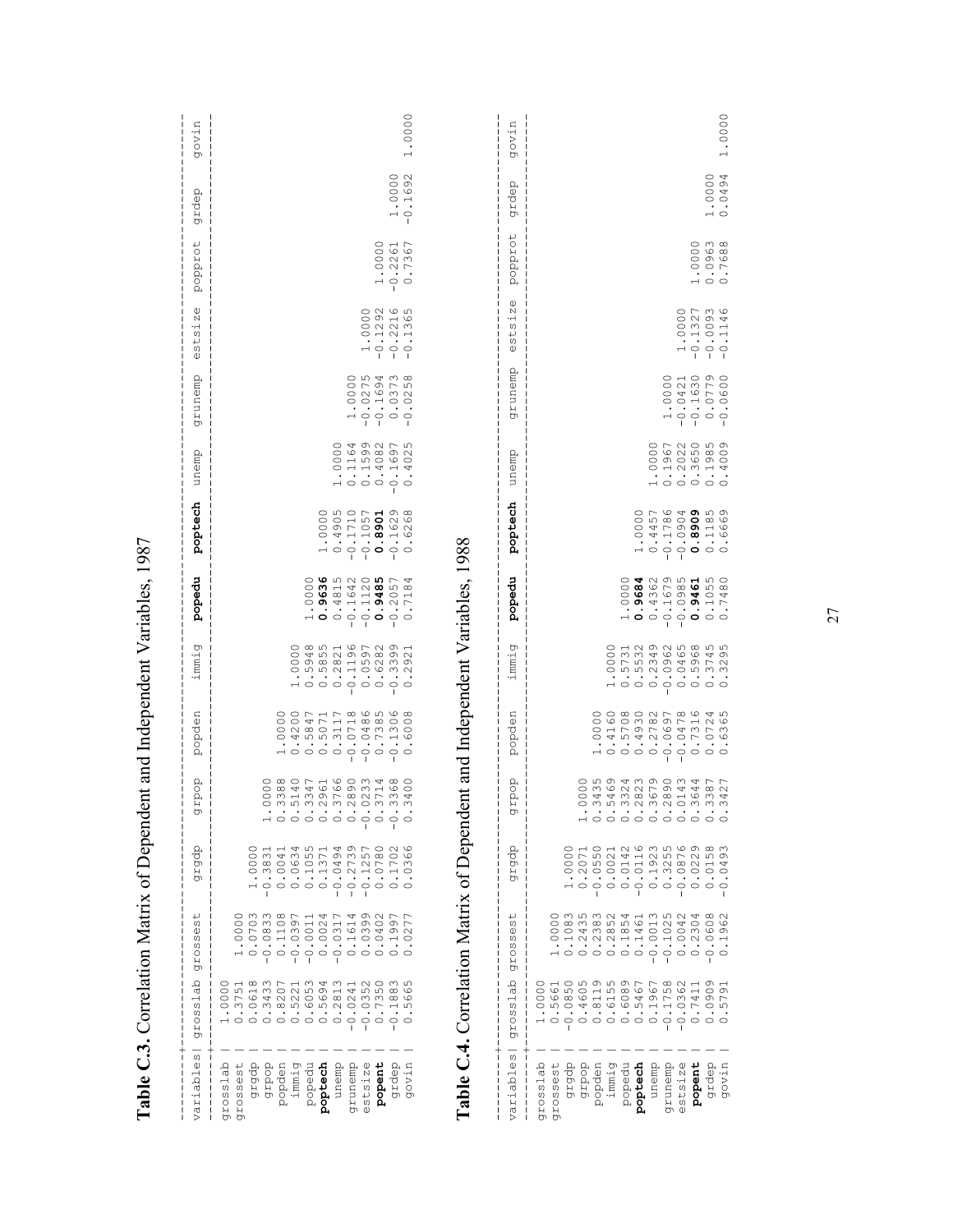|                                                                                                                                                          |                                                                                                                                                                                | Table C.5. Correlation Matrix of Dependent and Independent Variables, 1989                                                                                                                                         |                                                                                                                                                                                                                                                                                                                                                                                                                               |                                                                                                                                                                               |        |                                                                                                                                                                    |                                                                                                                                                                                                                                                                                                                                      |                                                                                                  |                                                                                                                                                                                                                                                                                                                        |                                                                                                  |                                                    |                            |                  |            |
|----------------------------------------------------------------------------------------------------------------------------------------------------------|--------------------------------------------------------------------------------------------------------------------------------------------------------------------------------|--------------------------------------------------------------------------------------------------------------------------------------------------------------------------------------------------------------------|-------------------------------------------------------------------------------------------------------------------------------------------------------------------------------------------------------------------------------------------------------------------------------------------------------------------------------------------------------------------------------------------------------------------------------|-------------------------------------------------------------------------------------------------------------------------------------------------------------------------------|--------|--------------------------------------------------------------------------------------------------------------------------------------------------------------------|--------------------------------------------------------------------------------------------------------------------------------------------------------------------------------------------------------------------------------------------------------------------------------------------------------------------------------------|--------------------------------------------------------------------------------------------------|------------------------------------------------------------------------------------------------------------------------------------------------------------------------------------------------------------------------------------------------------------------------------------------------------------------------|--------------------------------------------------------------------------------------------------|----------------------------------------------------|----------------------------|------------------|------------|
| $\ddagger$<br>$\mathcal{O}$<br>variable                                                                                                                  | grosslab<br>п                                                                                                                                                                  | ↵<br>C)<br>Ф<br>ω<br>gross                                                                                                                                                                                         | dradb                                                                                                                                                                                                                                                                                                                                                                                                                         | pop<br>ı<br>ГJ                                                                                                                                                                | popden | immig                                                                                                                                                              | popedu                                                                                                                                                                                                                                                                                                                               | poptech                                                                                          | unemp                                                                                                                                                                                                                                                                                                                  | grunemp                                                                                          | $\mathbb U$<br>N<br>$\cdot$ $\vdash$<br>ists:<br>Ф | popprot                    | grdep            | govin<br>ı |
| popent<br>grosslab<br>dradb<br>dadib<br>popden<br>immig<br>popedu<br>poptech<br>quent<br>grunemp<br>setsize<br>grdep<br>govin<br>grossest<br>$\mathbb O$ | $-0.2518$<br>$-0.1516$<br>$-0.0220$<br>0.4704<br>$\overline{30}$<br>$-0.5829 - 0$<br>1,0361<br>1.0000<br>$\circ$<br>$\overline{a}$<br>$\circ$                                  | $\begin{array}{r} -0.1598 \\ -0.13504 \\ -0.15034 \\ -0.0104 \\ \end{array}$<br>$-0.0779$<br>$-0.1725$<br>Q<br>$\circ$<br>$-0.0044$<br>$-0.1444$<br>.0307<br>1.2321<br>$-0.0821$<br>$0000$ .<br>0.118<br>$\bigcap$ | 1.0000<br>0.1195<br>$\begin{array}{r} 1.577 \\ -1.7728 \\ -1.7749 \\ -1.749134 \\ -1.7491341 \\ -1.00000 \\ -1.00000 \\ -1.00000 \\ -1.00000 \\ -1.00000 \\ -1.00000 \\ -1.00000 \\ -1.00000 \\ -1.00000 \\ -1.00000 \\ -1.00000 \\ -1.00000 \\ -1.00000 \\ -1.00000 \\ -1.00000 \\ -1.00000 \\ -1.00000 \\ -1.00000 \\ -1.0000$<br>$-0.2110$<br>$\overline{a}$<br>$\overline{6}$<br>$\infty$<br>$\circ$<br>0.2<br>$\bigcirc$ | 40000000<br>LUQ 040L<br>4000000<br>570<br>000<br>632<br>622                                                                                                                   |        | 0000                                                                                                                                                               | $\begin{array}{cccc} 1.0000 \\ -1.0025 \\ -0.371 \\ -0.000 \\ -0.000 \\ -0.000 \\ -0.000 \\ -0.000 \\ -0.000 \\ -0.000 \\ -0.000 \\ -0.000 \\ -0.000 \\ -0.000 \\ -0.000 \\ -0.000 \\ -0.000 \\ -0.000 \\ -0.000 \\ -0.000 \\ -0.000 \\ -0.000 \\ -0.000 \\ -0.000 \\ -0.000 \\ -0.000 \\ -0.000 \\ -0.000 \\ -0.000 \\ -0.000 \\ -$ | $-0.3985$ $-0.1855$ $-0.1006$<br>.0000<br>0.8892<br>0.0010<br>0.5520<br>$\overline{\phantom{0}}$ | $\begin{array}{cccc} 1.00000 \\ 0.00000 \\ -0.00000 \\ -0.00000 \\ -0.00000 \\ -0.0000 \\ -0.0000 \\ -0.0000 \\ -0.0000 \\ -0.0000 \\ -0.0000 \\ -0.0000 \\ -0.0000 \\ -0.0000 \\ -0.0000 \\ -0.0000 \\ -0.0000 \\ -0.0000 \\ -0.0000 \\ -0.0000 \\ -0.0000 \\ -0.0000 \\ -0.0000 \\ -0.0000 \\ -0.0000 \\ -0.0000 \\$ | $-0.00000$ $-0.1596$ $-0.1596$ $-0.1596$ $-0.104$ $-0.104$                                       | $-0.1452$<br>$-0.1155$<br>$-0.1310$                | 1.0000<br>0.0542<br>0.7727 | 1.0000<br>0.1348 | .0000      |
| $\omega$<br>variable                                                                                                                                     | ನೆ<br>$\overline{\phantom{0}}$<br>gross.                                                                                                                                       | Table C.6. Correlation Matrix of Dependent and Independent Variables, 1990<br>↵<br>$\Omega$<br>$\overset{\oplus}{\scriptstyle\Omega}$<br>gros;                                                                     | dradb                                                                                                                                                                                                                                                                                                                                                                                                                         | pop<br>Ξp                                                                                                                                                                     | popden | immig                                                                                                                                                              | popedu                                                                                                                                                                                                                                                                                                                               | poptech                                                                                          | unemp                                                                                                                                                                                                                                                                                                                  | grunemp                                                                                          | Φ<br>N<br>stsi<br>$\mathbb{O}$                     | popprot                    | grdep            | govin      |
| grosslab<br>grossest<br>draqb<br>dadib<br>popden<br>popedu<br>poptech<br>unemp<br>grunemp<br>estsize<br>popent<br>grdep<br>govin<br>immig                | 2012<br>2022/2022 12:00<br>2022/2022 12:00<br>2022 12:00<br>2022 12:00<br>0.0033<br>000<br>$-0.2122$<br>$-0.0431$<br>ഗ<br>ന<br>0.576<br>$0.0429$<br>0.4531<br>$\sum_{i=1}^{n}$ | $-0.0157$<br>1.2390<br>$\circ$<br>.0000<br>$-0.0017$<br>$\infty$<br>1.2180<br>$\circ$<br>$\circ$                                                                                                                   | $-0.0545$ $-0.04529$ $-0.05247$ $-0.2417$<br>$\circ$<br>$-0.1009$<br>$-0.0104$<br>$-0.2949$<br>$-0.0908$<br>$\overline{\phantom{a}}$<br>പ ധ<br>1.000<br>$-0.0800 - 0 - 0 - 0 - 0$<br>$\frac{4}{2}$ 6.<br>$\overline{0}$ .<br>$\circ$ .<br>$\bigcap$                                                                                                                                                                           | O V IV W & 4 IV W<br>O V IV 4 & Q O O O &<br>O V IV W O O IV & Q<br>525<br>000<br>041<br>o miniminino moja<br>$\overline{\phantom{a}}$ $\overline{\phantom{a}}$<br>0000000000 |        | $\begin{array}{c} 1.0000 \\ 0.4890 \\ 0.4564 \\ 0.2020 \\ 0.2020 \\ -0.0635 \end{array}$<br>$\begin{array}{c} 0.1474 \\ 0.4793 \\ 0.0847 \\ 0.0847 \\ \end{array}$ | $0.9757$<br>0.3346<br>1.0000<br>$-0.1757$<br>$-0.0789$<br>0.9357<br>0.1370<br>0.5986                                                                                                                                                                                                                                                 | $-0.3495\n-0.10655\n-0.0886\n0.886$<br>1.0000<br>1.5071<br>$\circ$ $\circ$                       | $\begin{array}{c} 1.00000 \\ 0.3464 \\ 0.2189 \\ 0.2722 \end{array}$<br>$-0.1104$<br>1514<br>$\ddot{\sim}$<br>$\circ$                                                                                                                                                                                                  | $\begin{array}{r} 1.00000 \\ -0.1558 \\ -0.1531 \\ -0.0737 \\ -0.0737 \\ -0.0737 \\ \end{array}$ | $-0.1139$<br>$0.0198$<br>-0.1306                   | 1.0000<br>.0934<br>0.7091  | 1.0000<br>0.1918 | 1.0000     |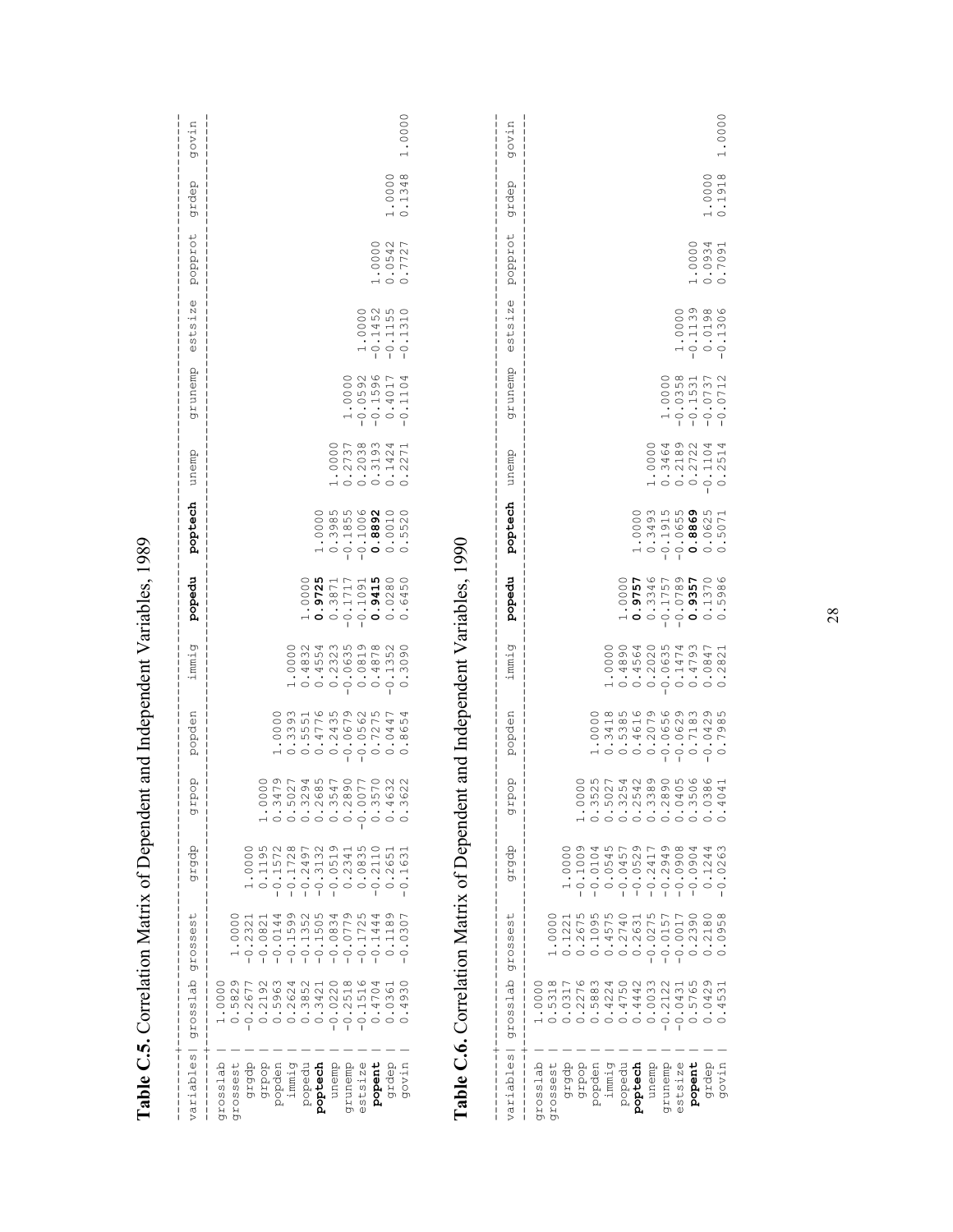### **APPENDIX D**

### **RESULTS OF CROSS-SECTION DATA ANALYSIS**

**Table D.1.1.** Results of OLS Regression Analysis for the Years 1985-1990

(The dependent variable, GROSSLAB, is identified as the number of new firms per 100000 individuals in the labor force)

|                    | 1985     | 1986     | 1987     | 1988     | 1989     | 1990      |
|--------------------|----------|----------|----------|----------|----------|-----------|
| <b>GRGDP</b>       | $-0.31$  | $-0.007$ | 0.02     | $-0.005$ | $-0.06$  | $-0.002$  |
|                    | $-1.134$ | $-0.229$ | 0.562    | $-0.616$ | $-1.485$ | $-0.052$  |
| <b>GRPOP</b>       | 0.26     | 0.27     | $-0.04$  | 0.27     | 0.10     | 0.03      |
|                    | 1.108    | 1.069    | $-0.279$ | 1.955    | 0.438    | 0.178     |
| <b>POPDEN</b>      | 0.009    | 0.008    | 0.008    | 0.007    | 0.01     | 0.005     |
|                    | 3.305    | 2.653    | 4.035    | 3.911    | 3.310    | 1.798     |
| <b>IMMIG</b>       | $-0.45$  | 0.13     | 0.50     | 0.79     | 0.12     | 0.46      |
|                    | $-1.156$ | 0.314    | 1.169    | 2.240    | 0.303    | 1.387     |
| <b>POPEDU</b>      | $-1.18$  | $-1.04$  | $-0.80$  | $-0.39$  | 0.61     | $-0.58$   |
|                    | $-1.882$ | $-1.746$ | $-1.921$ | $-0.894$ | 0.899    | $-0.917$  |
| <b>POPTECH</b>     | 1.33     | 1.20     | 0.69     | 0.17     | $-0.47$  | 0.61      |
|                    | 2.243    | 1.973    | 1.718    | 0.390    | $-0.599$ | 0.821     |
| <b>UNEMP</b>       | $-0.08$  | $-0.28$  | $-0.06$  | $-0.09$  | $-0.19$  | $-0.13$   |
|                    | $-0.400$ | $-1.469$ | $-0.520$ | $-0.772$ | $-1.172$ | $-0.920$  |
| <b>GRUNEMP</b>     | 0.06     | $-0.008$ | 0.06     | $-0.07$  | $-0.15$  | $-0.05$   |
|                    | 0.962    | $-0.124$ | 1.284    | $-1.374$ | $-1.786$ | $-0.692$  |
| <b>ESTSIZE</b>     | $-0.001$ | 0.0008   | 0.0009   | 0.0003   | $-0.003$ | $-0.0002$ |
|                    | $-0.659$ | 0.270    | 0.429    | 0.145    | $-0.888$ | $-0.052$  |
| <b>POPENT</b>      | 4.68     | 3.35     | 2.72     | 2.27     | $-1.48$  | 2.07      |
|                    | 1.963    | 1.328    | 1.536    | 1.318    | $-0.594$ | 1.028     |
| <b>GRDEP</b>       | 0.09     | $-0.009$ | $-0.003$ | $-0.03$  | 0.06     | 0.01      |
|                    | 2.581    | $-0.340$ | $-0.483$ | $-1.189$ | 1.156    | 0.521     |
| <b>GOVIN</b>       | $-0.09$  | 0.02     | 0.08     | 0.03     | $-0.22$  | $-0.07$   |
|                    | $-0.849$ | 0.157    | 0.850    | 0.804    | $-1.354$ | $-0.519$  |
| Constant           | $-2.56$  | $-1.78$  | $-1.94$  | $-0.37$  | 3.64     | $-0.33$   |
|                    | $-1.907$ | $-1.260$ | $-2.048$ | $-0.403$ | 2.188    | $-0.248$  |
| $R^2, \%$          | 75       | 64       | 76       | 80       | 50       | 48        |
| Adjusted $R^2$ , % | 68       | 54       | 69       | 75       | 36       | 34        |
| F(12, 45)          | $11.07*$ | $6.65*$  | 11.64*   | 14.88*   | $3.68*$  | $3.42*$   |

The table presents the coefficients with t-ratios below, bold if significant at 0.10 level, t  $_{(45)} \approx 1.68$  at 0.10 level

\* significancant at 0.10 level,  $F_{(12,45)} = 1.71$  at 0.10 level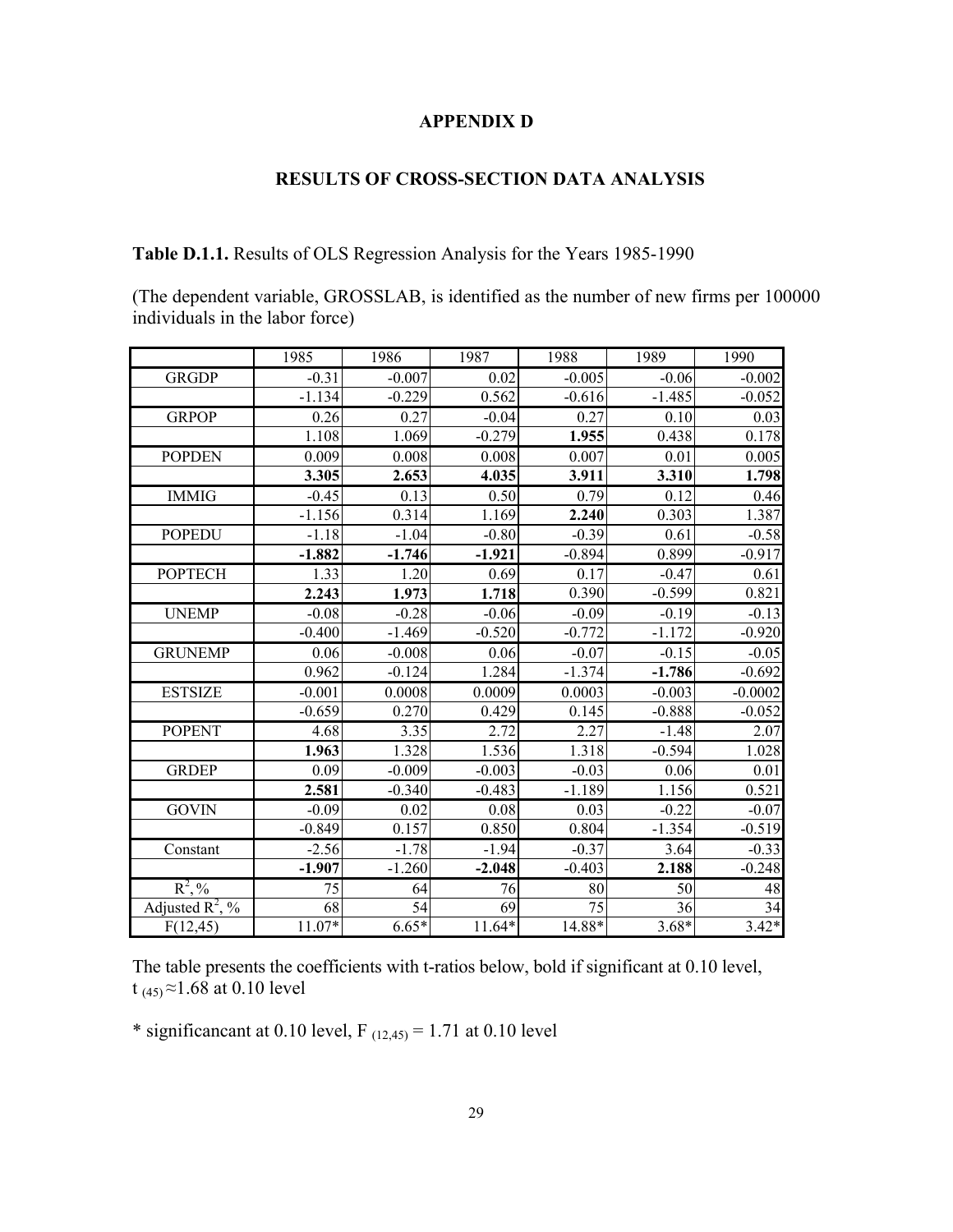### **Table D.1.2.** Results of the OLS Regression Analysis for the years 1985-1990 without the Independent Variable POPEDU

(The dependent variable, GROSSLAB, is identified as the number of new firms per 100000 individuals in the labor force)

|                             | 1985     | 1986            | 1987     | 1988      | 1989     | 1990            |
|-----------------------------|----------|-----------------|----------|-----------|----------|-----------------|
| GRGDP                       | $-0.018$ | 0.003           | 0.026    | $-0.006$  | $-0.055$ | $-0.005$        |
|                             | $-0.665$ | 0.107           | 0.590    | $-0.658$  | $-1.362$ | $-0.171$        |
| <b>GRPOP</b>                | 0.224    | 0.234           | $-0.032$ | 0.261     | 0.134    | 0.0002          |
|                             | 0.920    | 0.913           | $-0.217$ | 1.921     | 0.569    | 0.001           |
| <b>POPDEN</b>               | 0.010    | 0.009           | 0.009    | 0.008     | 0.011    | 0.006           |
|                             | 4.149    | 3.467           | 4.851    | 4.451     | 3.200    | 2.015           |
| <b>IMMIG</b>                | $-0.358$ | 0.238           | 0.533    | 0.779     | 0.123    | 0.4486          |
|                             | $-0.910$ | 0.549           | 1.207    | 2.224     | 0.304    | 1.357           |
| <b>POPTECH</b>              | 0.484    | 0.433           | 0.114    | $-0.139$  | 0.105    | 0.023           |
|                             | 1.219    | 1.005           | 0.415    | $-0.497$  | 0.232    | 0.061           |
| <b>UNEMP</b>                | $-0.089$ | $-0.272$        | $-0.085$ | $-0.094$  | $-0.181$ | $-0.137$        |
|                             | $-0.453$ | $-1.378$        | $-0.765$ | $-0.833$  | $-1.119$ | $-0.971$        |
| <b>GRUNEMP</b>              | 0.0181   | $-0.043$        | 0.060    | $-0.0683$ | $-0.147$ | $-0.051$        |
|                             | 0.327    | $-0.714$        | 1.242    | $-1.353$  | $-1.789$ | $-0.684$        |
| <b>ESTSIZE</b>              | $-0.001$ | $-0.0001$       | 0.0008   | 0.0002    | $-0.003$ | $-0.0002$       |
|                             | $-0.816$ | $-0.051$        | 0.336    | 0.072     | $-0.840$ | $-0.058$        |
| <b>POPENT</b>               | 1.296    | 0.388           | 0.497    | 1.315     | $-0.187$ | 1.027           |
|                             | 0.806    | 0.203           | 0.361    | 0.975     | $-0.092$ | 0.619           |
| <b>GRDEP</b>                | 0.069    | $-0.002$        | $-0.003$ | $-0.025$  | 0.057    | 0.007           |
|                             | 2.109    | $-0.082$        | $-0.414$ | $-1.153$  | 1.058    | 0.248           |
| <b>GOVIN</b>                | $-0.154$ | $-0.053$        | 0.029    | $-0.004$  | $-0.182$ | $-0.085$        |
|                             | $-1.479$ | $-0.467$        | 0.306    | $-0.041$  | $-1.160$ | $-0.662$        |
| Constant                    | $-0.851$ | $-0.244$        | $-1.056$ | 0.083     | 2.731    | 0.441           |
|                             | $-0.837$ | $-0.216$        | $-1.239$ | 0.108     | 2.071    | 0.421           |
| $R^2, \%$                   | 73       | 62              | 74       | 80        | 49       | 47              |
| Adjusted $\mathbb{R}^2$ , % | 66       | $\overline{52}$ | 67       | 75        | 36       | $\overline{34}$ |
| F(11,46)                    | $11.14*$ | $6.68*$         | 11.68*   | $16.24*$  | $3.95*$  | $3.66*$         |

The table presents the coefficients with t-ratios below, bold if significant at 0.10 level, t (46) ≈1.68 at 0.10 level

\* significancant at 0.10 level,  $F_{(11,46)} = 1.73$  at 0.10 level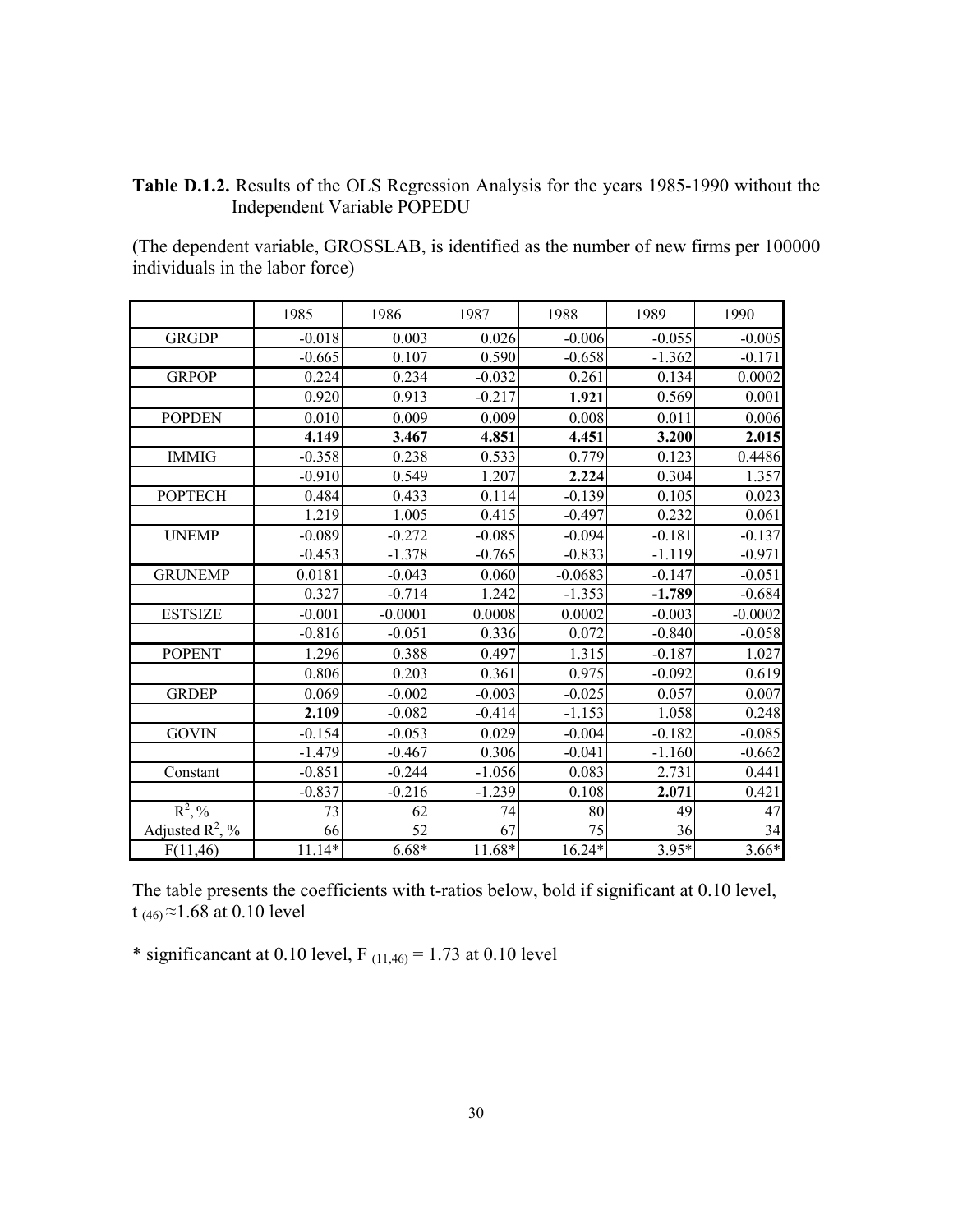### **Table D.1.3.** Results of the OLS Regression Analysis for the Years 1985-1990 without the Independent Variables POPEDU and POPENT

(The dependent variable, GROSSLAB, is identified as the number of new firms per 100000 individuals in the labor force)

|                                  | 1985      | 1986      | 1987      | 1988       | 1989     | 1990      |
|----------------------------------|-----------|-----------|-----------|------------|----------|-----------|
| <b>GRGDP</b>                     | $-0.023$  | 0.003     | 0.024     | $-0.004$   | $-0.056$ | $-0.009$  |
|                                  | $-0.892$  | 0.104     | 0.558     | $-0.425$   | $-1.457$ | $-0.332$  |
| <b>GRPOP</b>                     | 0.261     | 0.243     | $-0.036$  | 0.262      | 0.135    | 0.007     |
|                                  | 1.097     | 0.972     | $-0.243$  | 1.929      | 0.578    | 0.040     |
| <b>POPDEN</b>                    | 0.012     | 0.010     | 0.009     | 0.009      | 0.011    | 0.007     |
|                                  | 6.632     | 4.986     | 6.820     | 6.745      | 3.507    | 2.843     |
| <b>IMMIG</b>                     | $-0.306$  | 0.268     | 0.581     | 0.869      | 0.116    | 0.469     |
|                                  | $-0.792$  | 0.665     | 1.390     | 2.570      | 0.295    | 1.439     |
| <b>POPTECH</b>                   | 0.753     | 0.506     | 0.193     | 0.080      | 0.068    | 0.229     |
|                                  | 3.509     | 2.191     | 1.160     | 0.487      | 0.313    | 1.261     |
| <b>UNEMP</b>                     | $-0.1436$ | $-0.286$  | $-0.094$  | $-0.119$   | $-0.178$ | $-0.157$  |
|                                  | $-0.781$  | $-1.549$  | $-0.863$  | $-1.084$   | $-1.132$ | $-1.152$  |
| <b>GRUNEMP</b>                   | 0.0169    | $-0.0425$ | 0.059     | $-0.0718$  | $-0.147$ | $-0.049$  |
|                                  | 0.307     | $-0.698$  | 1.230     | $-1.428$   | $-1.808$ | $-0.667$  |
| <b>ESTSIZE</b>                   | $-0.001$  | $-0.0001$ | 0.0007    | $-0.00006$ | $-0.003$ | $-0.0004$ |
|                                  | $-0.822$  | $-0.049$  | 0.292     | $-0.024$   | $-0.844$ | $-0.126$  |
| <b>GRDEP</b>                     | 0.069     | $-0.004$  | $-0.003$  | $-0.027$   | 0.057    | 0.009     |
|                                  | 2.097     | $-0.171$  | $-0.471$  | $-1.263$   | 1.066    | 0.346     |
| <b>GOVIN</b>                     | $-0.138$  | $-0.047$  | 0.043     | 0.032      | $-0.187$ | $-0.073$  |
|                                  | $-1.356$  | $-0.433$  | 0.500     | 0.348      | $-1.261$ | $-0.580$  |
| Constant                         | $-1.246$  | $-0.367$  | $-1.135$  | $-0.189$   | 2.785    | 0.146     |
|                                  | $-1.405$  | $-0.388$  | $-1.392$  | $-0.266$   | 2.384    | 0.158     |
| $R^2, \%$                        | 72        | 61        | 74        | 79         | 49       | 46        |
| Adjusted $R^2$ , %               | 66        | 53        | 68        | 75         | 38       | 35        |
| F(10,47)                         | 12.28*    | $7.50*$   | 13.08*    | 17.78*     | 4.44*    | $4.05*$   |
| HETTEST <sup>1</sup> $\chi^2(1)$ | 0.68      | 5.85**    | $10.43**$ | 13.36**    | $3.20**$ | 1.11      |

The table presents the coefficients with t-ratios below, bold if significant at 0.10 level, t (47)  $\approx$  1.68 at 0.10 level

\* significancant at 0.10 level,  $F_{(10,47)} = 1.76$  at 0.10 level \*\* significant at 0.10 level,  $\chi^2(1) = 2.71$  at 0.10 level

-

<sup>&</sup>lt;sup>1</sup> Cook-Weisberg test for heteroscedasticity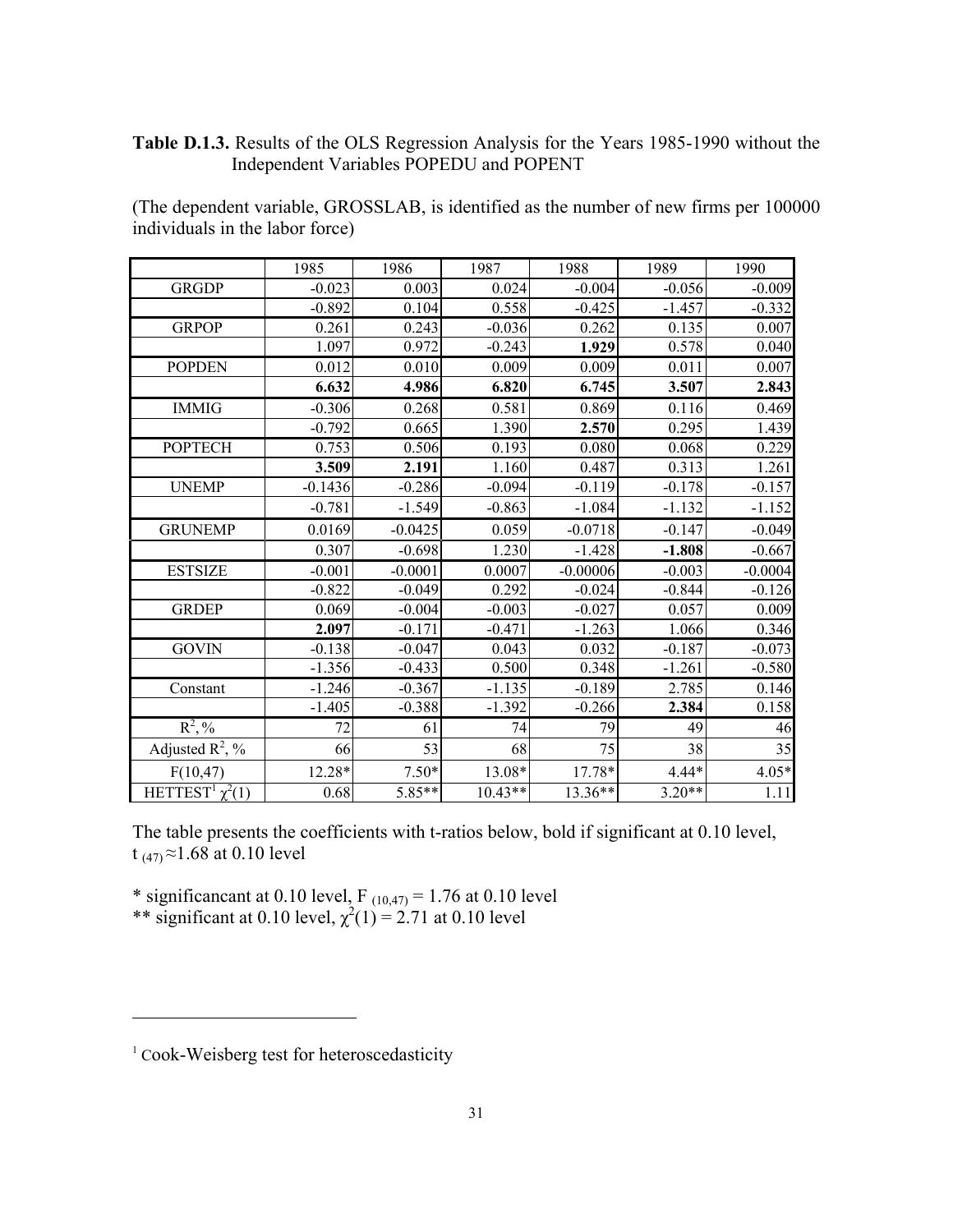|                 | Table D.1.4. Results of Cross-Section Data Analysis with Robust Standard Errors for the |  |  |  |  |
|-----------------|-----------------------------------------------------------------------------------------|--|--|--|--|
| Years 1985-1990 |                                                                                         |  |  |  |  |

(The dependent variable, GROSSLAB, is identified as the number of new firms per 100000 individuals in the labor force)

|                | 1985     | 1986      | 1987     | 1988       | 1989     | 1990      |
|----------------|----------|-----------|----------|------------|----------|-----------|
| <b>GRGDP</b>   | $-0.023$ | 0.003     | 0.024    | $-0.004$   | $-0.056$ | $-0.009$  |
|                | $-0.931$ | 0.090     | 0.649    | $-0.524$   | $-2.249$ | $-0.688$  |
| <b>GRPOP</b>   | 0.261    | 0.243     | $-0.036$ | 0.262      | 0.135    | 0.007     |
|                | 1.125    | 1.060     | $-0.229$ | 1.890      | 0.553    | 0.035     |
| <b>POPDEN</b>  | 0.012    | 0.010     | 0.009    | 0.009      | 0.011    | 0.007     |
|                | 10.017   | 4.649     | 5.662    | 6.433      | 4.680    | 4.741     |
| <b>IMMIG</b>   | $-0.306$ | 0.268     | 0.581    | 0.867      | 0.116    | 0.469     |
|                | $-0.938$ | 0.578     | 0.987    | 1.468      | 0.488    | 1.337     |
| <b>POPTECH</b> | 0.753    | 0.506     | 0.193    | 0.081      | 0.068    | 0.229     |
|                | 3.517    | 2.583     | 1.064    | 0.476      | 0.406    | 1.420     |
| <b>UNEMP</b>   | $-0.144$ | $-0.286$  | $-0.094$ | $-0.119$   | $-0.178$ | $-0.157$  |
|                | $-0.847$ | $-1.838$  | $-1.014$ | $-1.044$   | $-1.294$ | $-1.607$  |
| <b>GRUNEMP</b> | 0.0169   | $-0.043$  | 0.059    | $-0.072$   | $-0.147$ | $-0.049$  |
|                | 0.302    | $-0.604$  | 1.219    | $-1.386$   | $-1.315$ | $-1.033$  |
| <b>ESTSIZE</b> | $-0.001$ | $-0.0001$ | 0.0007   | $-0.00006$ | $-0.003$ | $-0.0004$ |
|                | $-1.589$ | $-0.036$  | 0.223    | $-0.029$   | $-0.974$ | $-0.212$  |
| <b>GRDEP</b>   | 0.069    | $-0.004$  | $-0.003$ | $-0.027$   | 0.057    | 0.009     |
|                | 2.364    | $-0.179$  | $-0.594$ | $-1.148$   | 1.309    | 0.725     |
| <b>GOVIN</b>   | $-0.138$ | $-0.047$  | 0.043    | 0.032      | $-0.187$ | $-0.073$  |
|                | $-1.836$ | $-0.286$  | 0.339    | 0.278      | $-1.391$ | $-0.857$  |
| Constant       | $-1.246$ | $-0.367$  | $-1.135$ | $-0.189$   | 2.785    | 0.146     |
|                | $-1.793$ | $-0.345$  | $-1.367$ | $-0.218$   | 2.176    | 0.134     |
| $R^2, \%$      | 72       | 62        | 74       | 79         | 49       | 46        |
| F(10, 47)      | 54.77*   | $11.53*$  | 26.06*   | 29.21*     | 38.80*   | 51.23*    |

The table presents the coefficients with t-ratios below, bold if significant at 0.10 level, t  $_{(47)} \approx 1.68$  at 0.10 level

\* significancant at 0.10 level,  $F_{(10,47)} = 1.76$  at 0.10 level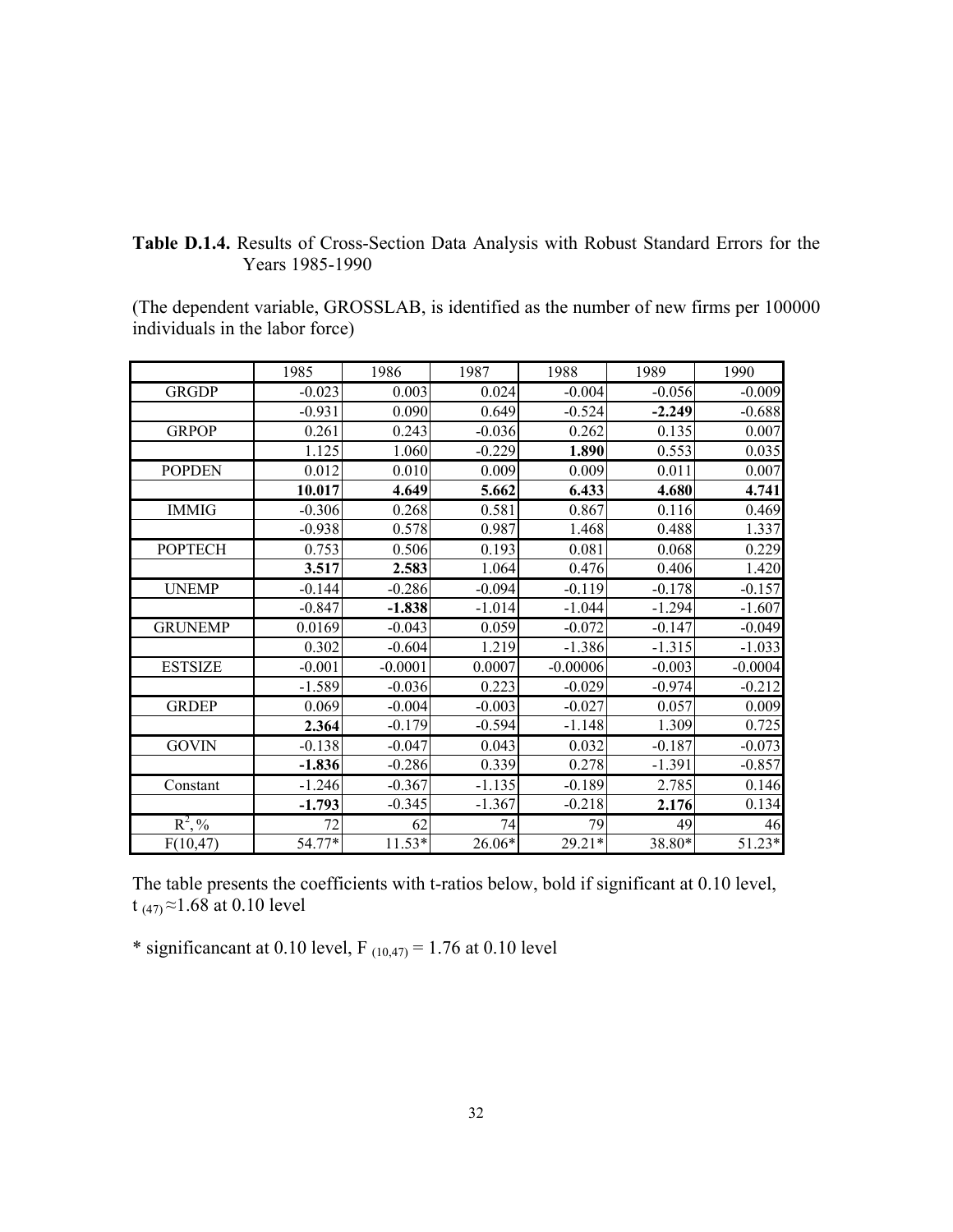**Table D.2.1.** Results of OLS Regression Analysis for the years 1985-1990

(The dependent variable, GROSSEST, is identified as the number of new firms per 100 establishments in manufacturing)

|                                  | 1985     | 1986     | 1987      | 1988     | 1989     | 1990     |
|----------------------------------|----------|----------|-----------|----------|----------|----------|
| <b>GRGDP</b>                     | $-0.301$ | 0.066    | 0.056     | 0.029    | $-0.323$ | 0.038    |
|                                  | $-2.815$ | 0.655    | 0.366     | 1.104    | $-2.339$ | 0.641    |
| <b>GRPOP</b>                     | $-0.008$ | 0.472    | $-0.299$  | 0.412    | $-0.238$ | 0.274    |
|                                  | $-0.009$ | 0.532    | $-0.576$  | 0.943    | $-0.277$ | 0.740    |
| <b>POPDEN</b>                    | 0.006    | 0.006    | 0.005     | 0.002    | 0.007    | 0.0008   |
|                                  | 0.763    | 0.907    | 1.047     | 0.526    | 0.645    | 0.169    |
| <b>IMMIG</b>                     | $-2.472$ | $-1.272$ | .1616     | 1.375    | $-0.325$ | 1.501    |
|                                  | $-1.554$ | $-0.889$ | 0.109     | 1.265    | $-0.224$ | 2.200    |
| <b>POPTECH</b>                   | 0.699    | 0.124    | 0.1100    | $-0.317$ | $-1.398$ | 0.461    |
|                                  | 0.792    | 0.150    | 0.187     | $-0.597$ | $-1.730$ | 1.215    |
| <b>UNEMP</b>                     | $-0.845$ | $-0.818$ | $-0.195$  | $-0.246$ | 0.344    | $-0.294$ |
|                                  | $-1.117$ | $-1.248$ | $-0.510$  | $-0.694$ | 0.592    | $-1.029$ |
| <b>GRUNEMP</b>                   | 0.273    | 0.140    | 0.265     | $-0.157$ | $-0.375$ | 0.096    |
|                                  | 1.204    | 0.649    | 1.569     | $-0.970$ | $-1.248$ | 0.619    |
| <b>ESTSIZE</b>                   | 0.036    | 0.035    | 0.006     | 0.001    | $-0.017$ | $-0.001$ |
|                                  | 5.314    | 3.507    | 0.804     | 0.198    | $-1.274$ | $-0.175$ |
| <b>GRDEP</b>                     | 0.383    | $-0.128$ | 0.030     | $-0.085$ | 0.316    | 0.076    |
|                                  | 2.837    | $-1.387$ | 1.240     | $-1.226$ | 1.605    | 1.341    |
| <b>GOVIN</b>                     | $-0.225$ | 0.091    | 0.014     | 0.194    | $-0.242$ | $-0.194$ |
|                                  | $-0.537$ | 0.236    | 0.048     | 0.654    | $-0.442$ | $-0.737$ |
| Constant                         | 3.841    | 4.35     | 0.231     | 4.482    | 18.278   | 0.648    |
|                                  | 1.052    | 1.294    | 0.080     | 1.959    | 4.238    | 0.334    |
| $R^2, \%$                        | 53       | 28       | 12        | 19       | 21       | 29       |
| Adjusted $\mathbb{R}^2$ , %      | 43       | 13       | $-7$      | 2        | 5        | 14       |
| F(10, 47)                        | $5.32*$  | 1.85*    | 0.64      | 1.11     | 1.27     | 1.95     |
| HETTEST <sup>2</sup> $\chi^2(1)$ | 11.96**  | 12.57**  | $16.23**$ | 1.09     | 8.98**   | 0.13     |

The table presents the coefficients with t-ratios below, bold if significant at 0.10 level, t  $_{(47)} \approx 1.68$  at 0.10 level

\* significancant at 0.10 level,  $F_{(10,47)} = 1.76$  at 0.10 level \*\* significant at 0.10 level,  $\chi^2(1) = 2.71$  at 0.10 level

-

<sup>&</sup>lt;sup>2</sup> Cook-Weisberg test for heteroscedasticity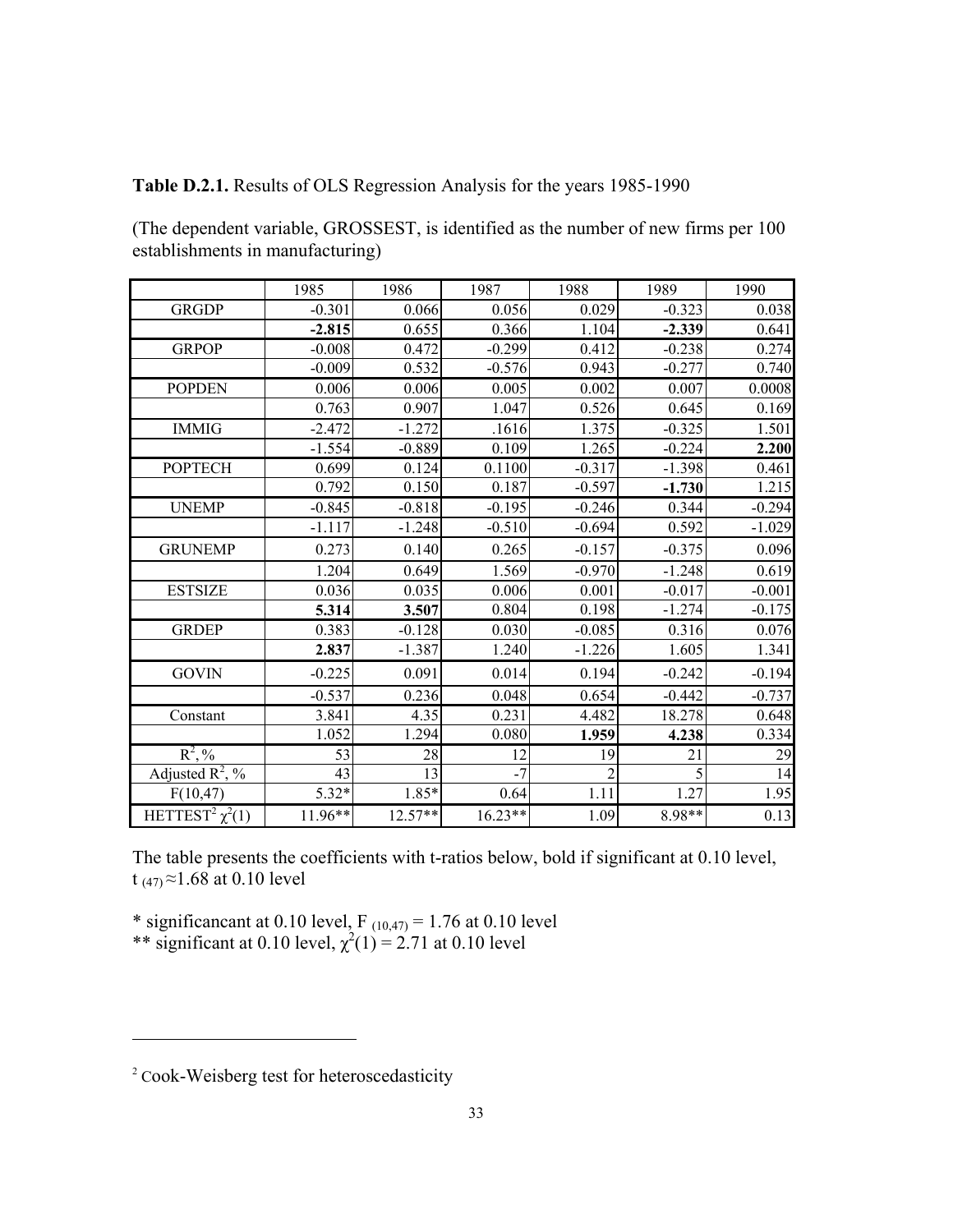|  | Table D.2.2. Results of Cross-Section Data Analysis with Robust Standard Errors for the |  |  |  |  |
|--|-----------------------------------------------------------------------------------------|--|--|--|--|
|  | Years 1985-1990                                                                         |  |  |  |  |

(The dependent variable, GROSSEST, is identified as the number of new firms per 100 establishments in manufacturing)

|                | 1985     | 1986     | 1987     | 1988     | 1989     | 1990     |
|----------------|----------|----------|----------|----------|----------|----------|
| <b>GRGDP</b>   | $-0.301$ | 0.066    | 0.056    | 0.029    | $-0.329$ | 0.038    |
|                | $-2.192$ | 0.491    | 0.324    | 1.308    | $-2.679$ | 0.676    |
| <b>GRPOP</b>   | $-0.008$ | 0.472    | $-0.299$ | 0.412    | $-0.238$ | 0.274    |
|                | $-0.008$ | 0.631    | $-0.449$ | 0.840    | $-0.301$ | 0.783    |
| <b>POPDEN</b>  | 0.006    | 0.006    | 0.005    | 0.002    | 0.007    | 0.0008   |
|                | 1.926    | 1.718    | 1.867    | 0.756    | 0.786    | 0.226    |
| <b>IMMIG</b>   | $-2.472$ | $-1.272$ | 0.162    | 1.375    | $-0.325$ | 1.501    |
|                | $-2.192$ | $-1.384$ | 0.120    | 1.367    | $-0.411$ | 2.578    |
| <b>POPTECH</b> | 0.699    | 0.124    | 0.110    | $-0.317$ | $-1.398$ | 0.461    |
|                | 1.210    | 0.256    | 0.271    | $-0.671$ | $-2.160$ | 1.322    |
| <b>UNEMP</b>   | $-0.845$ | $-0.818$ | $-0.195$ | $-0.246$ | 0.344    | $-0.294$ |
|                | $-1.258$ | $-1.239$ | $-0.563$ | $-0.745$ | 0.568    | $-1.064$ |
| <b>GRUNEMP</b> | 0.273    | 0.140    | 0.265    | $-0.157$ | $-0.375$ | 0.096    |
|                | 1.322    | 0.639    | 1.710    | $-0.911$ | $-1.103$ | 0.710    |
| <b>ESTSIZE</b> | 0.0360   | 0.035    | 0.006    | 0.001    | $-0.017$ | $-0.001$ |
|                | 2.711    | 1.876    | 0.553    | 0.240    | $-1.252$ | $-0.204$ |
| <b>GRDEP</b>   | 0.383    | $-0.128$ | 0.030    | $-0.085$ | 0.316    | 0.076    |
|                | 3.238    | $-1.391$ | 0.748    | $-1.362$ | 1.623    | 1.167    |
| <b>GOVIN</b>   | $-0.225$ | 0.091    | 0.014    | 0.194    | $-0.242$ | $-0.194$ |
|                | $-0.691$ | 0.337    | 0.065    | 0.678    | $-0.476$ | $-0.911$ |
| Constant       | 3.841    | 4.352    | 0.231    | 4.482    | 18.278   | 0.648    |
|                | 1.319    | 1.307    | 0.076    | 1.802    | 3.653    | 0.376    |
| $R^2, \%$      | 53       | 28       | 12       | 19       | 21       | 29       |
| F(10, 47)      | $3.03*$  | 0.91     | $1.81*$  | $2.81*$  | 1.29     | 3.11     |

The table presents the coefficients with t-ratios below, bold if significant at 0.10 level, t (47)  $\approx$  1.68 at 0.10 level

\* significancant at 0.10 level,  $F_{(10,47)} = 1.76$  at 0.10 level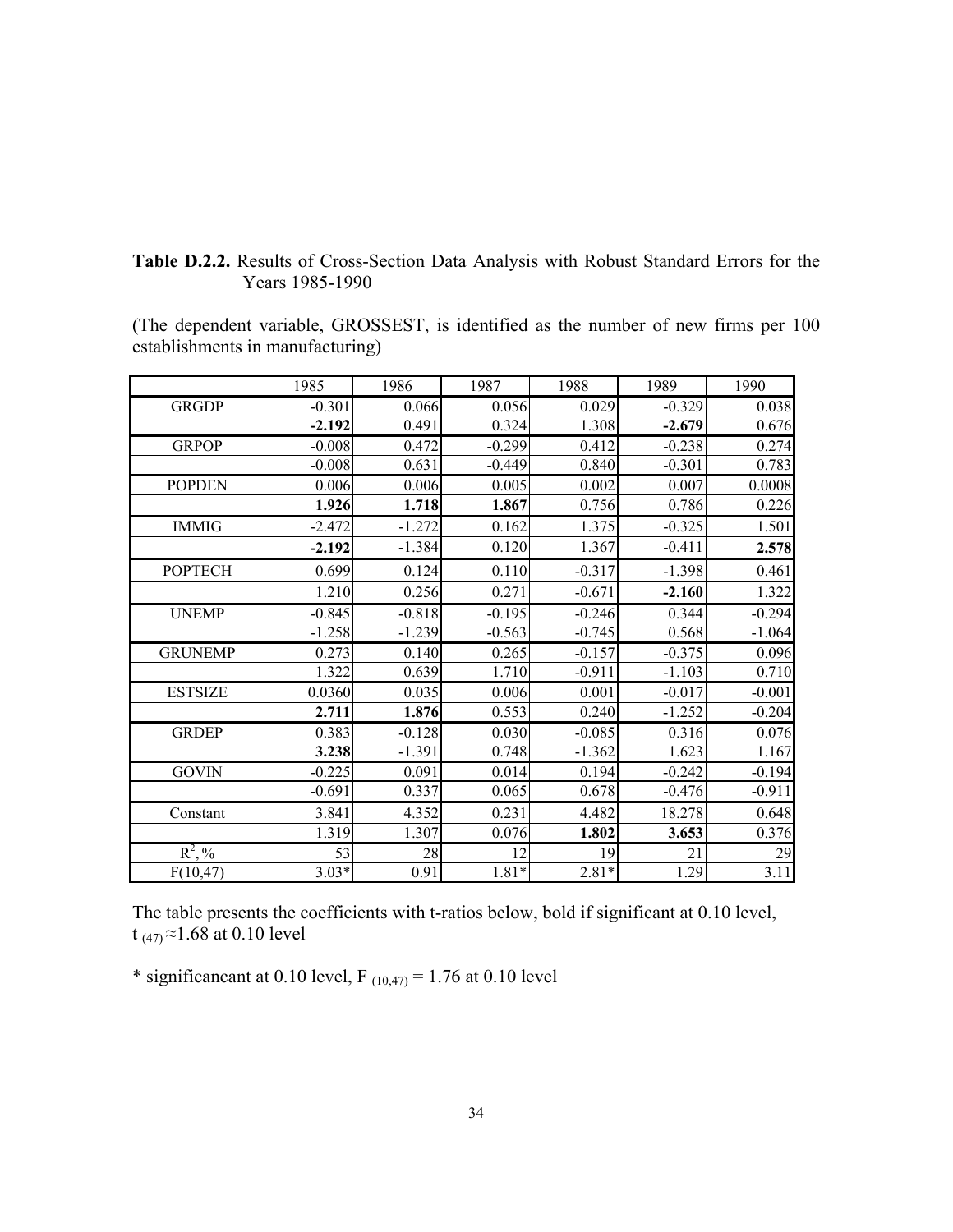### **APPENDIX E**

## **RESULTS OF VARIANCE INFLATION FACTOR (VIF\*) ANALYSIS**

|                                                                                                                    | le E.1.1. VIF Values for                                                                        | 1985                                                                                                                                         |
|--------------------------------------------------------------------------------------------------------------------|-------------------------------------------------------------------------------------------------|----------------------------------------------------------------------------------------------------------------------------------------------|
| Variable                                                                                                           | VIF<br>I                                                                                        | $1$ /VIF                                                                                                                                     |
| popedu<br>popprot<br>poptech<br>popden<br>unemp<br>grpop<br>govin<br>immig<br>grgdp<br>grunemp<br>grdep<br>estsize | 50.91<br>28.09<br>21.40<br>3.34<br>2.76<br>2.15<br>1.97<br>1.61<br>1.44<br>1.35<br>1.31<br>1.16 | 0.019643<br>0.035600<br>0.046739<br>0.299281<br>0.362544<br>0.465051<br>0.507750<br>0.619506<br>0.695995<br>0.742871<br>0.763491<br>0.858883 |
| VIF<br>Mean                                                                                                        | 9.79                                                                                            |                                                                                                                                              |
|                                                                                                                    |                                                                                                 |                                                                                                                                              |
|                                                                                                                    | Table E.1.2. VIF Values                                                                         | for 1986                                                                                                                                     |
|                                                                                                                    |                                                                                                 |                                                                                                                                              |
| Variable                                                                                                           | VIF<br>I                                                                                        | $1$ /VIF                                                                                                                                     |
| popedu<br>popprot<br>poptech<br>popden<br>govin<br>unemp<br>grpop<br>immiq<br>grdep<br>grunemp<br>estsize<br>grgdp | 40.38<br>25.74<br>20.87<br>3.79<br>2.79<br>2.76<br>2.08<br>1.71<br>1.52<br>1.47<br>1.26<br>1.17 | 0.024764<br>0.038849<br>0.047926<br>0.263636<br>0.358924<br>0.362060<br>0.481498<br>0.583708<br>0.657648<br>0.681328<br>0.791624<br>0.854703 |
| Mean VIF                                                                                                           | 8.79                                                                                            |                                                                                                                                              |

| Variable                                                                                                           | VIF                                                                                             | 1/VIF                                                                                                                                        |
|--------------------------------------------------------------------------------------------------------------------|-------------------------------------------------------------------------------------------------|----------------------------------------------------------------------------------------------------------------------------------------------|
| popedu<br>popprot<br>poptech<br>popden<br>govin<br>immiq<br>qrpop<br>unemp<br>grgdp<br>grdep<br>qrunemp<br>estsize | 39.82<br>25.34<br>17.60<br>3.54<br>3.00<br>2.75<br>2.43<br>1.74<br>1.44<br>1.31<br>1.30<br>1.26 | 0.025116<br>0.039460<br>0.056809<br>0.282758<br>0.333359<br>0.363022<br>0.410942<br>0.576142<br>0.696150<br>0.760467<br>0.769146<br>0.796331 |
| Mean VIF                                                                                                           | 8.46                                                                                            |                                                                                                                                              |

| Table E.1.4. VIF Values for 1988                                                                                                     |                                                                                                     |                                                                                                                                              |
|--------------------------------------------------------------------------------------------------------------------------------------|-----------------------------------------------------------------------------------------------------|----------------------------------------------------------------------------------------------------------------------------------------------|
| Variable                                                                                                                             | VIF                                                                                                 | 1/VIF                                                                                                                                        |
| popedu<br>popprot<br>I<br>poptech<br>popden<br>govin<br>immig<br>grpop<br>unemp<br>grunemp<br>grgdp<br>grdep<br>estsize              | 43.96<br>23.81<br>20.84<br>3.62<br>3.39<br>2.58<br>2.02<br>1.84<br>1.40<br>1.29<br>1.29<br>1.21     | 0.022747<br>0.042007<br>0.047984<br>0.276168<br>0.295046<br>0.387191<br>0.493923<br>0.543379<br>0.715581<br>0.774218<br>0.776112<br>0.829399 |
| Mean VIF                                                                                                                             | 8.94                                                                                                |                                                                                                                                              |
| Table E.1.5. VIF Values for 1989                                                                                                     |                                                                                                     |                                                                                                                                              |
| Variable                                                                                                                             | VIF                                                                                                 | 1/VIF                                                                                                                                        |
| popedu<br>poptech<br>$\overline{1}$<br>popprot<br>popden<br>govin<br>grpop<br>immig<br>grdep<br>unemp<br>grunemp<br>grgdp<br>estsize | 46.49<br>26.99<br>22.00<br>5.81<br>5.76<br>2.54<br>2.15<br>1.90<br>1.68<br>1.53<br>1.38<br>1.22     | 0.021509<br>0.037048<br>0.045461<br>0.172210<br>0.173700<br>0.393288<br>0.464976<br>0.525769<br>0.595270<br>0.652159<br>0.725904<br>0.820843 |
| Mean VIF                                                                                                                             | 9.95                                                                                                |                                                                                                                                              |
| Table E.1.6. VIF Values for 1990                                                                                                     |                                                                                                     |                                                                                                                                              |
| Variable                                                                                                                             | VIF                                                                                                 | 1/VIF                                                                                                                                        |
| popedu<br>poptech<br>popprot<br>popden<br>govin<br>grpop<br>immig<br>unemp<br>qrunemp<br>grdep<br>grgdp<br>estsize                   | 54.<br>77<br>32.53<br>19.66<br>4.97<br>4.11<br>1.90<br>1.82<br>1.80<br>1.61<br>1.43<br>1.26<br>1.24 | 0.018260<br>0.030737<br>0.050863<br>0.201047<br>0.243371<br>0.525183<br>0.550520<br>0.555025<br>0.622637<br>0.701417<br>0.793304<br>0.803647 |
| Mean VIF                                                                                                                             | 10.59                                                                                               |                                                                                                                                              |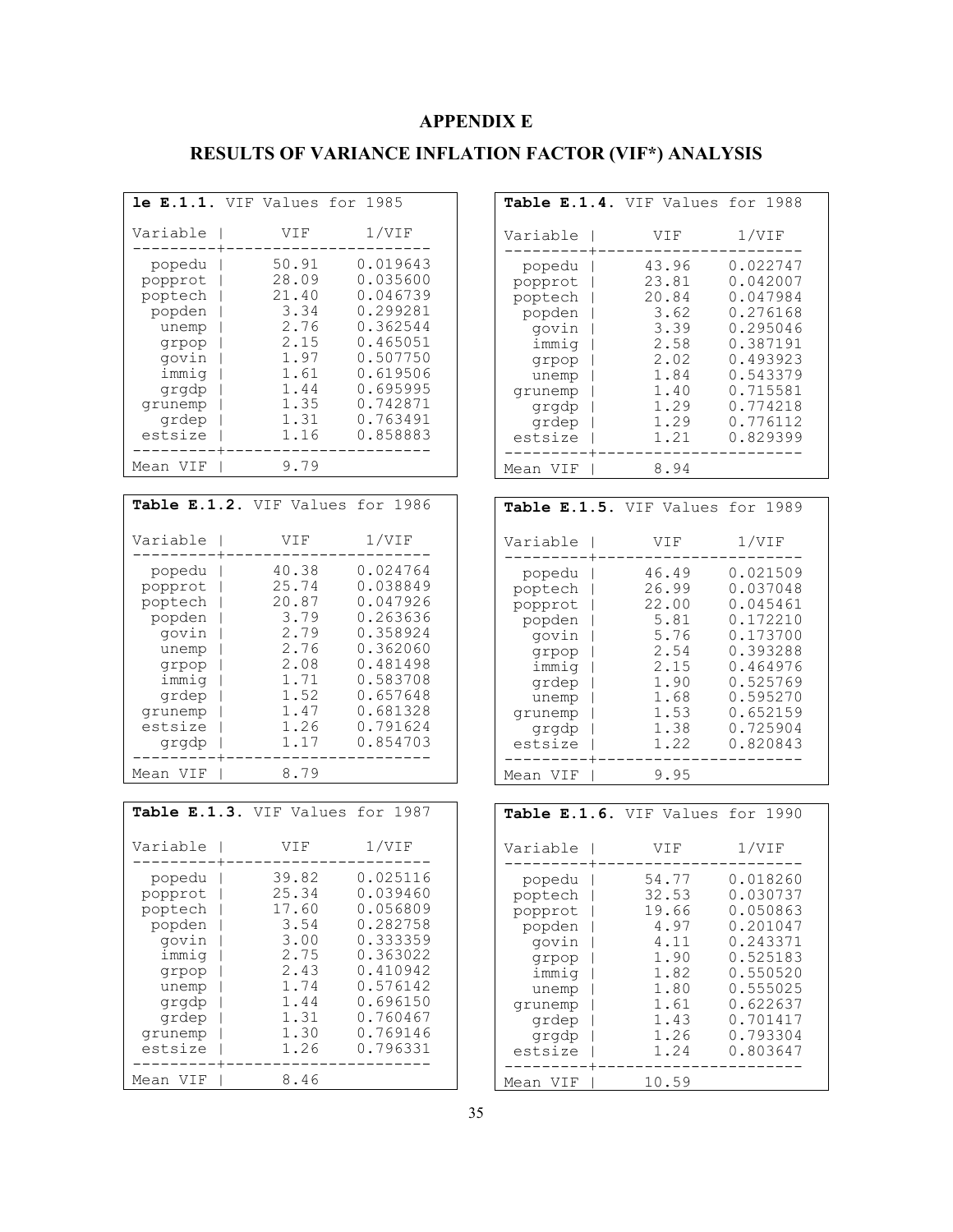| Table E.2.1. VIF Values for 1985                                                                         |                                                                                       |                                                                                                                                  |
|----------------------------------------------------------------------------------------------------------|---------------------------------------------------------------------------------------|----------------------------------------------------------------------------------------------------------------------------------|
| Variable                                                                                                 | VIF                                                                                   | 1/VIF                                                                                                                            |
| popprot<br>poptech<br>popden<br>unemp<br>qrpop<br>govin<br>immiq<br>grgdp<br>grdep<br>qrunemp<br>estsize | 12.11<br>9.06<br>2.91<br>2.76<br>2.13<br>1.77<br>1.59<br>1.35<br>1.22<br>1.19<br>1.15 | 0.082549<br>0.110398<br>0.343347<br>0.362972<br>0.468702<br>0.563724<br>0.628754<br>0.742919<br>0.818773<br>0.841981<br>0.866412 |
| Mean VIF                                                                                                 | 3.39                                                                                  |                                                                                                                                  |

| Table E.2.4. VIF Values for 1988                                                                         |                                                                                       |                                                                                                                                  |
|----------------------------------------------------------------------------------------------------------|---------------------------------------------------------------------------------------|----------------------------------------------------------------------------------------------------------------------------------|
| Variable                                                                                                 | VIF                                                                                   | 1/VIF                                                                                                                            |
| popprot<br>poptech<br>popden<br>govin<br>immiq<br>grpop<br>unemp<br>qrunemp<br>grgdp<br>grdep<br>estsize | 14.69<br>8.10<br>3.24<br>3.04<br>2.58<br>2.02<br>1.83<br>1.40<br>1.29<br>1.29<br>1.20 | 0.068073<br>0.123433<br>0.308614<br>0.329320<br>0.387429<br>0.494970<br>0.545658<br>0.716112<br>0.775741<br>0.777687<br>0.835145 |
| Mean VIF                                                                                                 | 3.70                                                                                  |                                                                                                                                  |

| Table E.2.2. VIF Values for 1986                                                                         |                                                                                       |                                                                                                                                  |
|----------------------------------------------------------------------------------------------------------|---------------------------------------------------------------------------------------|----------------------------------------------------------------------------------------------------------------------------------|
| Variable                                                                                                 | VIF                                                                                   | 1/VIF                                                                                                                            |
| popprot<br>poptech<br>popden<br>unemp<br>govin<br>grpop<br>immiq<br>grdep<br>grunemp<br>estsize<br>grgdp | 14.11<br>9.93<br>3.28<br>2.76<br>2.45<br>2.06<br>1.68<br>1.49<br>1.31<br>1.22<br>1.13 | 0.070896<br>0.100660<br>0.304834<br>0.362511<br>0.407876<br>0.484533<br>0.595119<br>0.672264<br>0.761397<br>0.819419<br>0.887698 |
| Mean VIF                                                                                                 | 3.77                                                                                  |                                                                                                                                  |

| Table E.2.3. VIF Values for 1987                                                                         |                                                                                       |                                                                                                                                  |
|----------------------------------------------------------------------------------------------------------|---------------------------------------------------------------------------------------|----------------------------------------------------------------------------------------------------------------------------------|
| Variable                                                                                                 | VIF                                                                                   | $1/\text{VIF}$                                                                                                                   |
| popprot<br>poptech<br>popden<br>govin<br>immiq<br>grpop<br>unemp<br>grgdp<br>grdep<br>qrunemp<br>estsize | 14.52<br>7.78<br>3.12<br>2.76<br>2.75<br>2.43<br>1.70<br>1.44<br>1.31<br>1.30<br>1.25 | 0.068882<br>0.128469<br>0.320069<br>0.362955<br>0.363536<br>0.411292<br>0.586922<br>0.696527<br>0.761158<br>0.769154<br>0.797852 |
| Mean VIF                                                                                                 | 3.67                                                                                  |                                                                                                                                  |

| Variable                                                                                                 | VIF                                                                                   | 1/VIF                                                                                                                            |
|----------------------------------------------------------------------------------------------------------|---------------------------------------------------------------------------------------|----------------------------------------------------------------------------------------------------------------------------------|
| popprot<br>poptech<br>govin<br>popden<br>grpop<br>immiq<br>grdep<br>unemp<br>qrunemp<br>grgdp<br>estsize | 14.67<br>9.06<br>5.36<br>5.15<br>2.49<br>2.15<br>1.87<br>1.67<br>1.53<br>1.34<br>1.21 | 0.068178<br>0.110432<br>0.186739<br>0.194294<br>0.400928<br>0.464976<br>0.533483<br>0.597689<br>0.652161<br>0.744782<br>0.823528 |
| Mean VIF                                                                                                 | 4.23                                                                                  |                                                                                                                                  |

**Table E.2.5.** VIF Values for 1989

| Table E.2.6. VIF Values for 1990                                                                         |                                                                                       |                                                                                                                                  |
|----------------------------------------------------------------------------------------------------------|---------------------------------------------------------------------------------------|----------------------------------------------------------------------------------------------------------------------------------|
| Variable                                                                                                 | VIF                                                                                   | 1/VIF                                                                                                                            |
| popprot<br>poptech<br>popden<br>govin<br>qrpop<br>immig<br>unemp<br>grunemp<br>grdep<br>estsize<br>grgdp | 13.40<br>8.38<br>4.79<br>4.02<br>1.83<br>1.81<br>1.80<br>1.61<br>1.29<br>1.24<br>1.24 | 0.074648<br>0.119372<br>0.208716<br>0.248741<br>0.545521<br>0.551246<br>0.556545<br>0.622688<br>0.776577<br>0.803681<br>0.806534 |
| Mean VIF                                                                                                 | 3.76                                                                                  |                                                                                                                                  |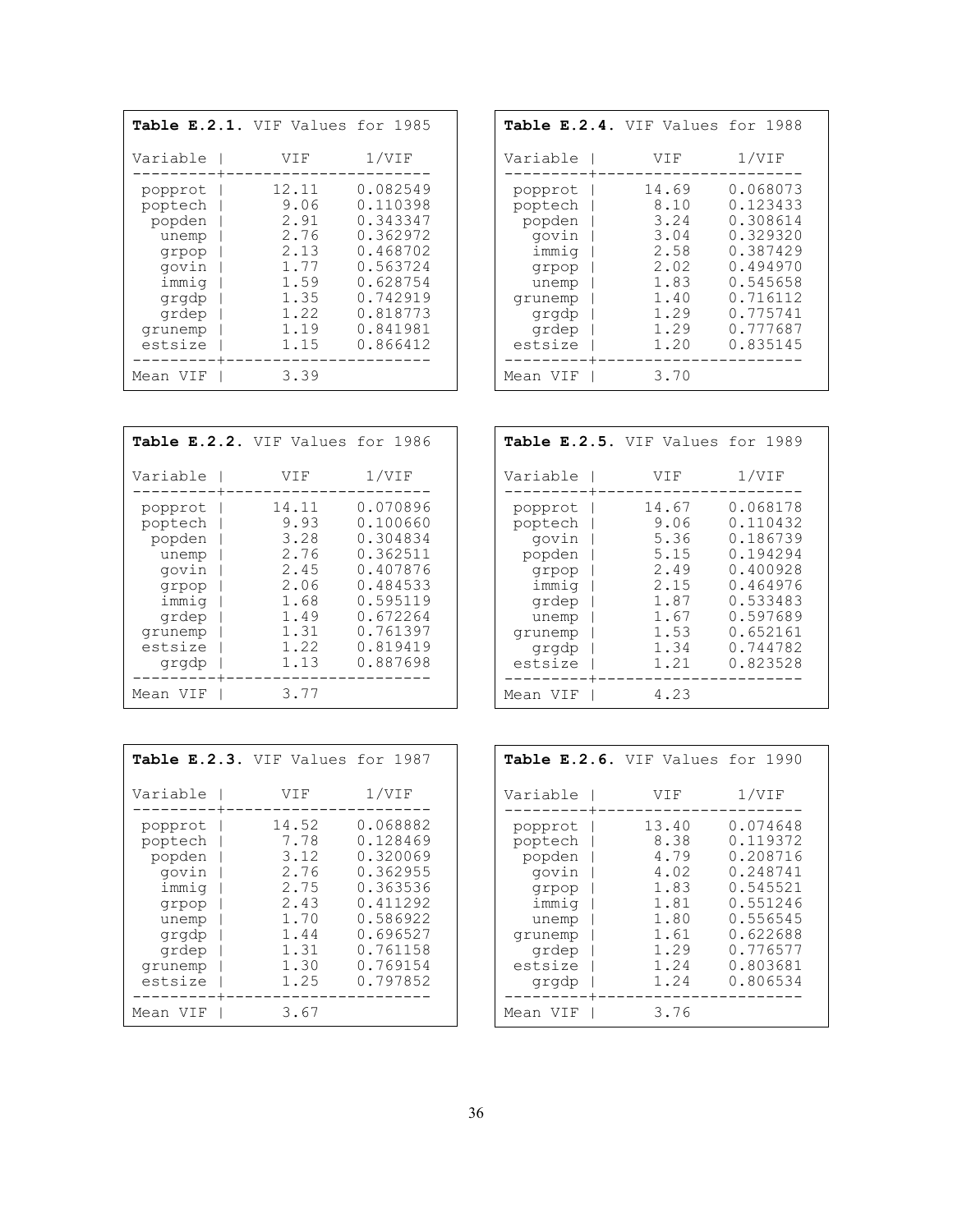| Table E.3.1. VIF Values for 1985                                        |                                                              |                                                                                              |
|-------------------------------------------------------------------------|--------------------------------------------------------------|----------------------------------------------------------------------------------------------|
| Variable                                                                | VIF                                                          | 1/VIF                                                                                        |
| poptech<br>unemp<br>qrpop<br>govin<br>immiq<br>popden<br>grgdp<br>grdep | 2.66<br>2.43<br>2.06<br>1.71<br>1.55<br>1.48<br>1.27<br>1.22 | 0.375431<br>0.411813<br>0.486081<br>0.584500<br>0.646079<br>0.674477<br>0.790316<br>0.819292 |
| qrunemp<br>estsize                                                      | 1.19<br>1.15                                                 | 0.842606<br>0.866420                                                                         |
| Mean VIF                                                                | 1.67                                                         |                                                                                              |

| Table E.3.4. VIF Values for 1988                                                   |                                                                      |                                                                                                          |
|------------------------------------------------------------------------------------|----------------------------------------------------------------------|----------------------------------------------------------------------------------------------------------|
| Variable                                                                           | VIF                                                                  | 1/VIF                                                                                                    |
| poptech<br>govin<br>immiq<br>grpop<br>popden<br>unemp<br>grunemp<br>grdep<br>grgdp | 2.84<br>2.61<br>2.40<br>2.02<br>1.85<br>1.74<br>1.39<br>1.27<br>1.21 | 0.351586<br>0.382461<br>0.415998<br>0.495002<br>0.541343<br>0.575343<br>0.719855<br>0.786445<br>0.828800 |
| estsize                                                                            | 1.19                                                                 | 0.843292                                                                                                 |
| Mean VIF                                                                           | 1.85                                                                 |                                                                                                          |

| Table E.3.2. VIF Values for 1986 |      |                |
|----------------------------------|------|----------------|
| Variable                         | VIF  | $1/\text{VIF}$ |
| poptech                          | 2.92 | 0.342570       |
| unemp                            | 2.45 | 0.408042       |
| govin                            | 2.27 | 0.439696       |
| grpop                            | 2.00 | 0.499073       |
| popden                           | 1.75 | 0.571000       |
| immiq                            | 1.48 | 0.673894       |
| grdep                            | 1.28 | 0.779470       |
| grunemp                          | 1.28 | 0.781726       |
| estsize                          | 1.22 | 0.819526       |
| grgdp                            | 1.13 | 0.888075       |
| Mean VIF                         | 1.78 |                |

| Table E.3.5. VIF Values for 1989                                                              |                                                                              |                                                                                                                      |
|-----------------------------------------------------------------------------------------------|------------------------------------------------------------------------------|----------------------------------------------------------------------------------------------------------------------|
| Variable                                                                                      | VIF                                                                          | 1/VIF                                                                                                                |
| govin<br>popden<br>grpop<br>poptech<br>immiq<br>grdep<br>unemp<br>qrunemp<br>grgdp<br>estsize | 4.85<br>4.27<br>2.49<br>2.16<br>2.06<br>1.87<br>1.62<br>1.53<br>1.24<br>1.19 | 0.206001<br>0.233923<br>0.401437<br>0.462462<br>0.484296<br>0.534607<br>0.616200<br>0.652175<br>0.804673<br>0.837969 |
| Mean VIF                                                                                      | 2.33                                                                         |                                                                                                                      |

| Table E.3.3. VIF Values for 1987     |                              |                                              |
|--------------------------------------|------------------------------|----------------------------------------------|
| Variable                             | VIF                          | 1/VIF                                        |
| poptech<br>immiq<br>grpop            | 2.89<br>2.51<br>2.42         | 0.345635<br>0.399073<br>0.413019             |
| govin<br>popden<br>unemp             | 2.30<br>1.77<br>1.63<br>1.42 | 0.434518<br>0.564418<br>0.611785<br>0.705382 |
| grgdp<br>grunemp<br>grdep<br>estsize | 1.29<br>1.29<br>1.23         | 0.773241<br>0.775092<br>0.813064             |
| Mean VIF                             | 1.88                         |                                              |

| Table E.3.6. VIF Values for 1990              |                                              |                                                                      |
|-----------------------------------------------|----------------------------------------------|----------------------------------------------------------------------|
| Variable                                      | VIF                                          | 1/VIF                                                                |
| govin<br>popden<br>poptech<br>grpop<br>immiq  | 3.93<br>3.34<br>1.94<br>1.83<br>1.79<br>1.70 | 0.254364<br>0.299777<br>0.514181<br>0.547655<br>0.557362<br>0.587702 |
| unemp<br>grunemp<br>grdep<br>estsize<br>grgdp | 1.60<br>1.26<br>1.23<br>1.17                 | 0.623513<br>0.793936<br>0.812895<br>0.856133                         |
| Mean VIF                                      | 1.98                                         |                                                                      |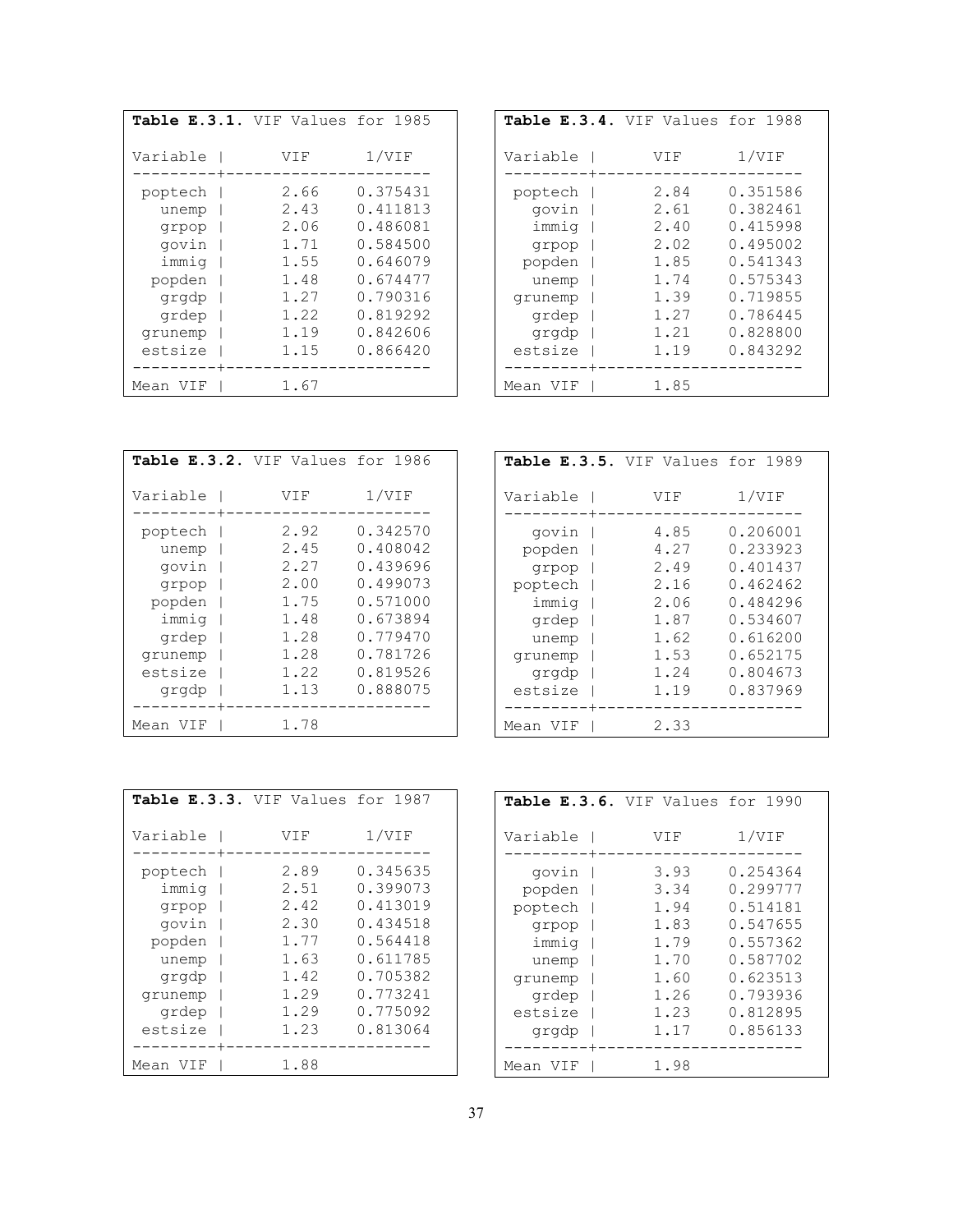### **APPENDIX F POPULATION DENSITY AND FIRM BIRTH RATES BY PROVINCES**



Figure F.1. Population Density by Provinces in Turkey, 1985



Figure F.2. Firm Birth Rates Calculated Using Labor Market Approach across Provinces, 1985 (Number of new SMEs in manufacturing per 100 000 individuals in the labor force)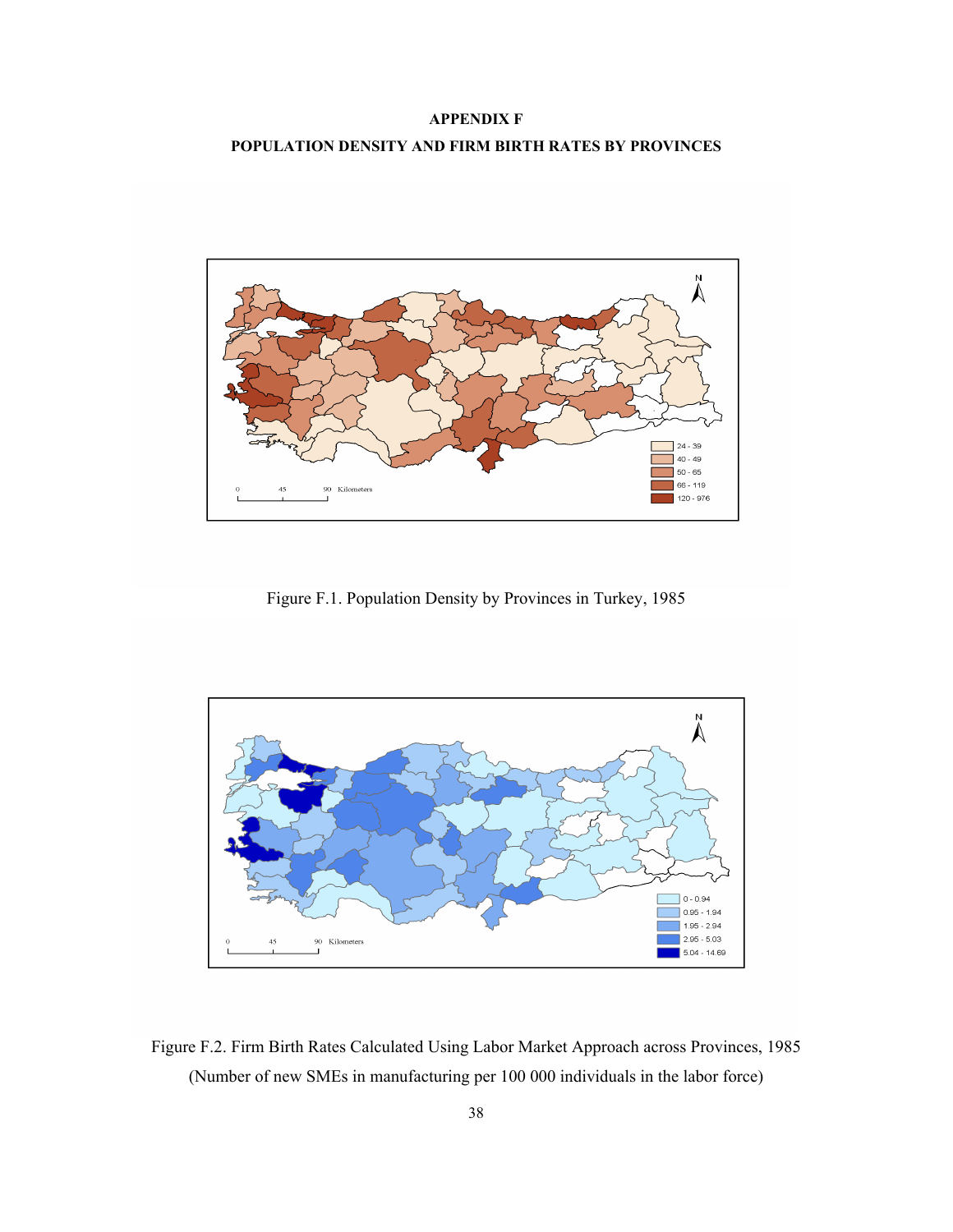

Figure F.3. Population Density by Provinces in Turkey, 1990



Figure F.4. Firm Birth Rates Calculated Using Labor Market Approach across Provinces, 1990 (Number of new SMEs in manufacturing per 100 000 individuals in the labor force)